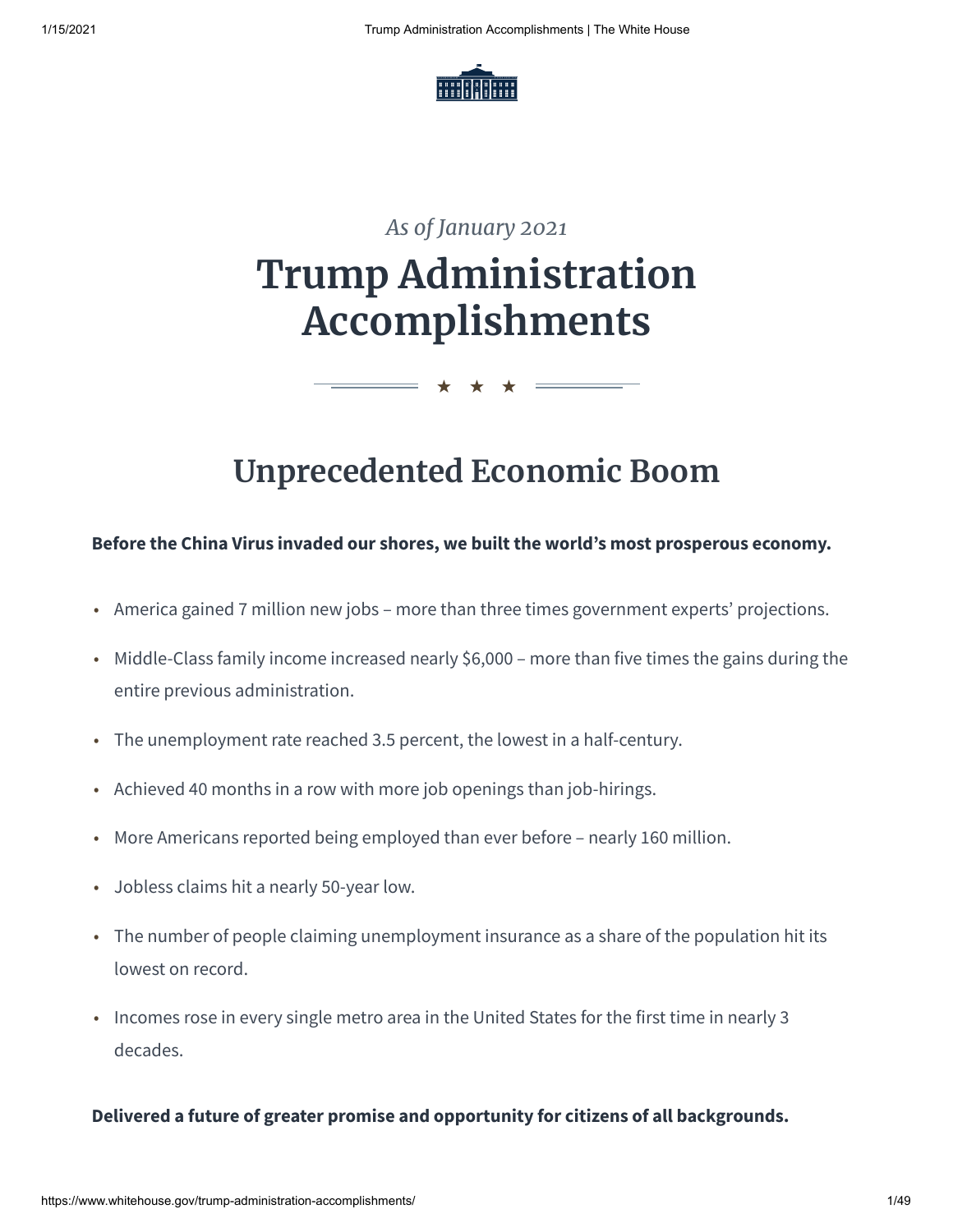- Unemployment rates for African Americans, Hispanic Americans, Asian Americans, Native Americans, veterans, individuals with disabilities, and those without a high school diploma all reached record lows.
- Unemployment for women hit its lowest rate in nearly 70 years.
- $\cdot$  Lifted nearly 7 million people off of food stamps.
- Poverty rates for African Americans and Hispanic Americans reached record lows.
- Income inequality fell for two straight years, and by the largest amount in over a decade.
- The bottom 50 percent of American households saw a 40 percent increase in net worth.
- Wages rose fastest for low-income and blue collar workers a 16 percent pay increase.
- African American homeownership increased from 41.7 percent to 46.4 percent.

#### **Brought jobs, factories, and industries back to the USA.**

- Created more than 1.2 million manufacturing and construction jobs.
- Put in place policies to bring back supply chains from overseas.
- Small business optimism broke a 35-year old record in 2018.

#### **Hit record stock market numbers and record 401ks.**

- The DOW closed above 20,000 for the first time in 2017 and topped 30,000 in 2020.
- The S&P 500 and NASDAQ have repeatedly notched record highs.

#### **Rebuilding and investing in rural America.**

- Signed an Executive Order on Modernizing the Regulatory Framework for Agricultural Biotechnology Products, which is bringing innovative new technologies to market in American farming and agriculture.
- Strengthened America's rural economy by investing over \$1.3 billion through the Agriculture Department's ReConnect Program to bring high-speed broadband infrastructure to rural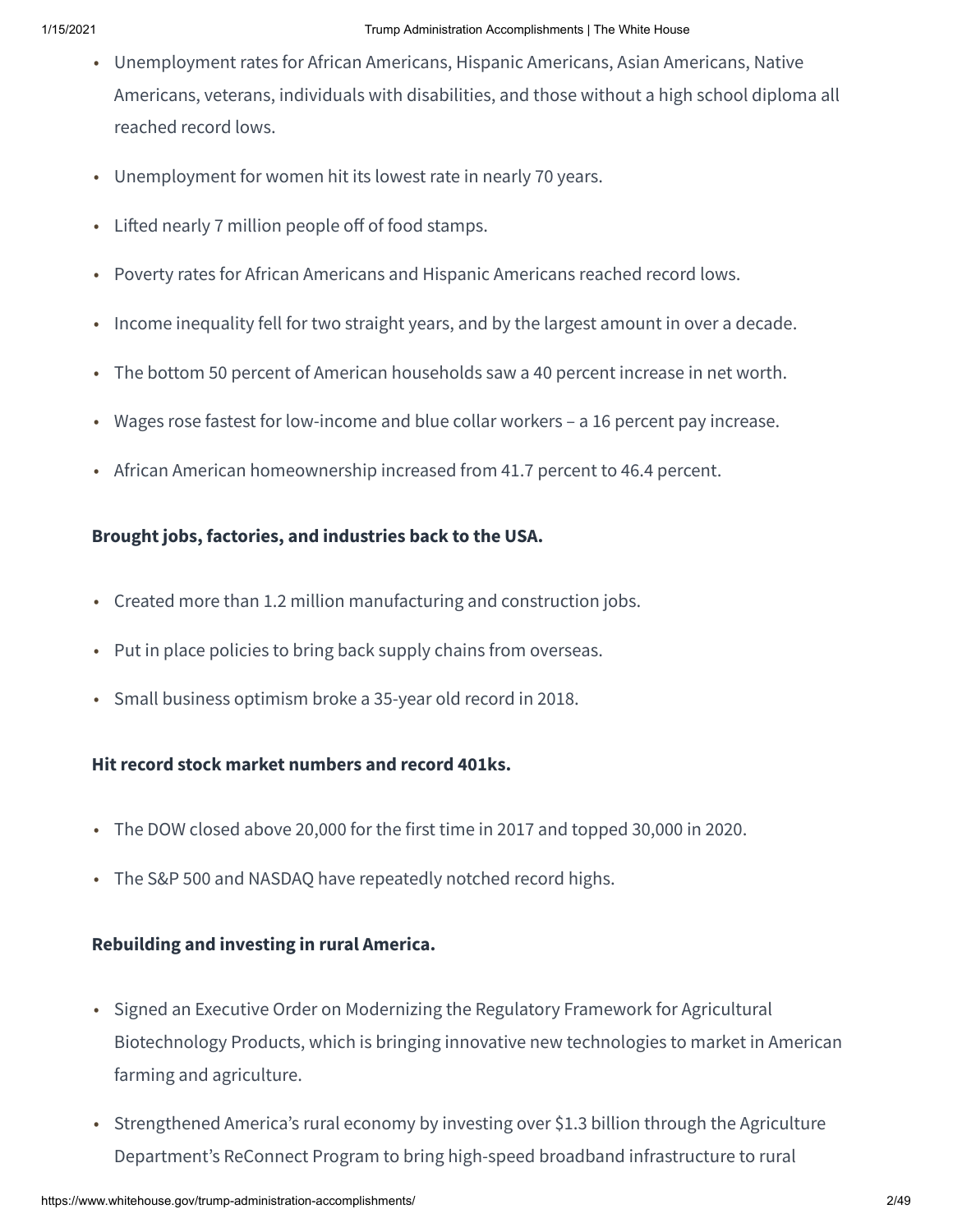America.

#### **Achieved a record-setting economic comeback by rejecting blanket lockdowns.**

- An October 2020 Gallup survey found 56 percent of Americans said they were better off during a pandemic than four years prior.
- During the third quarter of 2020, the economy grew at a rate of 33.1 percent the most rapid GDP growth ever recorded.
- Since coronavirus lockdowns ended, the economy has added back over 12 million jobs, more than half the jobs lost.
- Jobs have been recovered 23 times faster than the previous administration's recovery.
- Unemployment fell to 6.7 percent in December, from a pandemic peak of 14.7 percent in April beating expectations of well over 10 percent unemployment through the end of 2020.
- Under the previous administration, it took 49 months for the unemployment rate to fall from 10 percent to under 7 percent compared to just 3 months for the Trump Administration.
- Since April, the Hispanic unemployment rate has fallen by 9.6 percent, Asian-American unemployment by 8.6 percent, and Black American unemployment by 6.8 percent.
- 80 percent of small businesses are now open, up from just 53 percent in April.
- Small business confidence hit a new high.
- Homebuilder confidence reached an all-time high, and home sales hit their highest reading since December 2006.
- Manufacturing optimism nearly doubled.
- Household net worth rose \$7.4 trillion in Q2 2020 to \$112 trillion, an all-time high.
- Home prices hit an all-time record high.
- The United States rejected crippling lockdowns that crush the economy and inflict countless public health harms and instead safely reopened its economy.
- Business confidence is higher in America than in any other G7 or European Union country.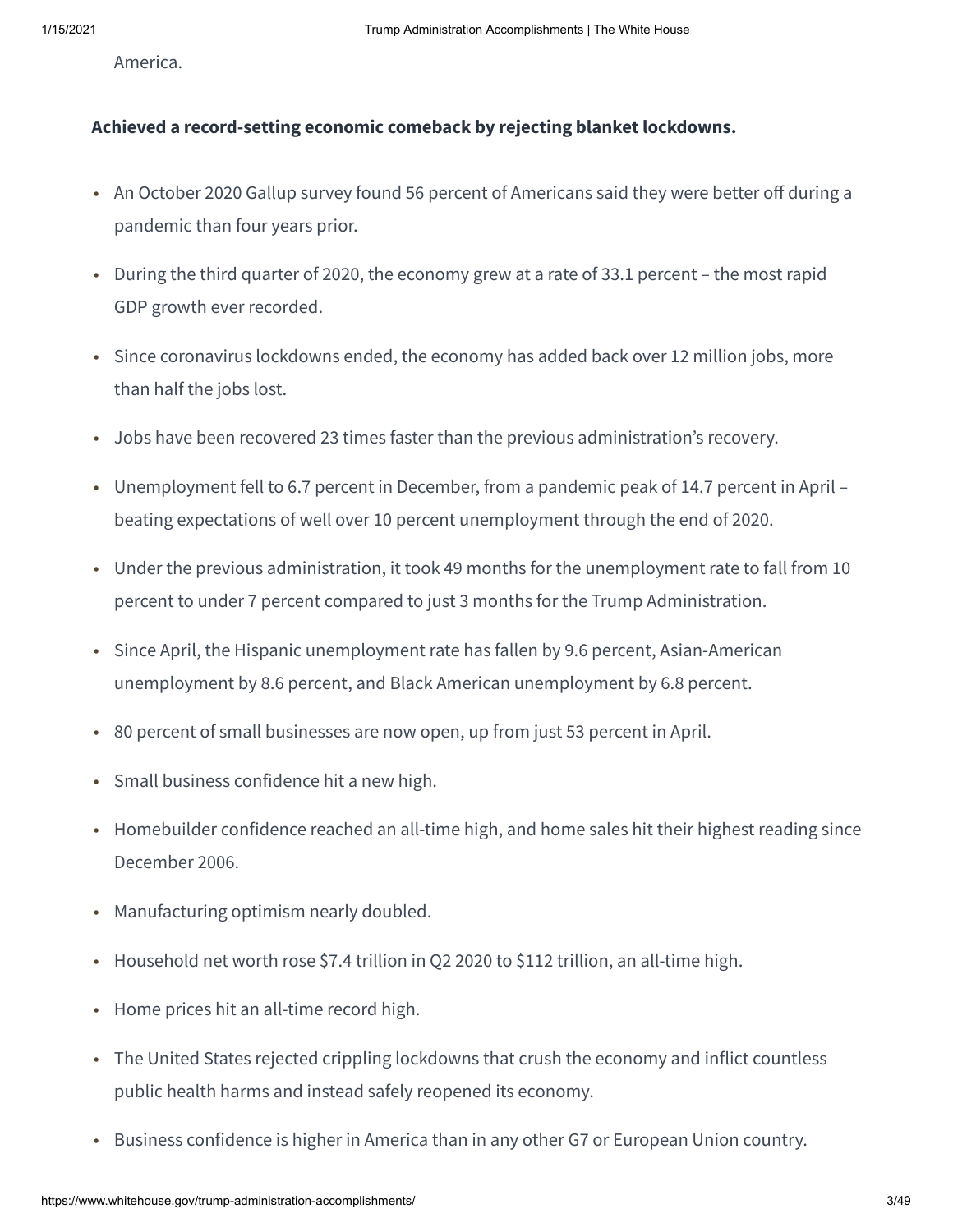• Stabilized America's financial markets with the establishment of a number of Treasury Department supported facilities at the Federal Reserve.

★ ★ ★

## **Tax Relief for the Middle Class**

#### **Passed \$3.2 trillion in historic tax relief and reformed the tax code.**

- Signed the Tax Cuts and Jobs Act the largest tax reform package in history.
- More than 6 million American workers received wage increases, bonuses, and increased benefits thanks to the tax cuts.
- A typical family of four earning \$75,000 received an income tax cut of more than \$2,000 slashing their tax bill in half.
- Doubled the standard deduction making the first \$24,000 earned by a married couple completely tax-free.
- Doubled the child tax credit.
- Virtually eliminated the unfair Estate Tax, or Death Tax.
- Cut the business tax rate from 35 percent the highest in the developed world all the way down to 21 percent.
- Small businesses can now deduct 20 percent of their business income.
- Businesses can now deduct 100 percent of the cost of their capital investments in the year the investment is made.
- Since the passage of tax cuts, the share of total wealth held by the bottom half of households has increased, while the share held by the top 1 percent has decreased.
- Over 400 companies have announced bonuses, wage increases, new hires, or new investments in the United States.
- Over \$1.5 trillion was repatriated into the United States from overseas.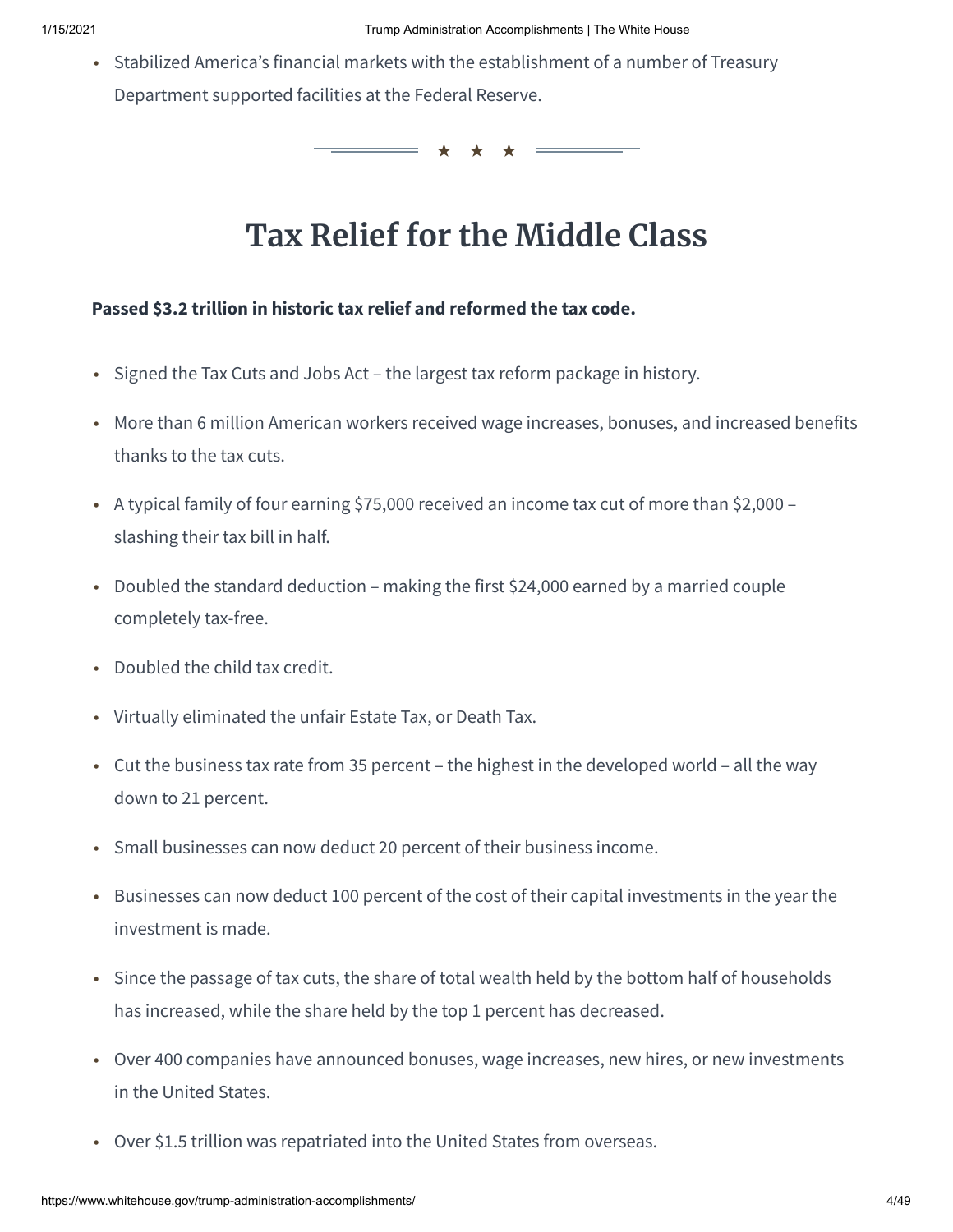• Lower investment cost and higher capital returns led to faster growth in the middle class, real wages, and international competitiveness.

#### **Jobs and investments are pouring into Opportunity Zones.**

- Created nearly 9,000 Opportunity Zones where capital gains on long-term investments are taxed at zero.
- Opportunity Zone designations have increased property values within them by 1.1 percent, creating an estimated \$11 billion in wealth for the nearly half of Opportunity Zone residents who own their own home.
- Opportunity Zones have attracted \$75 billion in funds and driven \$52 billion of new investment in economically distressed communities, creating at least 500,000 new jobs.
- Approximately 1 million Americans will be lifted from poverty as a result of these new investments.
- Private equity investments into businesses in Opportunity Zones were nearly 30 percent higher than investments into businesses in similar areas that were not designated Opportunity Zones.

★ ★ ★

## **Massive Deregulation**

#### **Ended the regulatory assault on American Businesses and Workers.**

- Instead of 2-for-1, we eliminated 8 old regulations for every 1 new regulation adopted.
- Provided the average American household an extra \$3,100 every year.
- Reduced the direct cost of regulatory compliance by \$50 billion, and will reduce costs by an additional \$50 billion in FY 2020 alone.
- Removed nearly 25,000 pages from the Federal Register more than any other president. The previous administration added over 16,000 pages.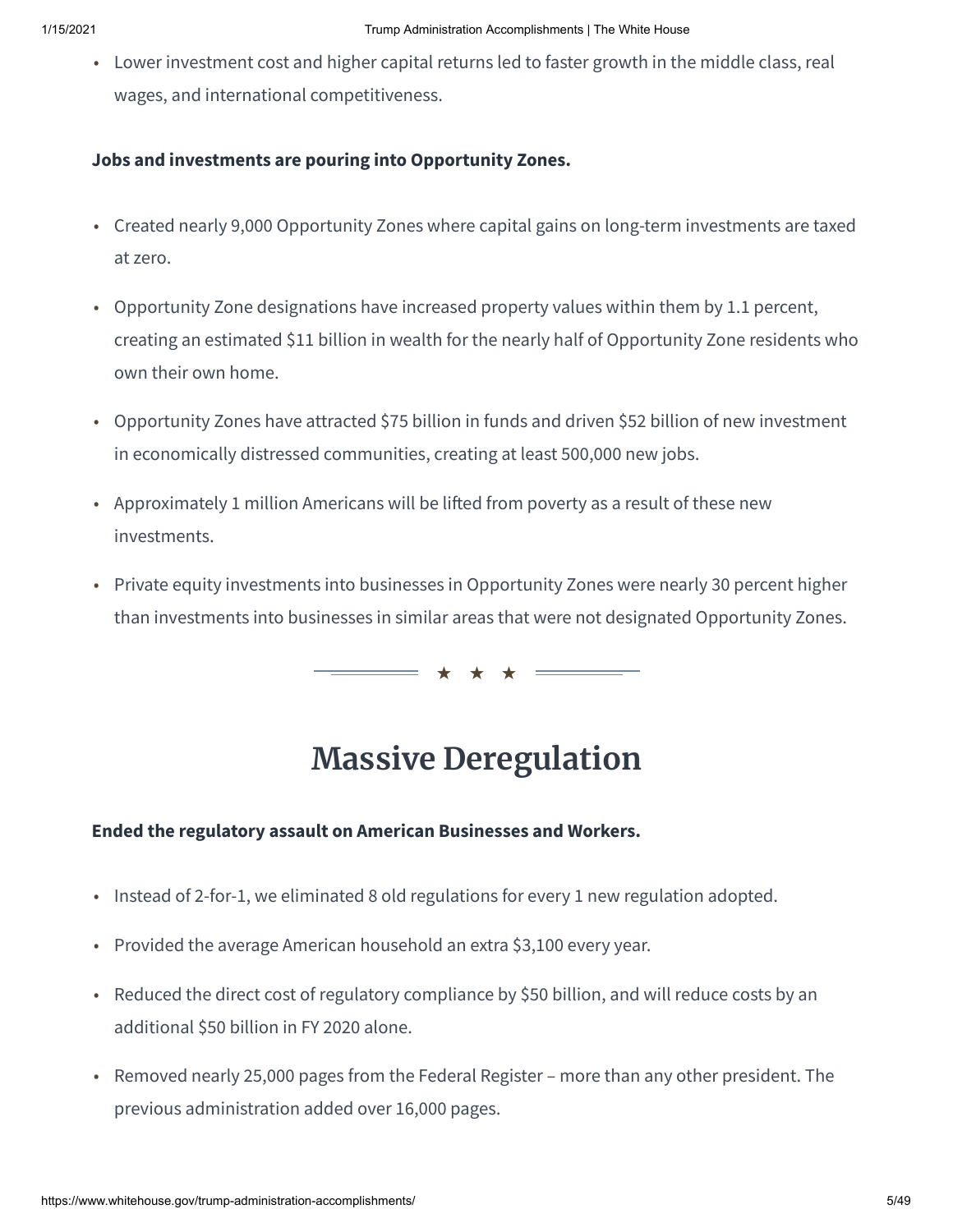- Established the Governors' Initiative on Regulatory Innovation to reduce outdated regulations at the state, local, and tribal levels.
- Signed an executive order to make it easier for businesses to offer retirement plans.
- Signed two executive orders to increase transparency in Federal agencies and protect Americans and their small businesses from administrative abuse.
- Modernized the National Environmental Policy Act (NEPA) for the first time in over 40 years.
- Reduced approval times for major infrastructure projects from 10 or more years down to 2 years or less.
- Helped community banks by signing legislation that rolled back costly provisions of Dodd-Frank.
- Established the White House Council on Eliminating Regulatory Barriers to Affordable Housing to bring down housing costs.
- Removed regulations that threatened the development of a strong and stable internet.
- Eased and simplified restrictions on rocket launches, helping to spur commercial investment in space projects.
- Published a whole-of-government strategy focused on ensuring American leadership in automated vehicle technology.
- Streamlined energy efficiency regulations for American families and businesses, including preserving affordable lightbulbs, enhancing the utility of showerheads, and enabling greater time savings with dishwashers.
- Removed unnecessary regulations that restrict the seafood industry and impede job creation.
- Modernized the Department of Agriculture's biotechnology regulations to put America in the lead to develop new technologies.
- Took action to suspend regulations that would have slowed our response to COVID-19, including lifting restrictions on manufacturers to more quickly produce ventilators.

#### **Successfully rolled back burdensome regulatory overreach.**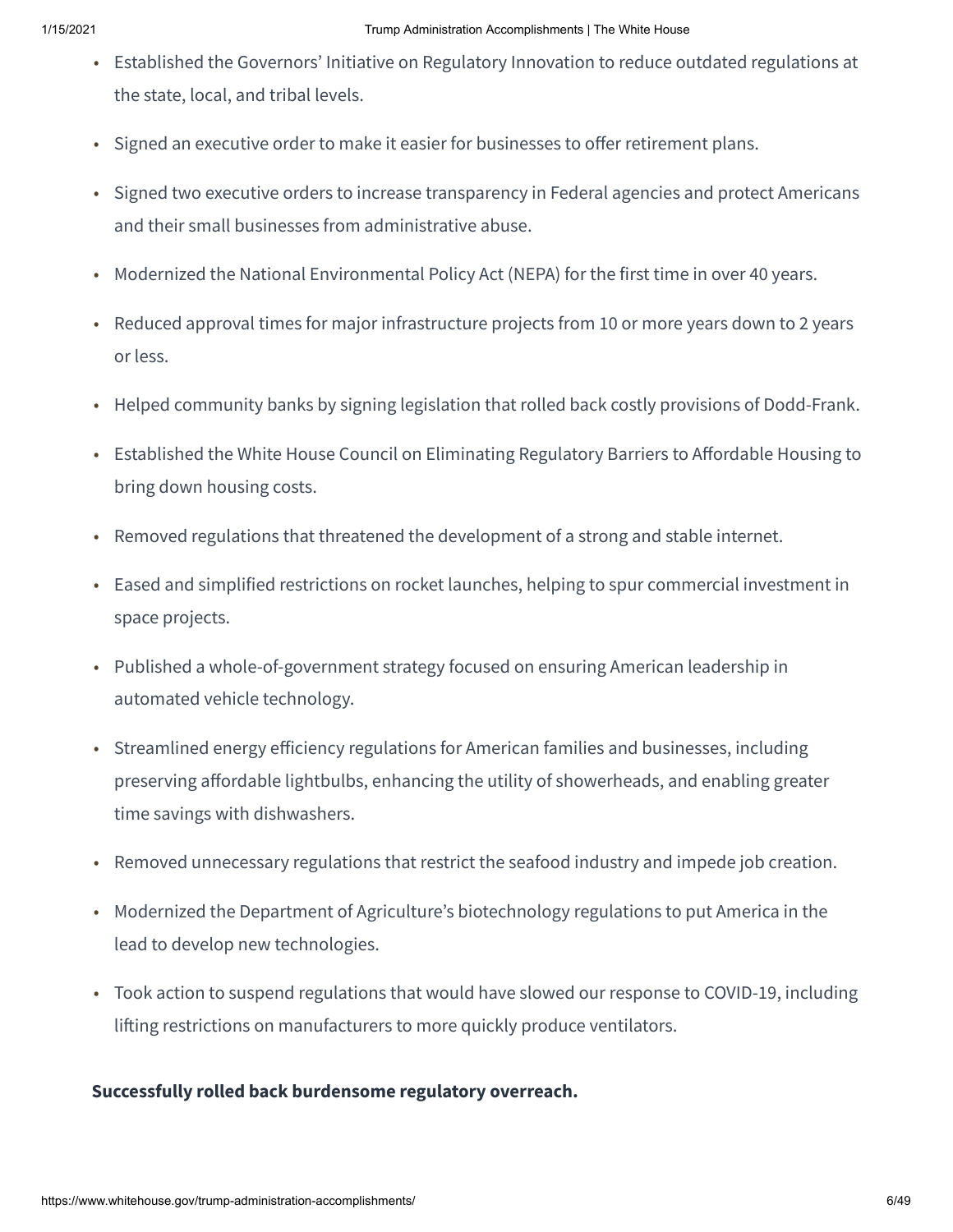- Rescinded the previous administration's Affirmatively Furthering Fair Housing (AFFH) rule, which would have abolished zoning for single-family housing to build low-income, federally subsidized apartments.
- Issued a final rule on the Fair Housing Act's disparate impact standard.
- Eliminated the Waters of the United States Rule and replaced it with the Navigable Waters Protection Rule, providing relief and certainty for farmers and property owners.
- Repealed the previous administration's costly fuel economy regulations by finalizing the Safer Affordable Fuel Efficient (SAFE) Vehicles rule, which will make cars more affordable, and lower the price of new vehicles by an estimated \$2,200.

#### **Americans now have more money in their pockets.**

- Deregulation had an especially beneficial impact on low-income Americans who pay a much higher share of their incomes for overregulation.
- Cut red tape in the healthcare industry, providing Americans with more affordable healthcare and saving Americans nearly 10 percent on prescription drugs.
- Deregulatory efforts yielded savings to the medical community an estimated \$6.6 billion with a reduction of 42 million hours of regulatory compliance work through 2021.
- Removed government barriers to personal freedom and consumer choice in healthcare.
- Once fully in effect, 20 major deregulatory actions undertaken by the Trump Administration are expected to save American consumers and businesses over \$220 billion per year.
- Signed 16 pieces of deregulatory legislation that will result in a \$40 billion increase in annual real incomes.

★ ★ ★

## **Fair and Reciprocal Trade**

#### **Secured historic trade deals to defend American workers.**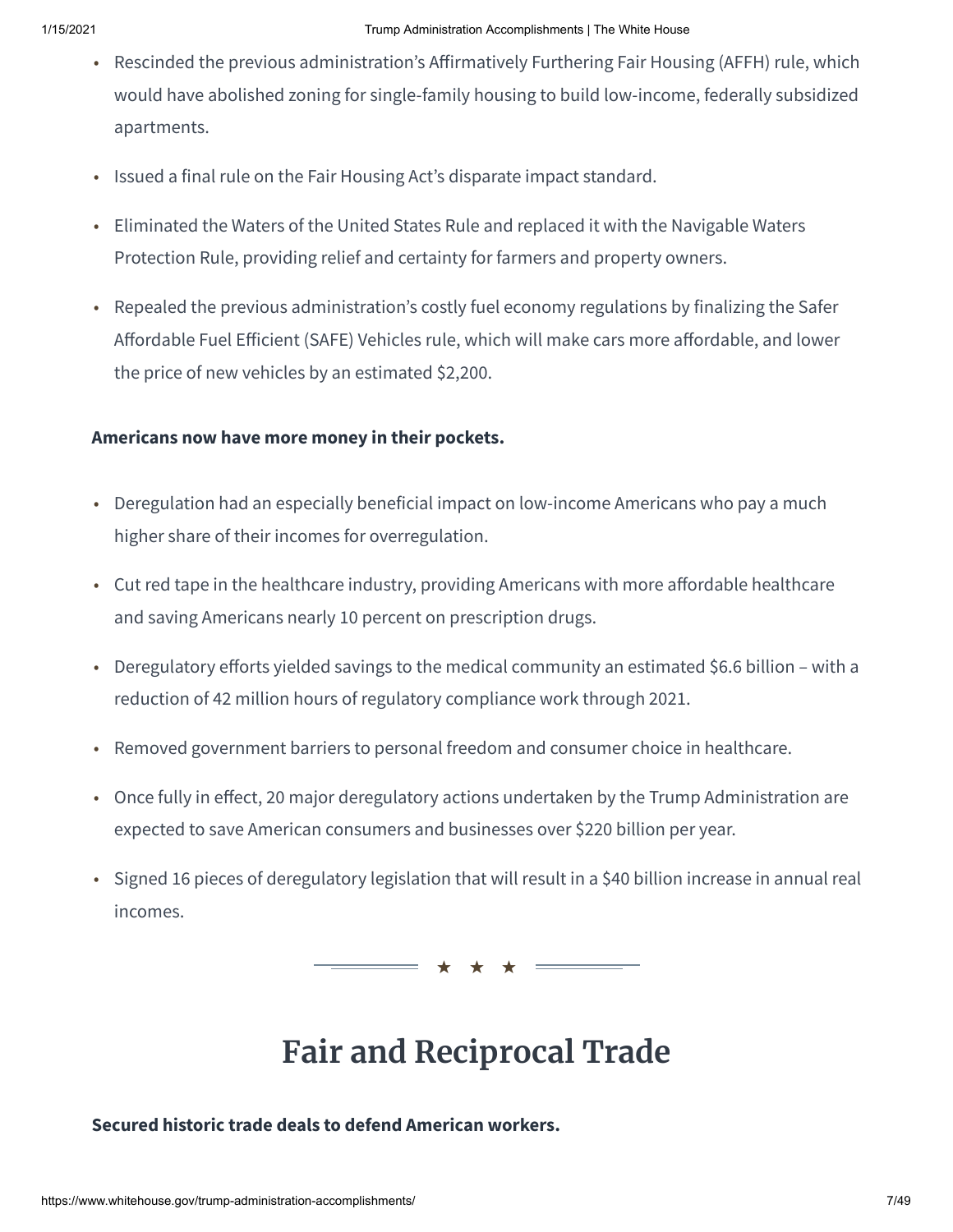- Immediately withdrew from the job-killing Trans-Pacific Partnership (TPP).
- Ended the North American Free Trade Agreement (NAFTA), and replaced it with the brand new United States-Mexico-Canada Agreement (USMCA).
- The USMCA contains powerful new protections for American manufacturers, auto-makers, farmers, dairy producers, and workers.
- The USMCA is expected to generate over \$68 billion in economic activity and potentially create over 550,000 new jobs over ten years.
- Signed an executive order making it government policy to Buy American and Hire American, and took action to stop the outsourcing of jobs overseas.
- Negotiated with Japan to slash tariffs and open its market to \$7 billion in American agricultural products and ended its ban on potatoes and lamb.
- Over 90 percent of American agricultural exports to Japan now receive preferential treatment, and most are duty-free.
- Negotiated another deal with Japan to boost \$40 billion worth of digital trade.
- Renegotiated the United States-Korea Free Trade Agreement, doubling the cap on imports of American vehicles and extending the American light truck tariff.
- Reached a written, fully-enforceable Phase One trade agreement with China on confronting pirated and counterfeit goods, and the protection of American ideas, trade secrets, patents, and trademarks.
- China agreed to purchase an additional \$200 billion worth of United States exports and opened market access for over 4,000 American facilities to exports while all tariffs remained in effect.
- Achieved a mutual agreement with the European Union (EU) that addresses unfair trade practices and increases duty-free exports by 180 percent to \$420 million.
- Secured a pledge from the EU to eliminate tariffs on American lobster the first United States-European Union negotiated tariff reduction in over 20 years.
- Scored a historic victory by overhauling the Universal Postal Union, whose outdated policies were undermining American workers and interests.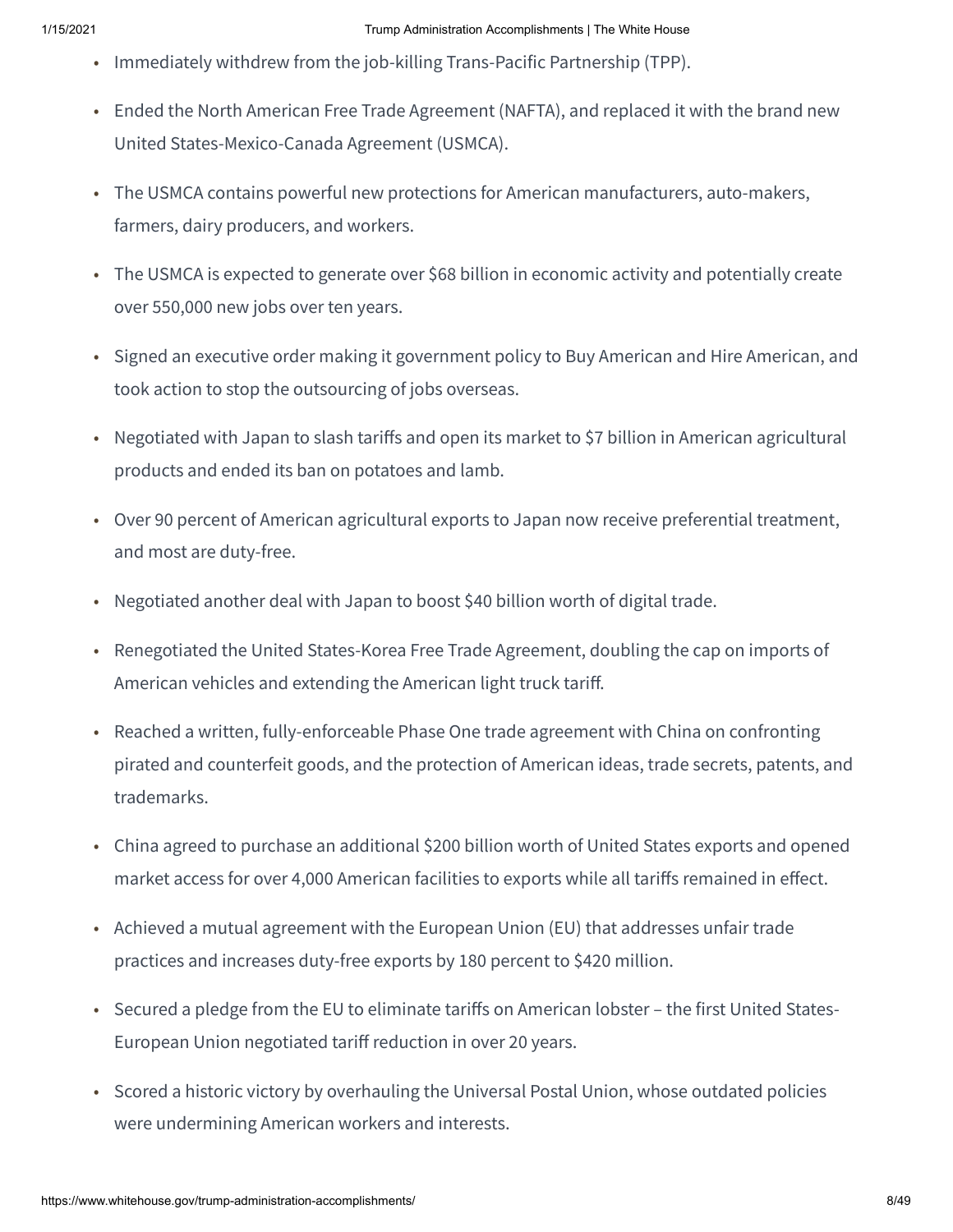- Engaged extensively with trade partners like the EU and Japan to advance reforms to the World Trade Organization (WTO).
- Issued a first-ever comprehensive report on the WTO Appellate Body's failures to comply with WTO rules and interpret WTO agreements as written.
- Blocked nominees to the WTO's Appellate Body until WTO Members recognize and address longstanding issues with Appellate Body activism.
- Submitted 5 papers to the WTO Committee on Agriculture to improve Members' understanding of how trade policies are implemented, highlight areas for improved transparency, and encourage members to maintain up-to-date notifications on market access and domestic support.

#### **Took strong actions to confront unfair trade practices and put America First.**

- Imposed tariffs on hundreds of billions worth of Chinese goods to protect American jobs and stop China's abuses under Section 232 of the Trade Expansion Act of 1962 and Section 301 of the Trade Act of 1974.
- Directed an all-of-government effort to halt and punish efforts by the Communist Party of China to steal and profit from American innovations and intellectual property.
- Imposed tariffs on foreign aluminum and foreign steel to protect our vital industries and support our national security.
- Approved tariffs on \$1.8 billion in imports of washing machines and \$8.5 billion in imports of solar panels.
- Blocked illegal timber imports from Peru.
- Took action against France for its digital services tax that unfairly targets American technology companies.
- Launched investigations into digital services taxes that have been proposed or adopted by 10 other countries.

#### **Historic support for American farmers.**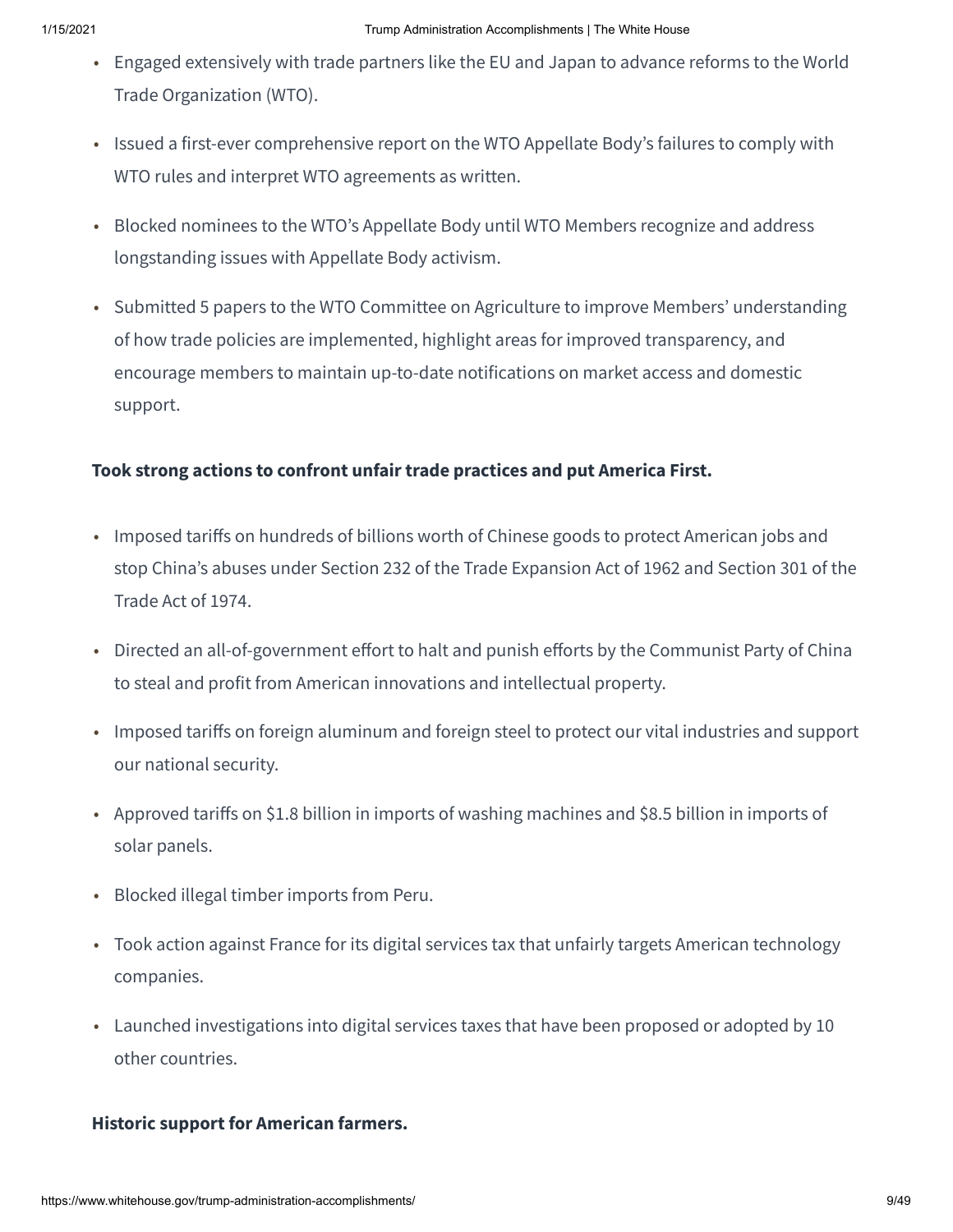- Successfully negotiated more than 50 agreements with countries around the world to increase foreign market access and boost exports of American agriculture products, supporting more than 1 million American jobs.
- Authorized \$28 billion in aid for farmers who have been subjected to unfair trade practices fully funded by the tariffs paid by China.
- China lifted its ban on poultry, opened its market to beef, and agreed to purchase at least \$80 billion of American agricultural products in the next two years.
- The European Union agreed to increase beef imports by 180 percent and opened up its market to more imports of soybeans.
- South Korea lifted its ban on American poultry and eggs, and agreed to provide market access for record exports of American rice.
- Argentina lifted its ban on American pork.
- Brazil agreed to increase wheat imports by \$180 million a year and raised its quotas for purchases of United States ethanol.
- Guatemala and Tunisia opened up their markets to American eggs.
- Won tariff exemptions in Ecuador for wheat and soybeans.
- Suspended \$817 million in trade preferences for Thailand under the Generalized System of Preferences (GSP) program due to its failure to adequately provide reasonable market access for American pork products.
- The amount of food stamps redeemed at farmers markets increased from \$1.4 million in May 2020 to \$1.75 million in September 2020 – a 50 percent increase over last year.
- Rapidly deployed the Coronavirus Food Assistance Program, which provided \$30 billion in support to farmers and ranchers facing decreased prices and market disruption when COVID-19 impacted the food supply chain.
- Authorized more than \$6 billion for the Farmers to Families Food Box program, which delivered over 128 million boxes of locally sourced, produce, meat, and dairy products to charity and faithbased organizations nationwide.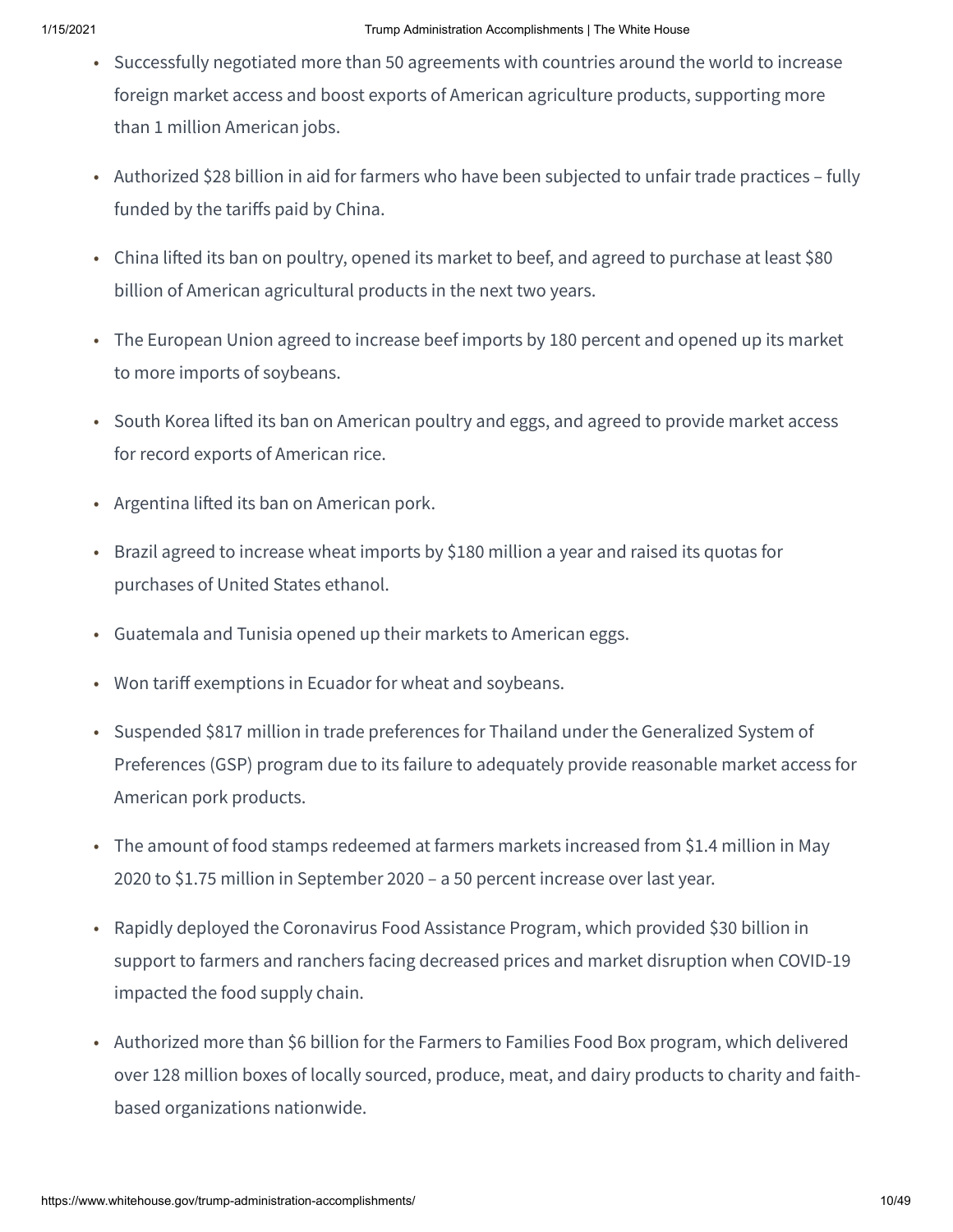• Delegated authorities via the Defense Production Act to protect breaks in the American food supply chain as a result of COVID-19.

★ ★ ★

## **American Energy Independence**

#### **Unleashed America's oil and natural gas potential.**

- For the first time in nearly 70 years, the United States has become a net energy exporter.
- The United States is now the number one producer of oil and natural gas in the world.
- Natural gas production reached a record-high of 34.9 quads in 2019, following record high production in 2018 and in 2017.
- The United States has been a net natural gas exporter for three consecutive years and has an export capacity of nearly 10 billion cubic feet per day.
- Withdrew from the unfair, one-sided Paris Climate Agreement.
- Canceled the previous administration's Clean Power Plan, and replaced it with the new Affordable Clean Energy rule.
- Approved the Keystone XL and Dakota Access pipelines.
- Opened up the Arctic National Wildlife Refuge (ANWR) in Alaska to oil and gas leasing.
- Repealed the last administration's Federal Coal Leasing Moratorium, which prohibited coal leasing on Federal lands.
- Reformed permitting rules to eliminate unnecessary bureaucracy and speed approval for mines.
- Fixed the New Source Review permitting program, which punished companies for upgrading or repairing coal power plants.
- Fixed the Environmental Protection Agency's (EPA) steam electric and coal ash rules.
- The average American family saved \$2,500 a year in lower electric bills and lower prices at the gas pump.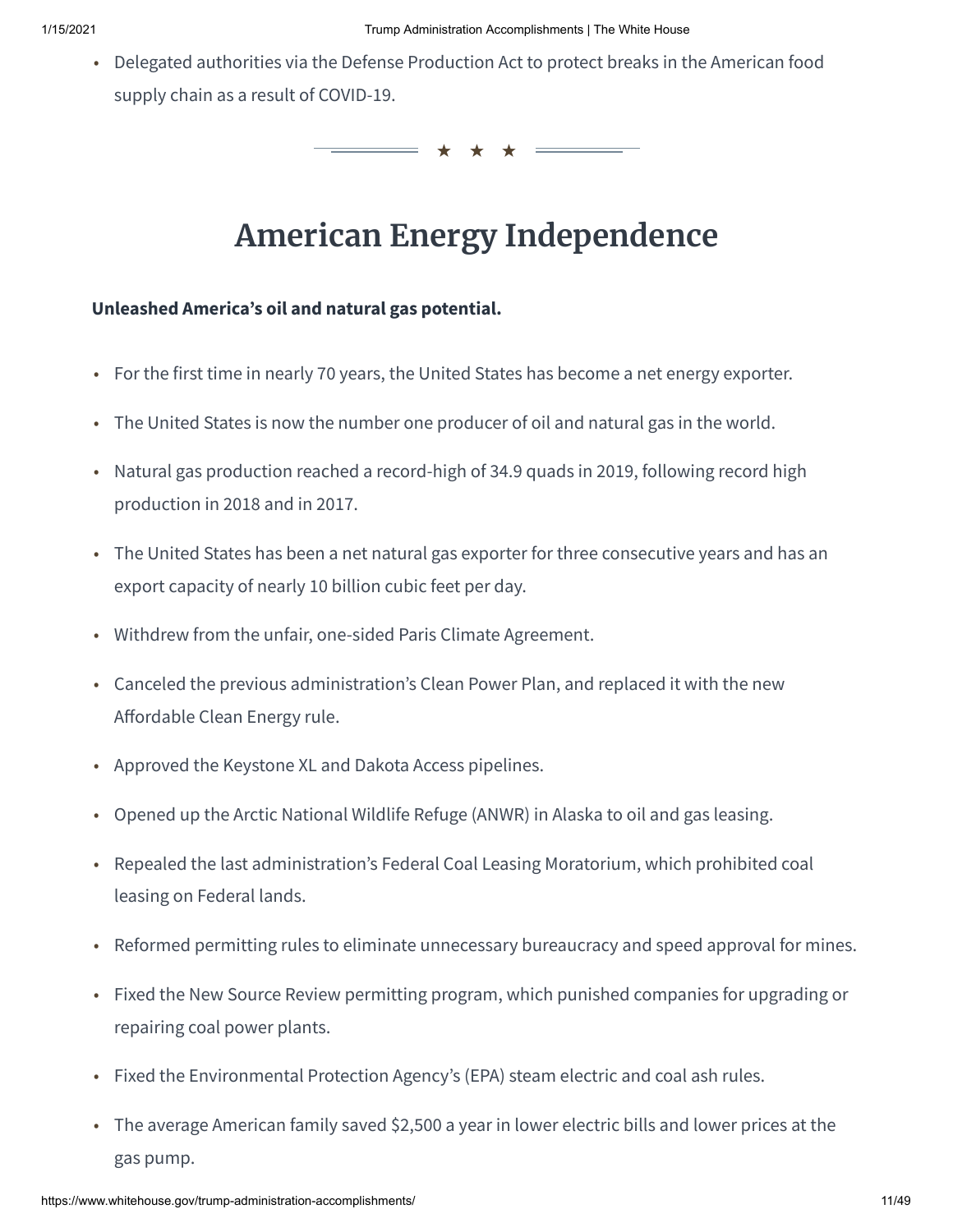- Signed legislation repealing the harmful Stream Protection Rule.
- Reduced the time to approve drilling permits on public lands by half, increasing permit applications to drill on public lands by 300 percent.
- Expedited approval of the NuStar's New Burgos pipeline to export American gasoline to Mexico.
- Streamlined Liquefied natural gas (LNG) terminal permitting and allowed long-term LNG export authorizations to be extended through 2050.
- The United States is now among the top three LNG exporters in the world.
- Increased LNG exports five-fold since January 2017, reaching an all-time high in January 2020.
- LNG exports are expected to reduce the American trade deficit by over \$10 billion.
- Granted more than 20 new long-term approvals for LNG exports to non-free trade agreement countries.
- The development of natural gas and LNG infrastructure in the United States is providing tens of thousands of jobs, and has led to the investment of tens of billions of dollars in infrastructure.
- There are now 6 LNG export facilities operating in the United States, with 2 additional export projects under construction.
- The amount of nuclear energy production in 2019 was the highest on record, through a combination of increased capacity from power plant upgrades and shorter refueling and maintenance cycles.
- Prevented Russian energy coercion across Europe through various lines of effort, including the Partnership for Transatlantic Energy Cooperation, civil nuclear deals with Romania and Poland, and opposition to Nord Stream 2 pipeline.
- Issued the Presidential Permit for the A2A railroad between Canada and Alaska, providing energy resources to emerging markets.

### **Increased access to our country's abundant natural resources in order to achieve energy independence.**

• Renewable energy production and consumption both reached record highs in 2019.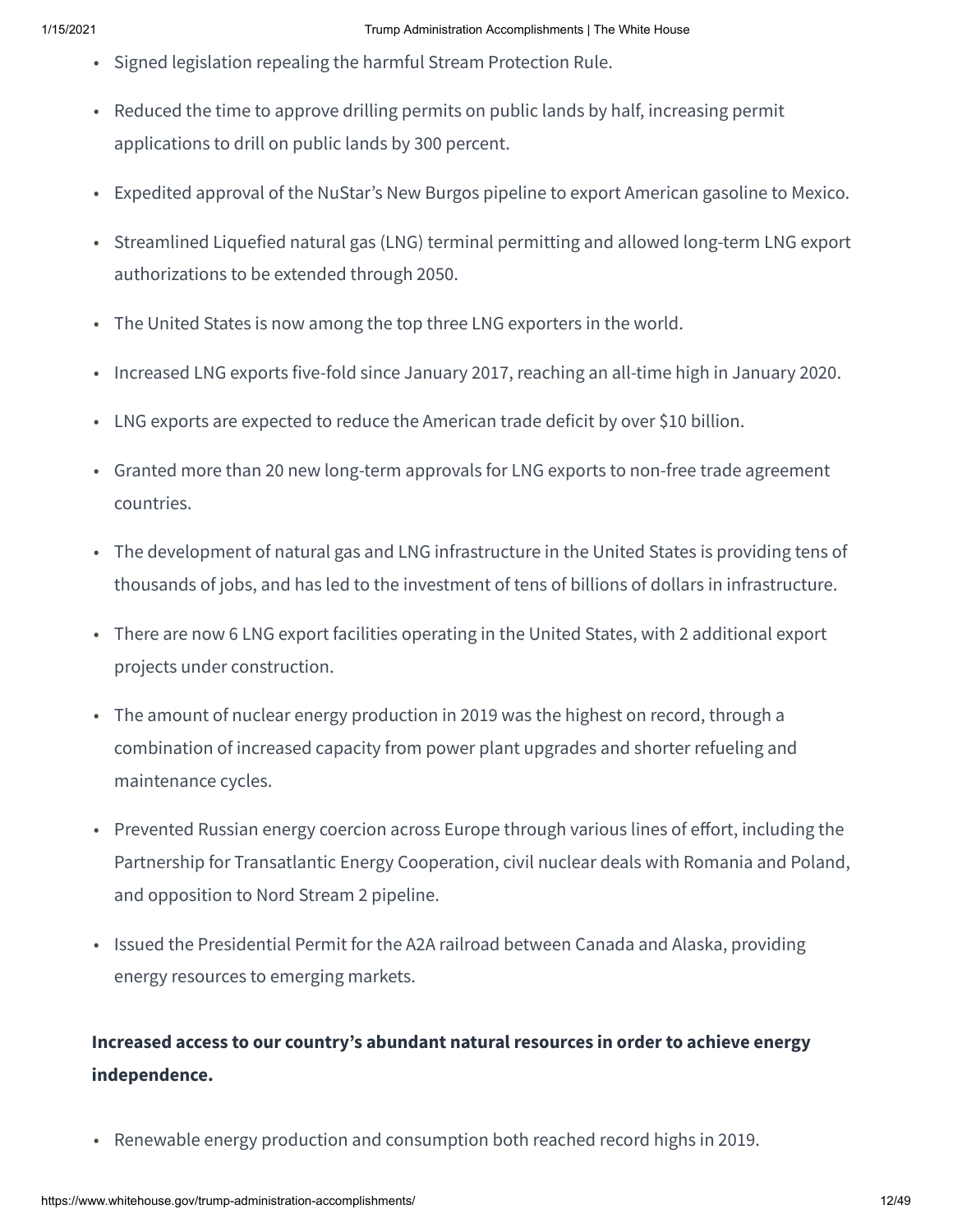- Enacted policies that helped double the amount of electricity generated by solar and helped increase the amount of wind generation by 32 percent from 2016 through 2019.
- Accelerated construction of energy infrastructure to ensure American energy producers can deliver their products to the market.
- Cut red tape holding back the construction of new energy infrastructure.
- Authorized ethanol producers to sell E15 year-round and allowed higher-ethanol gasoline to be distributed from existing pumps at filling stations.
- Ensured greater transparency and certainty in the Renewable Fuel Standard (RFS) program.
- Negotiated leasing capacity in the Strategic Petroleum Reserve to Australia, providing American taxpayers a return on this infrastructure investment.
- Signed an executive order directing Federal agencies to work together to diminish the capability of foreign adversaries to target our critical electric infrastructure.
- Reformed Section 401 of the Clean Water Act regulation to allow for the curation of interstate infrastructure.
- Resolved the OPEC (Organization of the Petroleum Exporting Countries) oil crisis during COVID-19 by getting OPEC, Russia, and others to cut nearly 10 million barrels of production a day, stabilizing world oil prices.
- Directed the Department of Energy to use the Strategic Petroleum Reserve to mitigate market volatility caused by COVID-19.

★ ★ ★

## **Investing in America's Workers and Families**

**Aordable and high-quality Child Care for American workers and their families.**

• Doubled the Child Tax Credit from \$1,000 to \$2,000 per child and expanded the eligibility for receiving the credit.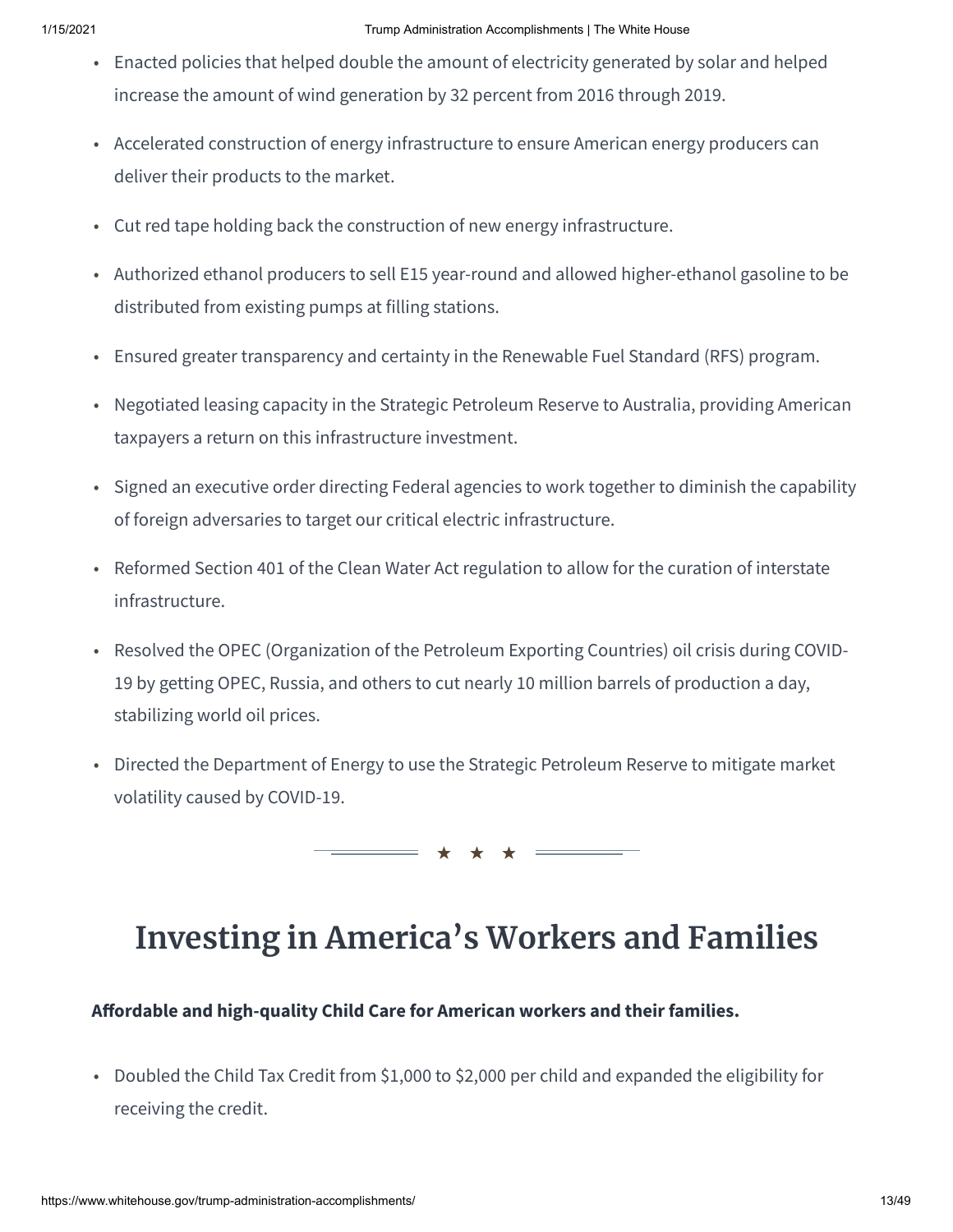- Nearly 40 million families benefitted from the child tax credit (CTC), receiving an average benefit of \$2,200 – totaling credits of approximately \$88 billion.
- Signed the largest-ever increase in Child Care and Development Block Grants expanding access to quality, affordable child care for more than 800,000 low-income families.
- Secured an additional \$3.5 billion in the Coronavirus Aid, Relief, and Economic Security (CARES) Act to help families and first responders with child care needs.
- Created the first-ever paid family leave tax credit for employees earning \$72,000 or less.
- Signed into law 12-weeks of paid parental leave for Federal workers.
- Signed into law a provision that enables new parents to withdraw up to \$5,000 from their retirement accounts without penalty when they give birth to or adopt a child.

#### **Advanced apprenticeship career pathways to good-paying jobs.**

- Expanded apprenticeships to more than 850,000 and established the new Industry-Recognized Apprenticeship programs in new and emerging fields.
- Established the National Council for the American Worker and the American Workforce Policy Advisory Board.
- Over 460 companies have signed the Pledge to America's Workers, committing to provide more than 16 million job and training opportunities.
- Signed an executive order that directs the Federal government to replace outdated degreebased hiring with skills-based hiring.

#### **Advanced women's economic empowerment.**

- Included women's empowerment for the first time in the President's 2017 National Security Strategy.
- Signed into law key pieces of legislation, including the Women, Peace, and Security Act and the Women Entrepreneurship and Economic Empowerment Act.
- Launched the Women's Global Development and Prosperity (W-GDP) Initiative the first-ever whole-of-government approach to women's economic empowerment that has reached 24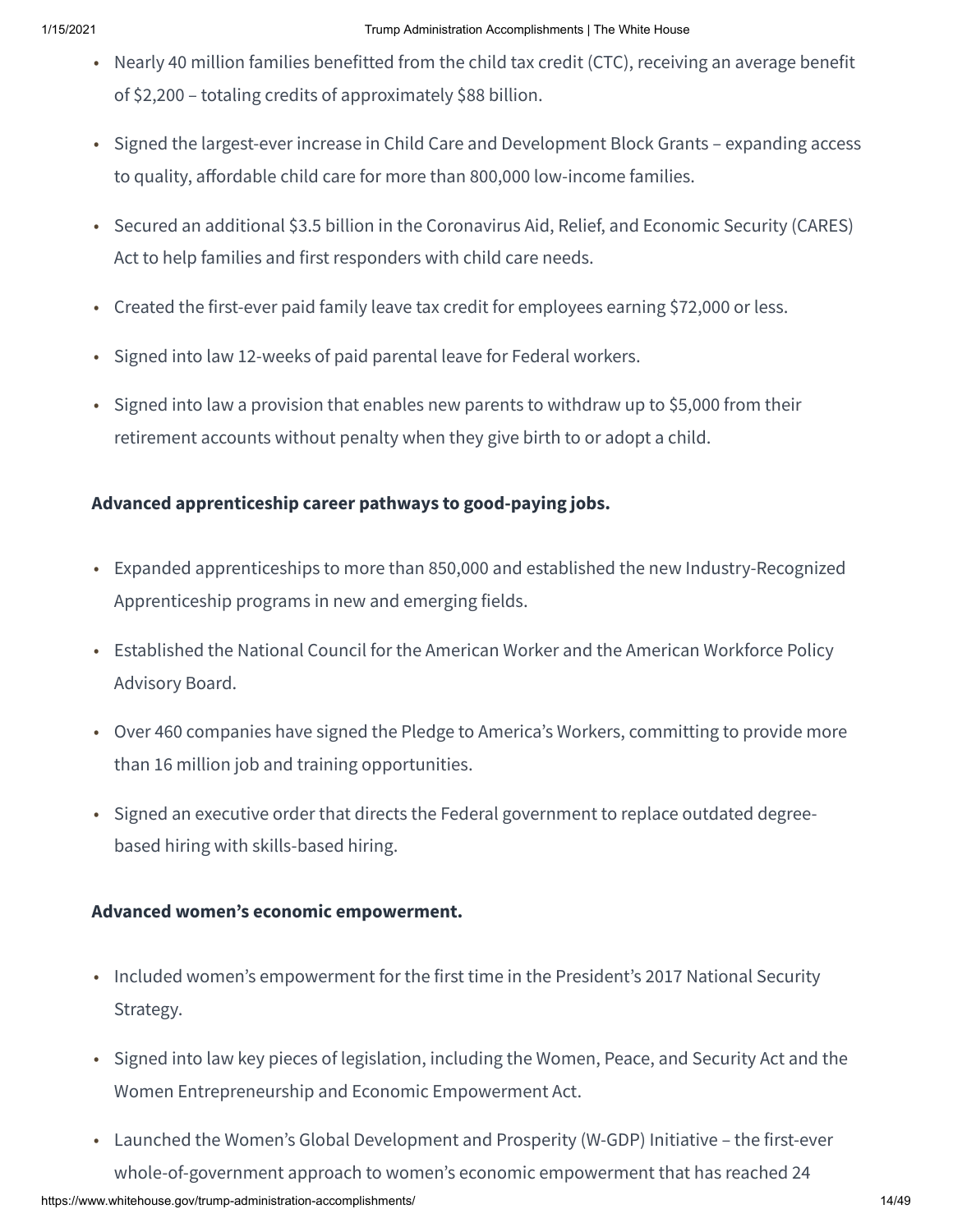million women worldwide.

- Established an innovative new W-GDP Fund at USAID.
- Launched the Women Entrepreneurs Finance Initiative (We-Fi) with 13 other nations.
- Announced a \$50 million donation on behalf of the United States to We-Fi providing more capital to women-owned businesses around the world.
- Released the first-ever Strategy on Women, Peace, and Security, which focused on increasing women's participation to prevent and resolve conflicts.
- Launched the W-GDP 2x Global Women's Initiative with the Development Finance Corporation, which has mobilized more than \$3 billion in private sector investments over three years.

#### **Ensured American leadership in technology and innovation.**

- First administration to name artificial intelligence, quantum information science, and 5G communications as national research and development priorities.
- Launched the American Broadband Initiative to promote the rapid deployment of broadband internet across rural America.
- Made 100 megahertz of crucial mid-band spectrum available for commercial operations, a key factor to driving widespread 5G access across rural America.
- Launched the American AI Initiative to ensure American leadership in artificial intelligence (AI), and established the National AI Initiative Office at the White House.
- Established the first-ever principles for Federal agency adoption of AI to improve services for the American people.
- Signed the National Quantum Initiative Act establishing the National Quantum Coordination Office at the White House to drive breakthroughs in quantum information science.
- Signed the Secure 5G and Beyond Act to ensure America leads the world in 5G.
- Launched a groundbreaking program to test safe and innovative commercial drone operations nationwide.
- Issued new rulemaking to accelerate the return of American civil supersonic aviation.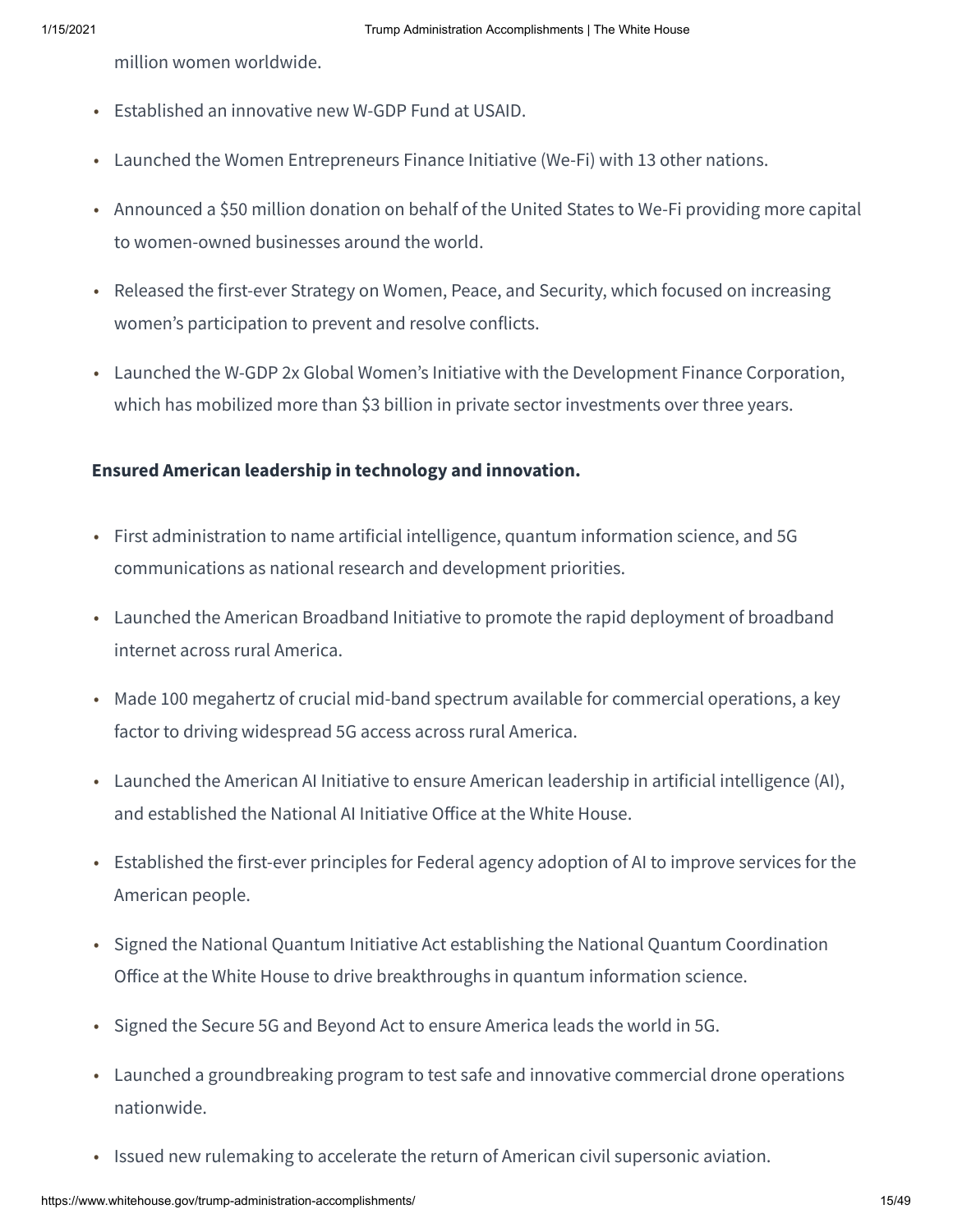- Committed to doubling investments in AI and quantum information science (QIS) research and development.
- Announced the establishment of \$1 billion AI and quantum research institutes across America.
- Established the largest dual-use 5G test sites in the world to advance 5G commercial and military innovation.
- Signed landmark Prague Principles with America's allies to advance the deployment of secure 5G telecommunications networks.
- Signed first-ever bilateral AI cooperation agreement with the United Kingdom.
- Built collation among allies to ban Chinese Telecom Company Huawei from their 5G infrastructure.

### **Preserved American jobs for American workers and rejected the importation of cheap foreign labor.**

- Pressured the Tennessee Valley Authority (TVA) to reverse their decision to lay off over 200 American workers and replace them with cheaper foreign workers.
- Removed the TVA Chairman of the Board and a TVA Board Member.

★ ★ ★

## **Life-Saving Response to the China Virus**

#### **Restricted travel to the United States from infected regions of the world.**

- Suspended all travel from China, saving thousands of lives.
- Required all American citizens returning home from designated outbreak countries to return through designated airports with enhanced screening measures, and to undergo a selfquarantine.
- Announced further travel restrictions on Iran, the Schengen Area of Europe, the United Kingdom, Ireland, and Brazil.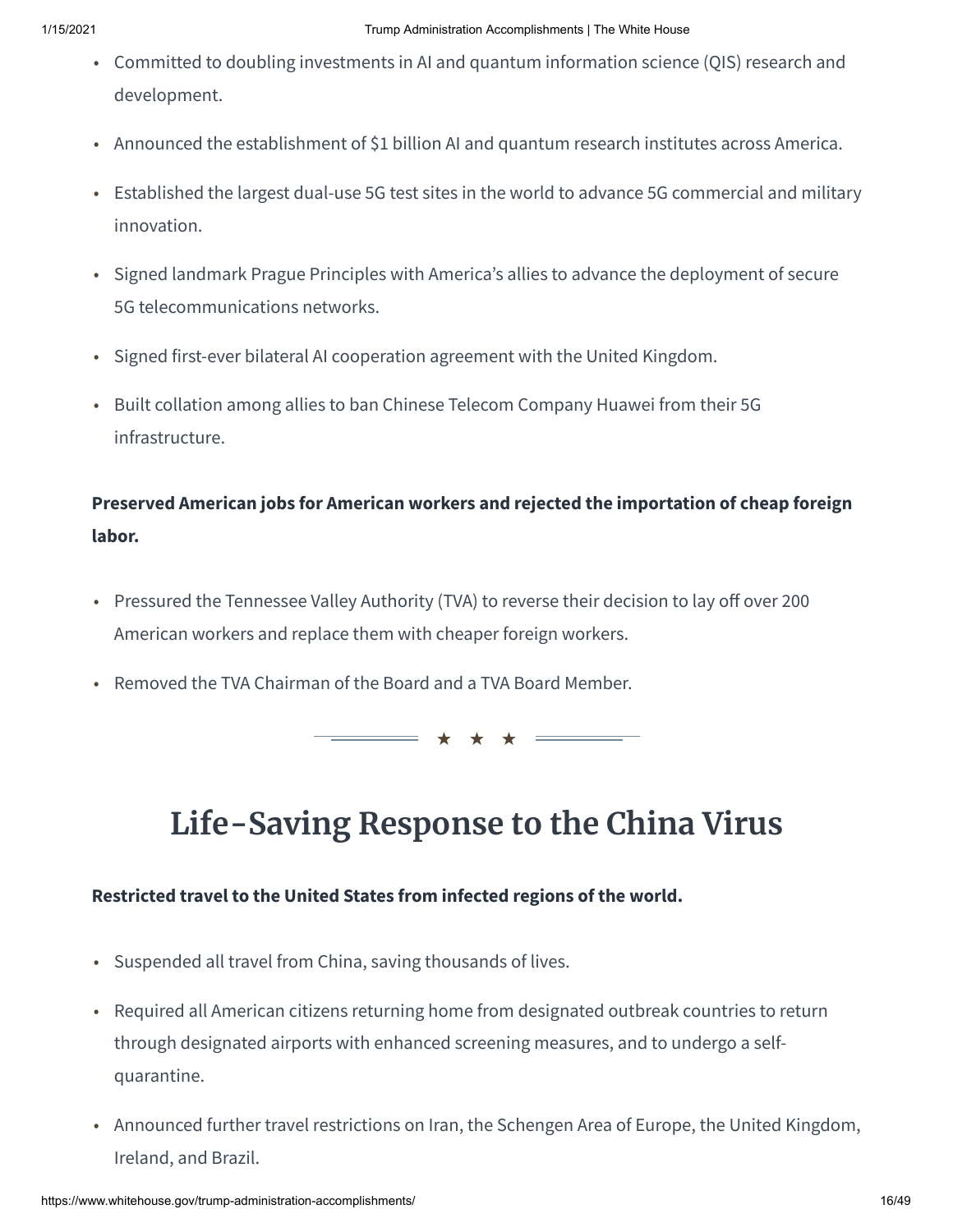- Issued travel advisory warnings recommending that American citizens avoid all international travel.
- Reached bilateral agreements with Mexico and Canada to suspend non-essential travel and expeditiously return illegal aliens.
- Repatriated over 100,000 American citizens stranded abroad on more than 1,140 flights from 136 countries and territories.
- Safely transported, evacuated, treated, and returned home trapped passengers on cruise ships.
- Took action to authorize visa sanctions on foreign governments who impede our efforts to protect American citizens by refusing or unreasonably delaying the return of their own citizens, subjects, or residents from the United States.

#### **Acted early to combat the China Virus in the United States.**

- Established the White House Coronavirus Task Force, with leading experts on infectious diseases, to manage the Administration's efforts to mitigate the spread of COVID-19 and to keep workplaces safe.
- Pledged in the State of the Union address to "take all necessary steps to safeguard our citizens from the Virus," while the Democrats' response made not a single mention of COVID-19 or even the threat of China.
- Declared COVID-19 a National Emergency under the Stafford Act.
- Established the 24/7 FEMA National Response Coordination Center.
- Released guidance recommending containment measures critical to slowing the spread of the Virus, decompressing peak burden on hospitals and infrastructure, and diminishing health impacts.
- Implemented strong community mitigation strategies to sharply reduce the number of lives lost in the United States down from experts' projection of up to 2.2 million deaths in the United States without mitigation.
- Halted American funding to the World Health Organization to counter its egregious bias towards China that jeopardized the safety of Americans.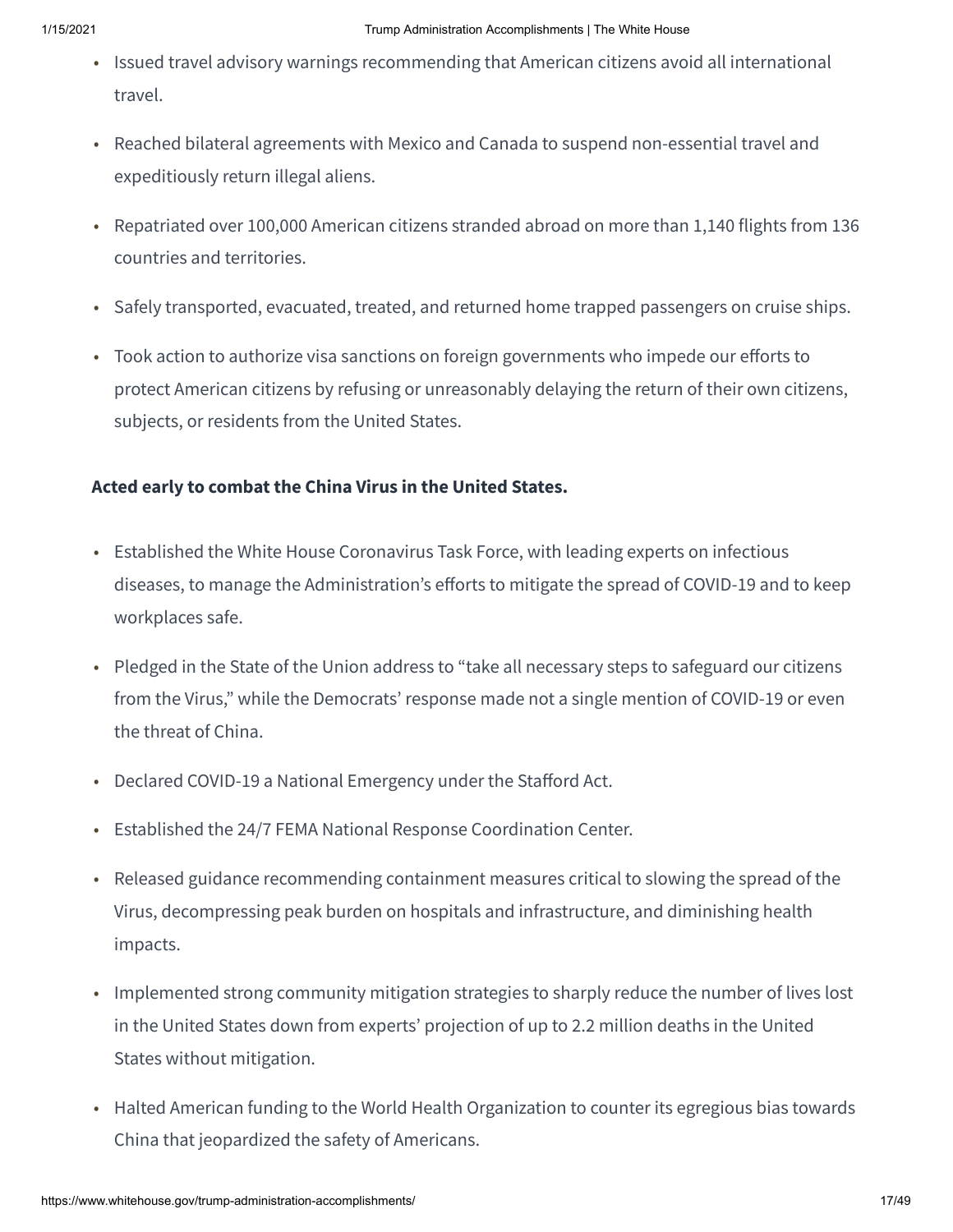- Announced plans for withdrawal from the World Health Organization and redirected contribution funds to help meet global public health needs.
- Called on the United Nations to hold China accountable for their handling of the virus, including refusing to be transparent and failing to contain the virus before it spread.

## **Re-purposed domestic manufacturing facilities to ensure frontline workers had critical supplies.**

- Distributed billions of pieces of Personal Protective Equipment, including gloves, masks, gowns, and face shields.
- Invoked the Defense Production Act over 100 times to accelerate the development and manufacturing of essential material in the USA.
- Made historic investments of more than \$3 billion into the industrial base.
- Contracted with companies such as Ford, General Motors, Philips, and General Electric to produce ventilators.
- Contracted with Honeywell, 3M, O&M Halyard, Moldex, and Lydall to increase our Nation's production of N-95 masks.
- The Army Corps of Engineers built 11,000 beds, distributed 10,000 ventilators, and surged personnel to hospitals.
- Converted the Javits Center in New York into a 3,000-bed hospital, and opened medical facilities in Seattle and New Orleans.
- Dispatched the USNS Comfort to New York City, and the USNS Mercy to Los Angeles.
- Deployed thousands of FEMA employees, National Guard members, and military forces to help in the response.
- Provided support to states facing new emergences of the virus, including surging testing sites, deploying medical personnel, and advising on mitigation strategies.
- Announced Federal support to governors for use of the National Guard with 100 percent costshare.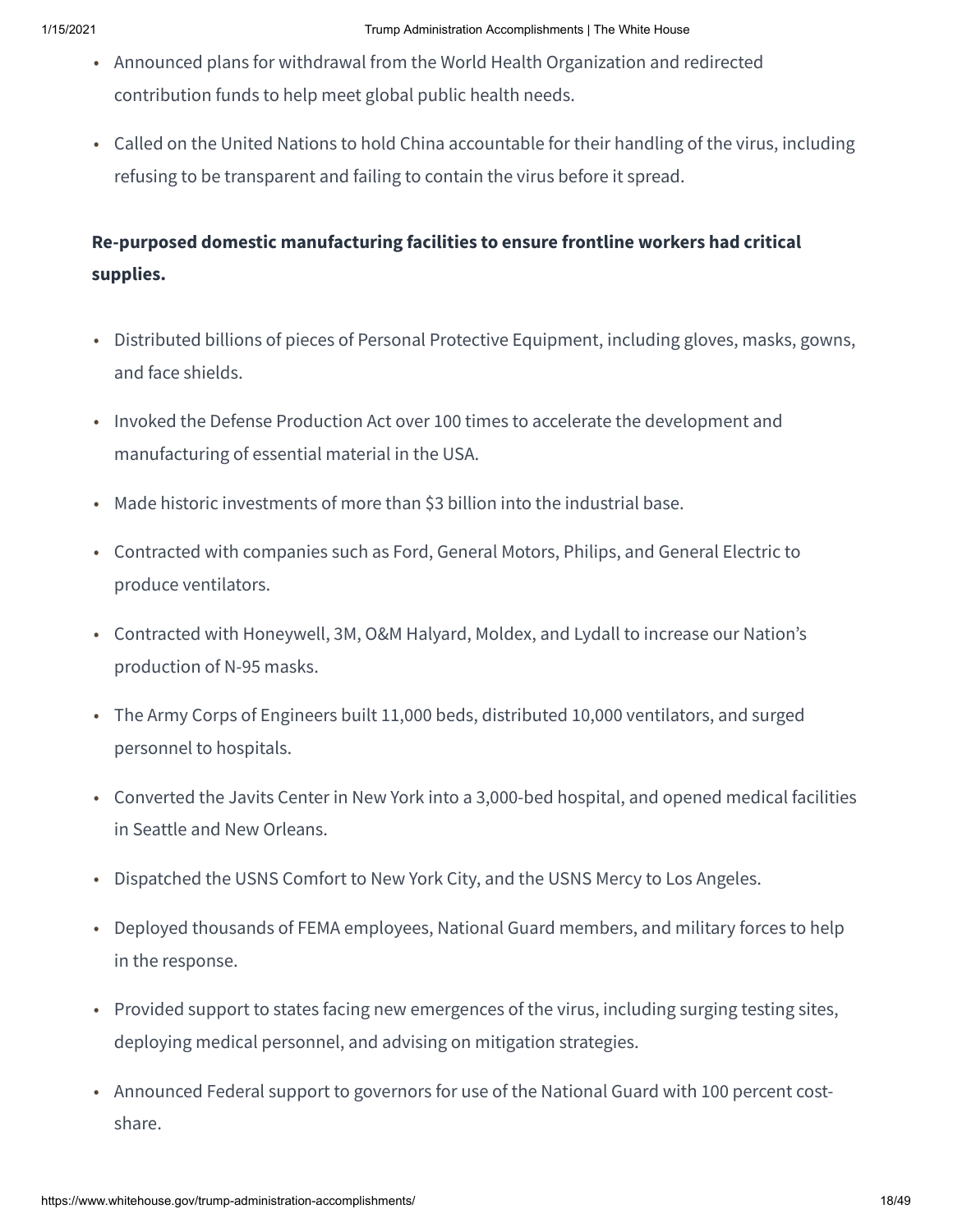- Established the Supply Chain Task Force as a "control tower" to strategically allocate highdemand medical supplies and PPE to areas of greatest need.
- Requested critical data elements from states about the status of hospital capacity, ventilators, and PPE.
- Executed nearly 250 flights through Project Air Bridge to transport hundreds of millions of surgical masks, N95 respirators, gloves, and gowns from around the world to hospitals and facilities throughout the United States.
- Signed an executive order invoking the Defense Production Act to ensure that Americans have a reliable supply of products like beef, pork, and poultry.
- Stabilized the food supply chain restoring the Nation's protein processing capacity through a collaborative approach with Federal, state, and local officials and industry partners.
- The continued movement of food and other critical items of daily life distributed to stores and to American homes went unaffected.

#### **Replenished the depleted Strategic National Stockpile.**

- Increased the number of ventilators nearly ten-fold to more than 153,000.
- Despite the grim projections from the media and governors, no American who has needed a ventilator has been denied a ventilator.
- Increased the number of N95 masks fourteen-fold to more than 176 million.
- Issued an executive order ensuring critical medical supplies are produced in the United States.

#### **Created the largest, most advanced, and most innovative testing system in the world.**

- Built the world's leading testing system from scratch, conducting over 200 million tests more than all of the European Union combined.
- Engaged more than 400 test developers to increase testing capacity from less than 100 tests per day to more than 2 million tests per day.
- Slashed red tape and approved Emergency Use Authorizations for more than 300 different tests, including 235 molecular tests, 63 antibody tests, and 11 antigen tests.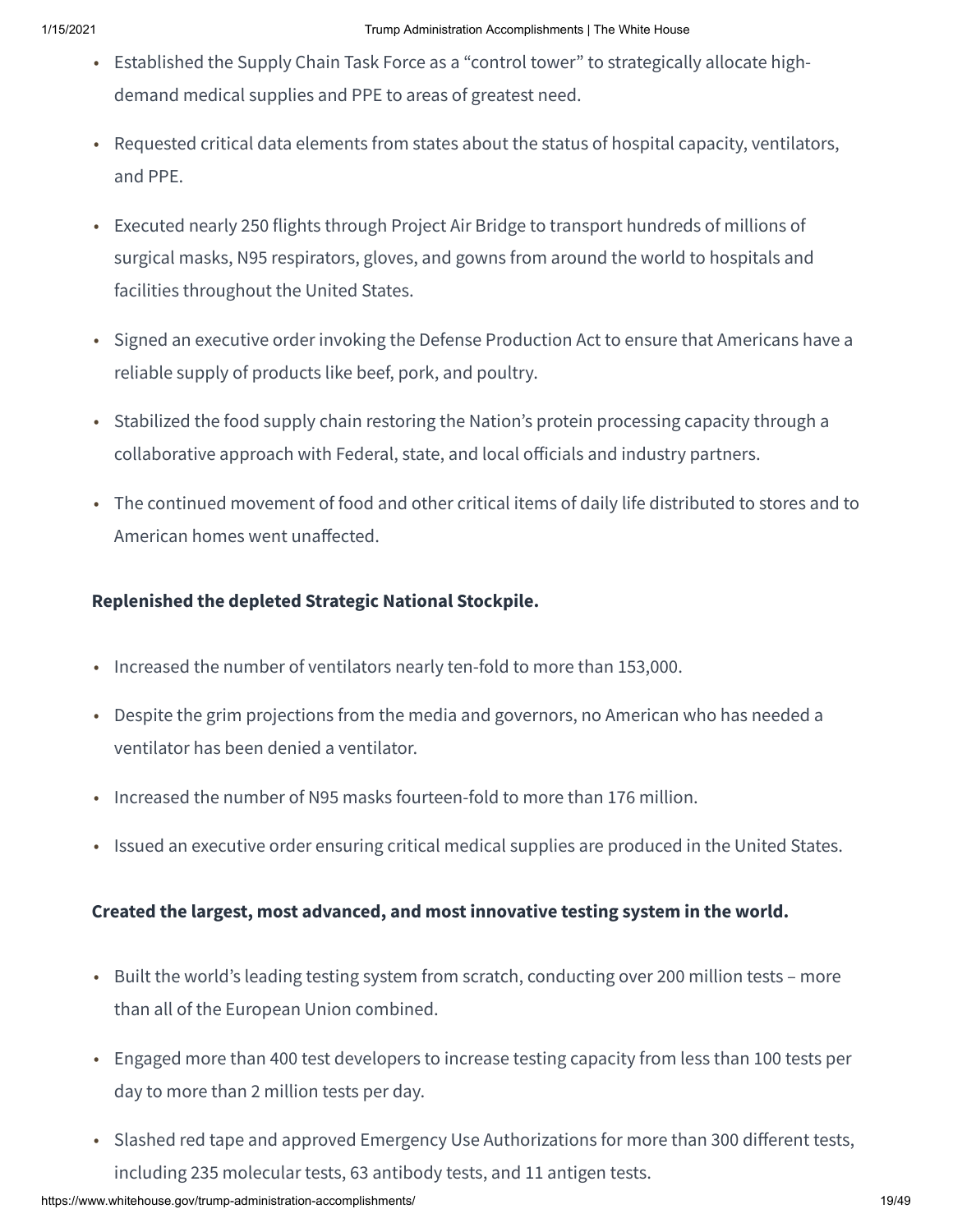- Delivered state-of-the-art testing devices and millions of tests to every certified nursing home in the country.
- Announced more flexibility to Medicare Advantage and Part D plans to waive cost-sharing for tests.
- Over 2,000 retail pharmacy stores, including CVS, Walmart, and Walgreens, are providing testing using new regulatory and reimbursement options.
- Deployed tens of millions of tests to nursing homes, assisted living facilities, historically black colleges and universities (HBCUs), tribes, disaster relief operations, Home Health/Hospice organizations, and the Veterans Health Administration.
- Began shipping 150 million BinaxNOW rapid tests to states, long-term care facilities, the IHS, HBCUs, and other key partners.

### **Pioneered groundbreaking treatments and therapies that reduced the mortality rate by 85 percent, saving over 2 million lives.**

- The United States has among the lowest case fatality rates in the entire world.
- The Food and Drug Administration (FDA) launched the Coronavirus Treatment Acceleration Program to expedite the regulatory review process for therapeutics in clinical trials, accelerate the development and publication of industry guidance on developing treatments, and utilize regulatory flexibility to help facilitate the scaling-up of manufacturing capacity.
- More than 370 therapies are in clinical trials and another 560 are in the planning stages.
- Announced \$450 million in available funds to support the manufacturing of Regeneron's antibody cocktail.
- Shipped tens of thousands of doses of the Regeneron drug.
- Authorized an Emergency Use Authorization (EUA) for convalescent plasma.
- Treated around 100,000 patients with convalescent plasma, which may reduce mortality by 50 percent.
- Provided \$48 million to fund the Mayo Clinic study that tested the efficacy of convalescent plasma for patients with COVID-19.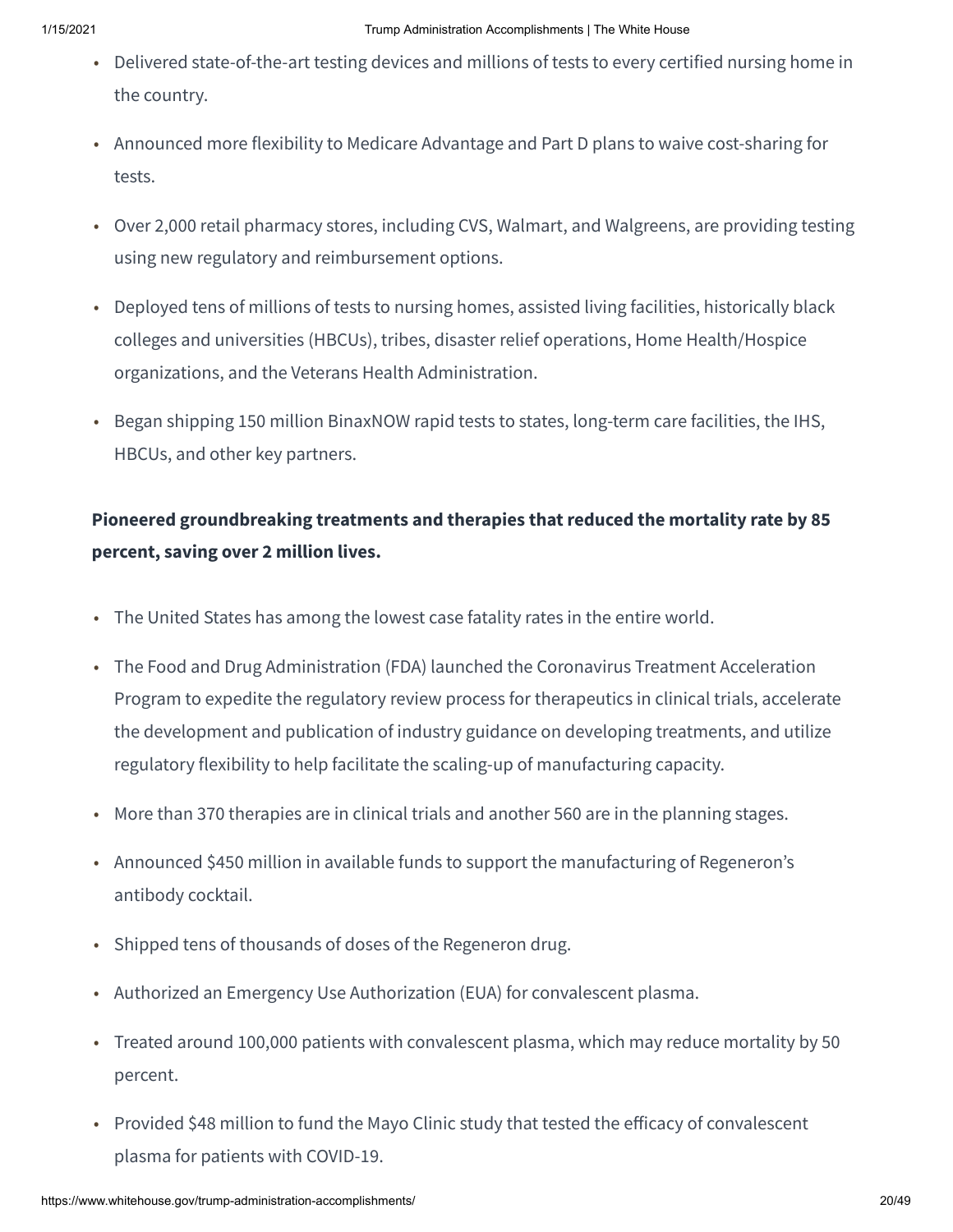- Made an agreement to support the large-scale manufacturing of AstraZeneca's cocktail of two monoclonal antibodies.
- Approved Remdesivir as the first COVID-19 treatment, which could reduce hospitalization time by nearly a third.
- Secured more than 90 percent of the world's supply of Remdesivir, enough to treat over 850,000 high-risk patients.
- Granted an EUA to Eli Lilly for its anti-body treatments.
- Finalized an agreement with Eli Lilly to purchase the first doses of the company's investigational antibody therapeutic.
- Provided up to \$270 million to the American Red Cross and America's Blood Centers to support the collection of up to 360,000 units of plasma.
- Launched a nationwide campaign to ask patients who have recovered from COVID-19 to donate plasma.
- Announced Phase 3 clinical trials for varying types of blood thinners to treat adults diagnosed with COVID-19.
- Issued an EUA for the monoclonal antibody therapy bamlanivimab.
- FDA issued an EUA for casirivimab and imdevimab to be administered together.
- Launched the COVID-19 High Performance Computing Consortium with private sector and academic leaders unleashing America's supercomputers to accelerate coronavirus research.

### **Brought the full power of American medicine and government to produce a safe and eective vaccine in record time.**

- Launched Operation Warp Speed to initiate an unprecedented drive to develop and make available an effective vaccine by January 2021.
- Pfizer and Moderna developed two vaccines in just nine months, five times faster than the fastest prior vaccine development in American history.
- Pfizer and Moderna's vaccines are approximately 95 effective far exceeding all expectations.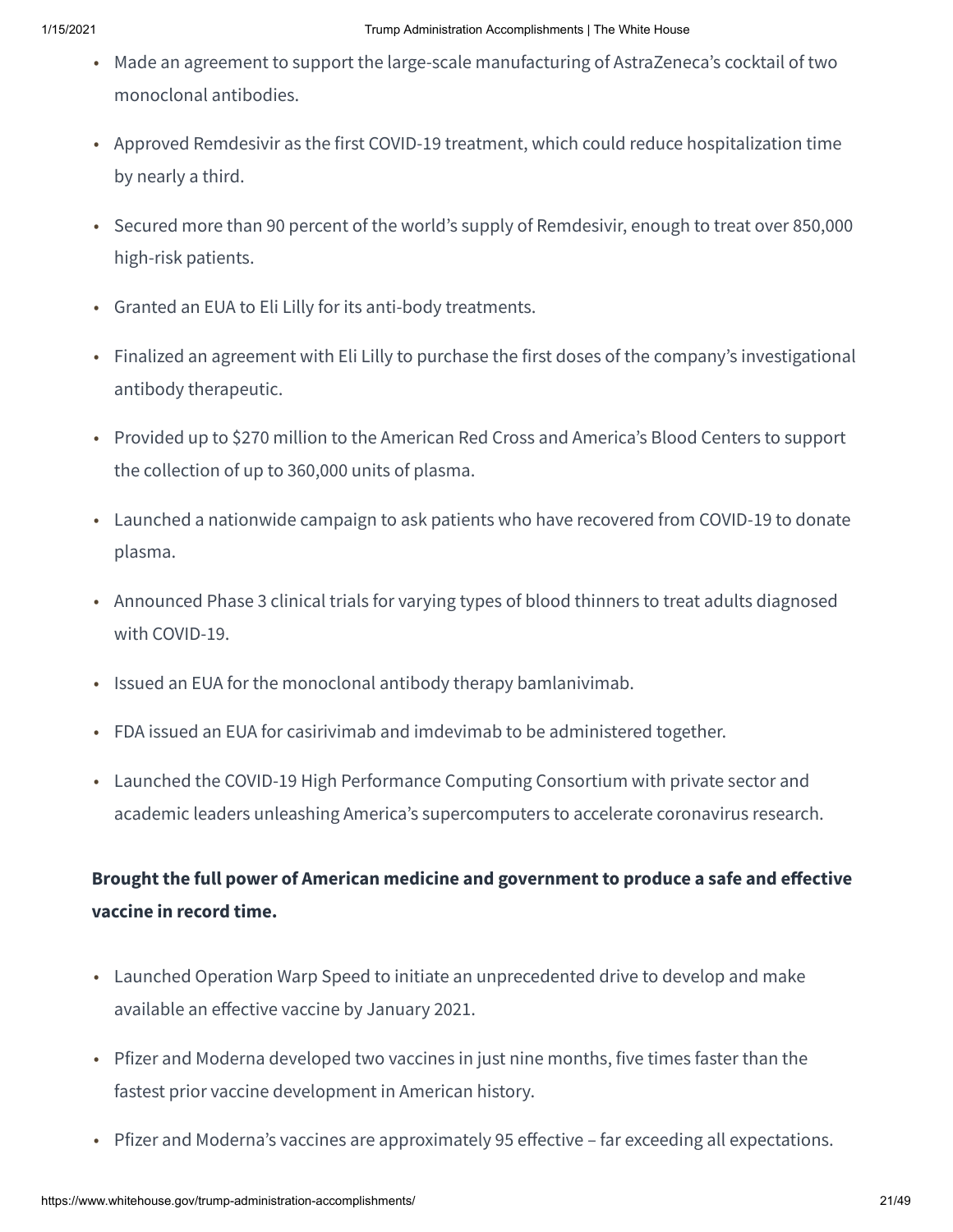- AstraZeneca and Johnson & Johnson also both have promising candidates in the final stage of clinical trials.
- The vaccines will be administered within 24 hours of FDA-approval.
- Made millions of vaccine doses available before the end of 2020, with hundreds of millions more to quickly follow.
- FedEx and UPS will ship doses from warehouses directly to local pharmacies, hospitals, and healthcare providers.
- Finalized a partnership with CVS and Walgreens to deliver vaccines directly to residents of nursing homes and long-term care facilities as soon as a state requests it, at no cost to America's seniors.
- Signed an executive order to ensure that the United States government prioritizes getting the vaccine to American citizens before sending it to other nations.
- Provided approximately \$13 billion to accelerate vaccine development and to manufacture all of the top candidates in advance.
- Provided critical investments of \$4.1 billion to Moderna to support the development, manufacturing, and distribution of their vaccines.
- Moderna announced its vaccine is 95 percent effective and is pending FDA approval.
- Provided Pfizer up to \$1.95 billion to support the mass-manufacturing and nationwide distribution of their vaccine candidate.
- Pfizer announced its vaccine is 95 percent effective and is pending FDA approval.
- Provided approximately \$1 billion to support the manufacturing and distribution of Johnson & Johnson's vaccine candidate.
- Johnson & Johnson's vaccine candidate reached the final stage of clinical trials.
- Made up to \$1.2 billion available to support AstraZeneca's vaccine candidate.
- AstraZeneca's vaccine candidate reached the final stage of clinical trials.
- Made an agreement to support the large-scale manufacturing of Novavax's vaccine candidate with 100 million doses expected.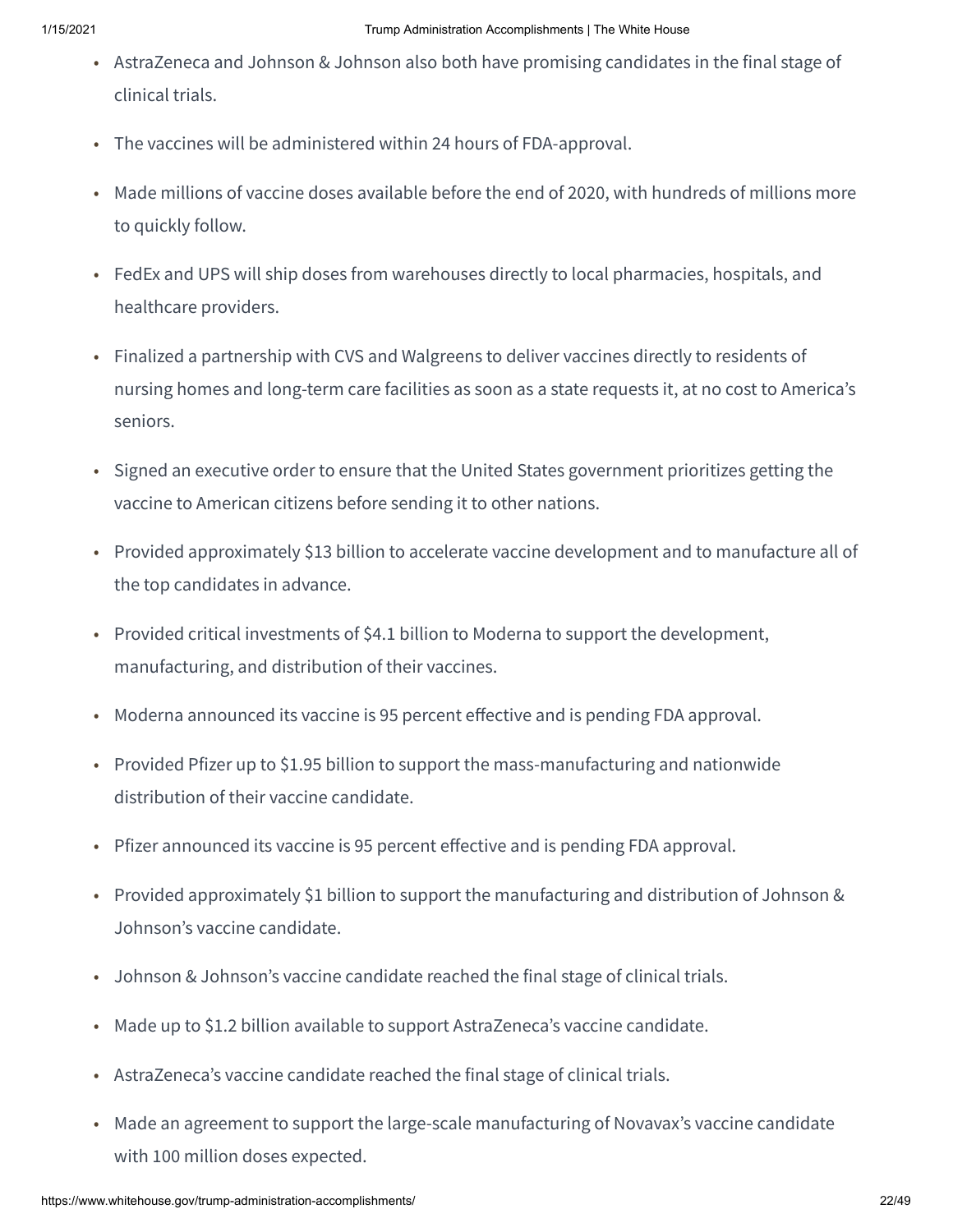- Partnered with Sanofi and GSK to support large-scale manufacturing of a COVID-19 investigational vaccine.
- Awarded \$200 million in funding to support vaccine preparedness and plans for the immediate distribution and administration of vaccines.
- Provided \$31 million to Cytvia for vaccine-related consumable products.
- Under the PREP Act, issued guidance authorizing qualified pharmacy technicians to administer vaccines.
- Announced that McKesson Corporation will produce store, and distribute vaccine ancillary supply kits on behalf of the Strategic National Stockpile to help healthcare workers who will administer vaccines.
- Announced partnership with large-chain, independent, and regional pharmacies to deliver vaccines.

#### **Prioritized resources for the most vulnerable Americans, including nursing home residents.**

- Quickly established guidelines for nursing homes and expanded telehealth opportunities to protect vulnerable seniors.
- Increased surveillance, oversight, and transparency of all 15,417 Medicare and Medicaid nursing homes by requiring them to report cases of COVID-19 to all residents, their families, and the Centers for Disease Control and Prevention (CDC).
- Required that all nursing homes test staff regularly.
- Launched an unprecedented national nursing home training curriculum to equip nursing home staff with the knowledge they need to stop the spread of COVID-19.
- Delivered \$81 million for increased inspections and funded 35,000 members of the Nation Guard to deliver critical supplies to every Medicare-certified nursing homes.
- Deployed Federal Task Force Strike Teams to provide onsite technical assistance and education to nursing homes experiencing outbreaks.
- Distributed tens of billions of dollars in Provider Relief Funds to protect nursing homes, longterm care facilities, safety-net hospitals, rural hospitals, and communities hardest hit by the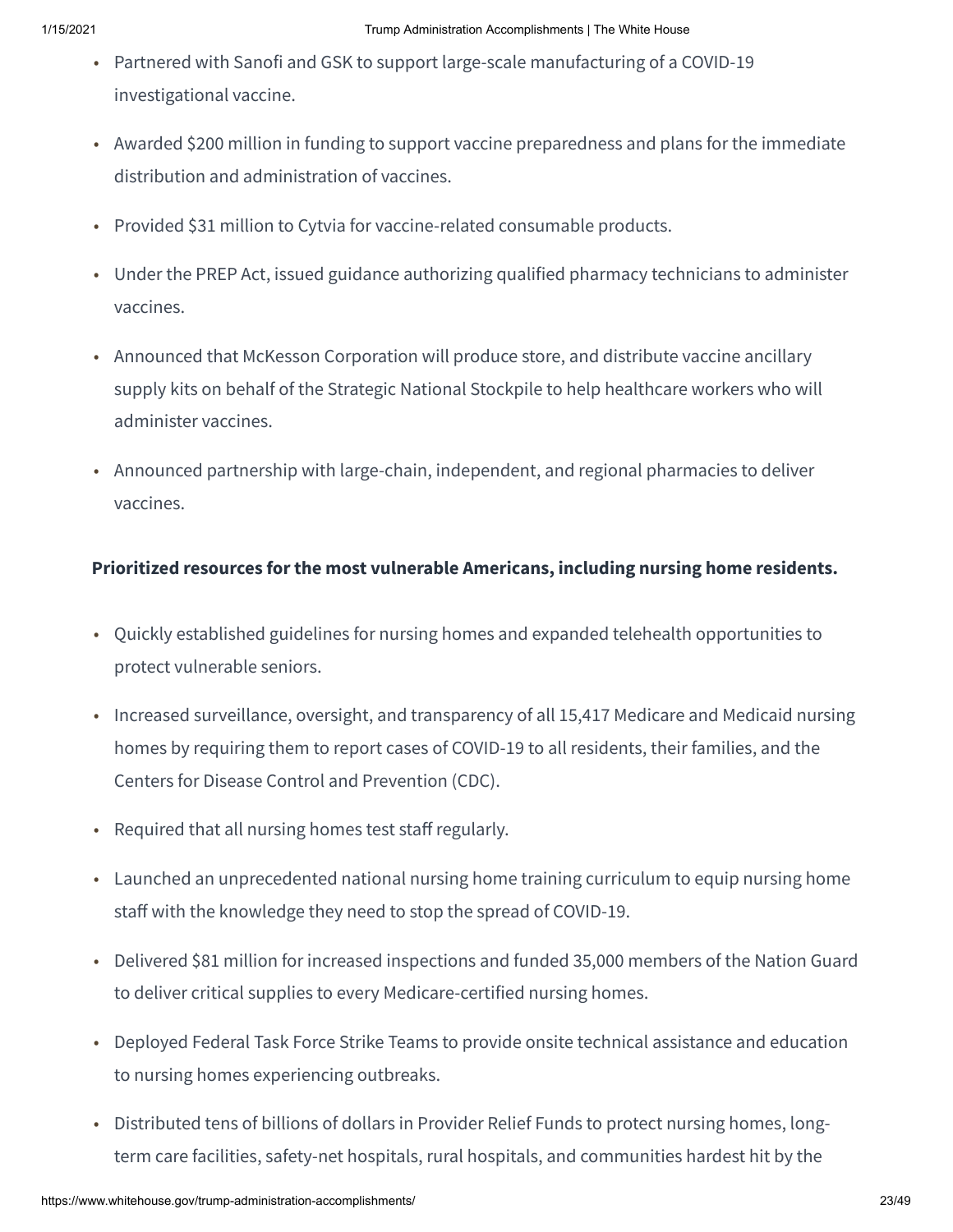virus.

- Released 1.5 million N95 respirators from the Strategic National Stockpile for distribution to over 3,000 nursing home facilities.
- Directed the White House Opportunity and Revitalization Council to refocus on underserved communities impacted by the coronavirus.
- Required that testing results reported include data on race, gender, ethnicity, and ZIP code, to ensure that resources were directed to communities disproportionately harmed by the virus.
- Ensured testing was offered at 95 percent of Federally Qualified Health Centers (FQHC), which serve over 29 million patients in 12,000 communities across the Nation.
- Invested an unprecedented \$8 billion in tribal communities.
- Maintained safe access for Veterans to VA healthcare throughout the COVID-19 Pandemic and supported non-VA hospital systems and private and state-run nursing homes with VA clinical teams.
- Signed legislation ensuring no reduction of VA education benefits under the GI Bill for online distance learning.

#### **Supported Americans as they safely return to school and work.**

- Issued the Guidelines for Opening Up America Again, a detailed blueprint to help governors as they began reopening the country. Focused on protecting the most vulnerable and mitigating the risk of any resurgence, while restarting the economy and allowing Americans to safely return to their jobs.
- Helped Americans return to work by providing extensive guidance on workplace-safety measures to protect against COVID-19, and investigating over 10,000 coronavirus-related complaints and referrals.
- Provided over \$31 billion to support elementary and secondary schools.
- Distributed 125 million face masks to school districts.
- Provided comprehensive guidelines to schools on how to protect and identify high-risk individuals, prevent the spread of COVID-19, and conduct safe in-person teaching.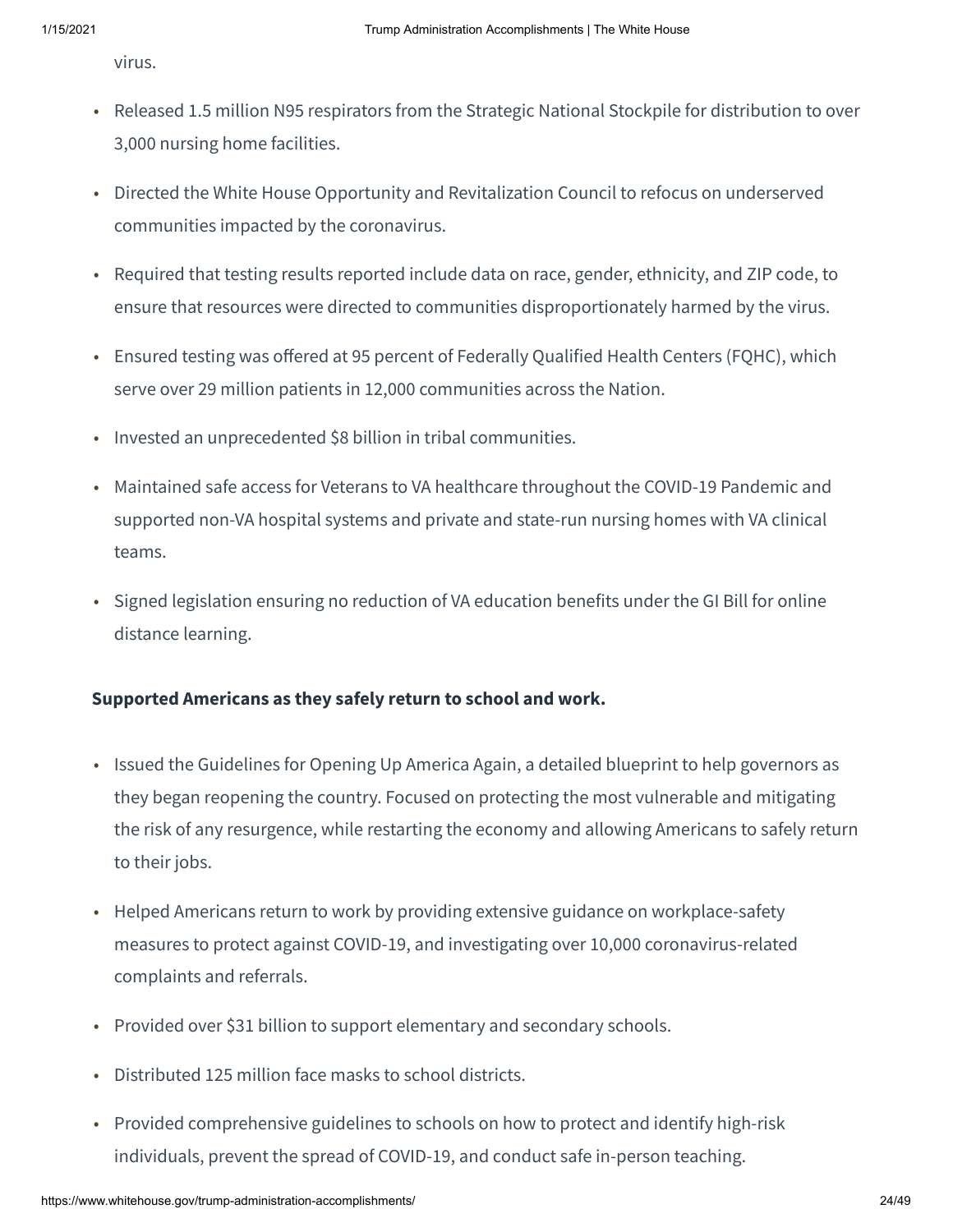• Brought back the safe return of college athletics, including Big Ten and Pac-12 football.

## **Rescued the American economy with nearly \$3.4 trillion in relief, the largest financial aid package in history.**

- Secured an initial \$8.3 billion Coronavirus Preparedness and Response Act, supporting the development of treatments and vaccines, and to procure critical medical supplies and equipment.
- Signed the \$100 billion Families First Coronavirus Relief Act, guaranteeing free coronavirus testing, emergency paid sick leave and family leave, Medicaid funding, and food assistance.
- Signed the \$2.3 trillion Coronavirus Aid, Relief, and Economic Security (CARES) Act, providing unprecedented and immediate relief to American families, workers, and businesses.
- Signed additional legislation providing nearly \$900 billion in support for coronavirus emergency response and relief, including critically needed funds to continue the Paycheck Protection Program.
- Signed the Paycheck Protection Program and Healthcare Enhancement Act, adding an additional \$310 billion to replenish the program.
- Delivered approximately 160 million relief payments to hardworking Americans.
- Through the Paycheck Protection Program, approved over \$525 billion in forgivable loans to more than 5.2 million small businesses, supporting more than 51 million American jobs.
- The Treasury Department approved the establishment of the Money Market Mutual Fund Liquidity Facility to provide liquidity to the financial system.
- The Treasury Department, working with the Federal Reserve, was able to leverage approximately \$4 trillion in emergency lending facilities.
- Signed an executive order extending expanded unemployment benefits.
- Signed an executive order to temporarily suspend student loan payments, evictions, and collection of payroll taxes.
- Small Business Administration expanded access to emergency economic assistance for small businesses, faith-based, and religious entities.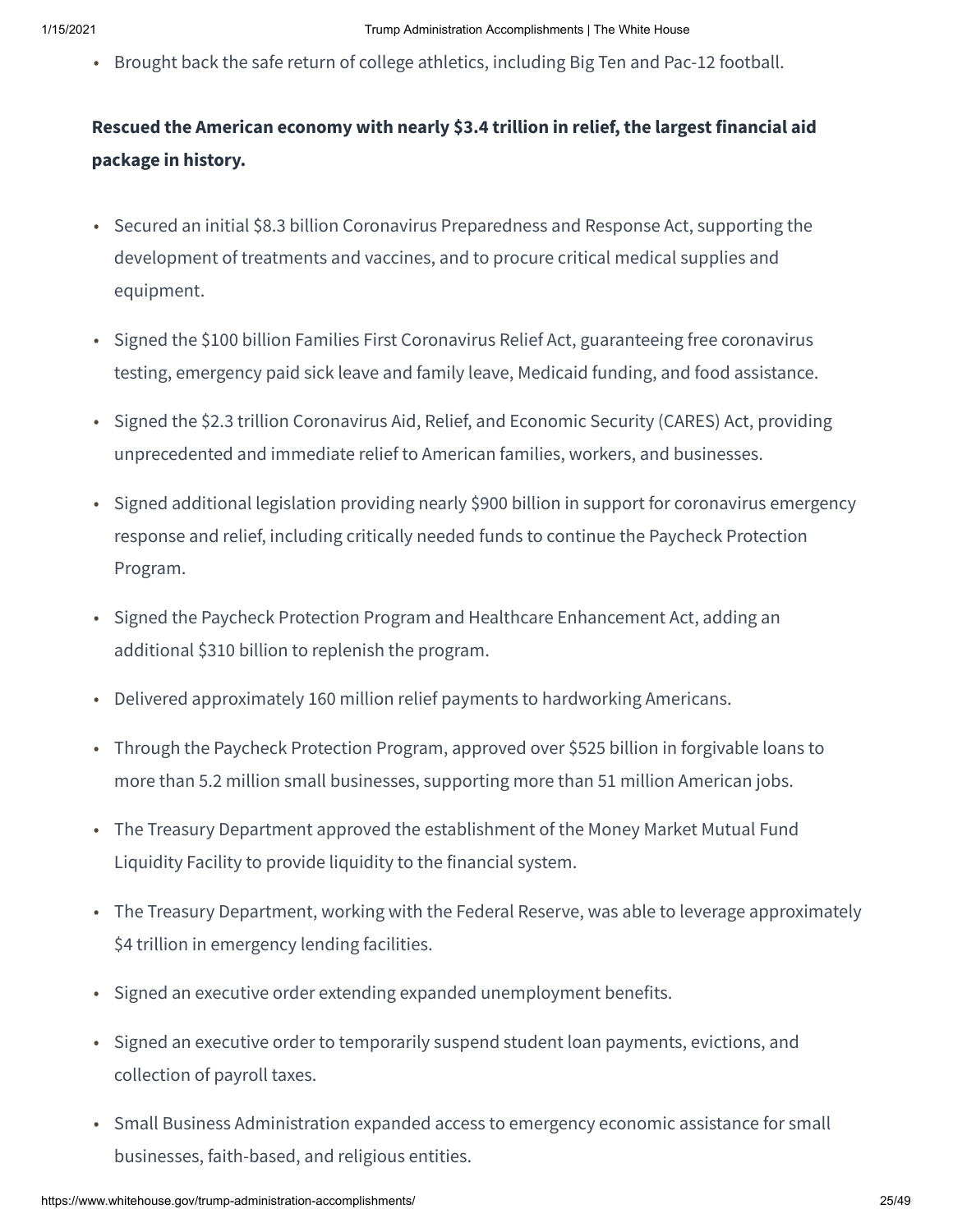• Protected jobs for American workers impacted by COVID-19 by temporarily suspending several job-related nonimmigrant visas, including H-1B's, H-2B's without a nexus to the food-supply chain, certain H-4's, as well as L's and certain J's.

★ ★ ★

## **Great Healthcare for Americans**

### **Empowered American patients by greatly expanding healthcare choice, transparency, and** affordability.

- Eliminated the Obamacare individual mandate a financial relief to low and middle-income households that made up nearly 80 percent of the families who paid the penalty for not wanting to purchase health insurance.
- Increased choice for consumers by promoting competition in the individual health insurance market leading to lower premiums for three years in a row.
- Under the Trump Administration, more than 90 percent of the counties have multiple options on the individual insurance market to choose from.
- Offered Association Health Plans, which allow employers to pool together and offer more affordable, quality health coverage to their employees at up to 30 percent lower cost.
- Increased availability of short-term, limited-duration health plans, which can cost up to 60 percent less than traditional plans, giving Americans more flexibility to choose plans that suit their needs.
- Expanded Health Reimbursement Arrangements, allowing millions of Americans to be able to shop for a plan of their choice on the individual market, and then have their employer cover the cost.
- Added 2,100 new Medicare Advantage plan options since 2017, a 76 percent increase.
- Lowered Medicare Advantage premiums by 34 percent nationwide to the lowest level in 14 years. Medicare health plan premium savings for beneficiaries have totaled \$nearly 1.5 billion since 2017.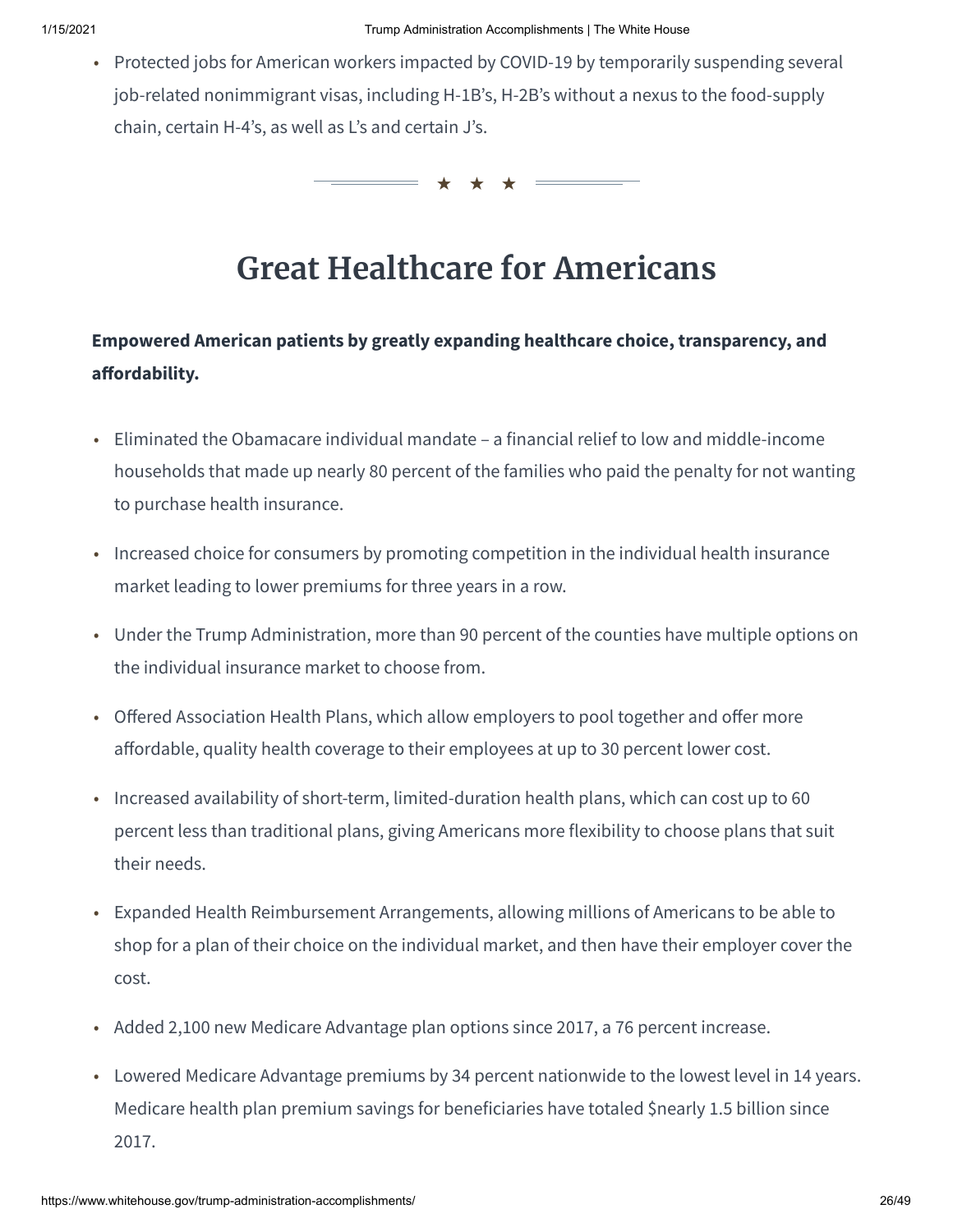- Improved access to tax-free health savings accounts for individuals with chronic conditions.
- Eliminated costly Obamacare taxes, including the health insurance tax, the medical device tax, and the "Cadillac tax."
- Worked with states to create more flexibility and relief from oppressive Obamacare regulations, including reinsurance waivers to help lower premiums.
- Released legislative principles to end surprise medical billing.
- Finalized requirements for unprecedented price transparency from hospitals and insurance companies so patients know what the cost is before they receive care.
- Took action to require that hospitals make the prices they negotiate with insurers publicly available and easily accessible online.
- Improved patients access to their health data by penalizing hospitals and causing clinicians to lose their incentive payments if they do not comply.
- Expanded access to telehealth, especially in rural and underserved communities.
- Increased Medicare payments to rural hospitals to stem a decade of rising closures and deliver enhanced access to care in rural areas.

#### **Issued unprecedented reforms that dramatically lowered the price of prescription drugs.**

- Lowered drug prices for the first time in 51 years.
- Launched an initiative to stop global freeloading in the drug market.
- Finalized a rule to allow the importation of prescription drugs from Canada.
- Finalized the Most Favored Nation Rule to ensure that pharmaceutical companies offer the same discounts to the United States as they do to other nations, resulting in an estimated \$85 billion in savings over seven years and \$30 billion in out-of-pocket costs alone.
- Proposed a rule requiring federally funded health centers to pass drug company discounts on insulin and Epi-Pens directly to patients.
- Ended the gag clauses that prevented pharmacists from informing patients about the best prices for the medications they need.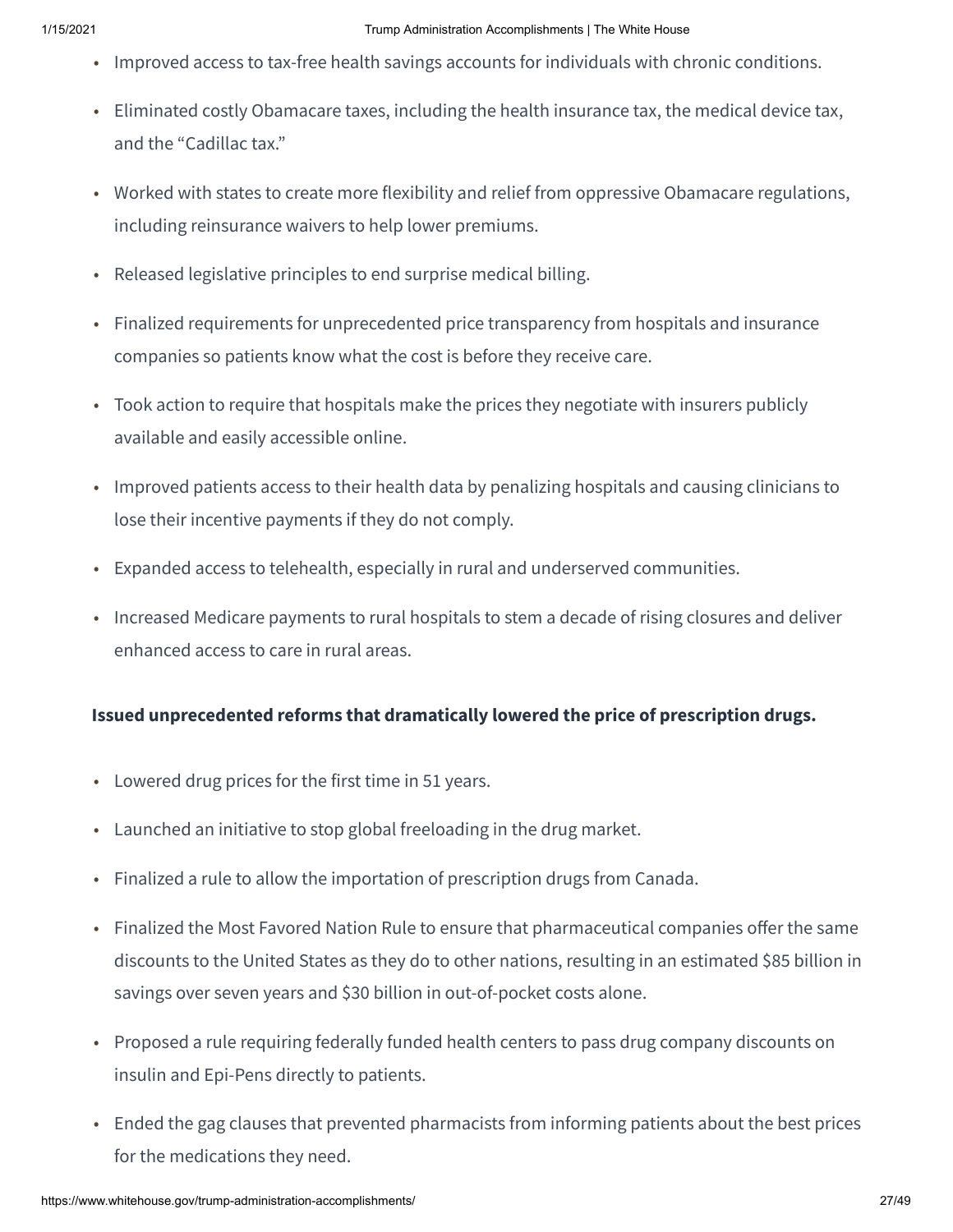- Ended the costly kickbacks to middlemen and ensured that patients directly benefit from available discounts at the pharmacy counter, saving Americans up to 30 percent on brand name pharmaceuticals.
- Enhanced Part D plans to provide many seniors with Medicare access to a broad set of insulins at a maximum \$35 copay for a month's supply of each type of insulin.
- Reduced Medicare Part D prescription drug premiums, saving beneficiaries nearly \$2 billion in premium costs since 2017.
- Ended the Unapproved Drugs Initiative, which provided market exclusivity to generic drugs.

### **Promoted research and innovation in healthcare to ensure that American patients have access to the best treatment in the world.**

- Signed first-ever executive order to affirm that it is the official policy of the United States Government to protect patients with pre-existing conditions.
- Passed Right To Try to give terminally ill patients access to lifesaving cures.
- Signed an executive order to fight kidney disease with more transplants and better treatment.
- Signed into law a \$1 billion increase in funding for critical Alzheimer's research.
- Accelerated medical breakthroughs in genetic treatments for Sickle Cell disease.
- Finalized the interoperability rules that will give American patients access to their electronic health records on their phones.
- Initiated an effort to provide \$500 million over the next decade to improve pediatric cancer research.
- Launched a campaign to end the HIV/AIDS epidemic in America in the next decade.
- Started a program to provide the HIV prevention drug PrEP to uninsured patients for free.
- Signed an executive order and awarded new development contracts to modernize the influenza vaccine.

#### **Protected our Nation's seniors by safeguarding and strengthening Medicare.**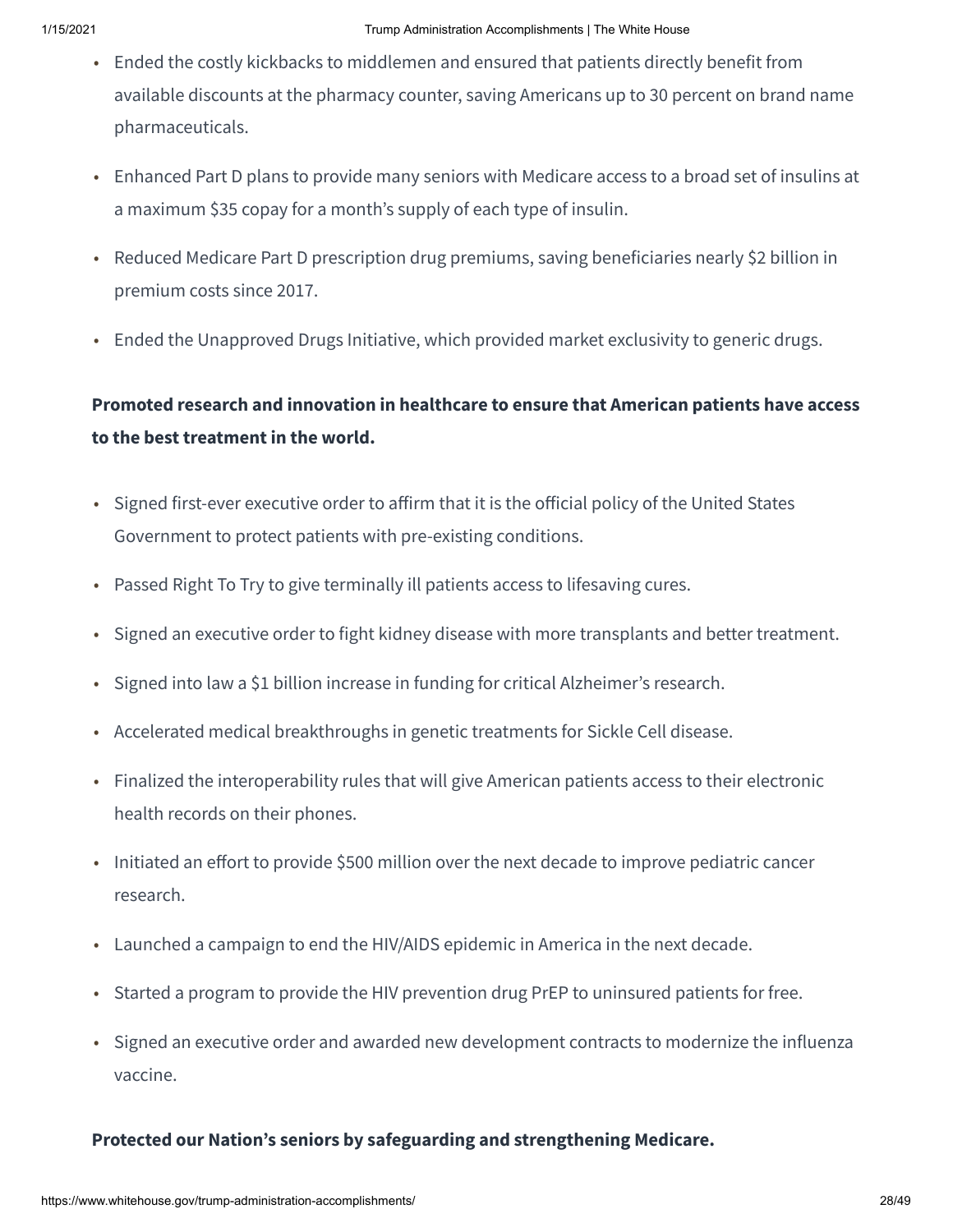- Updated the way Medicare pays for innovative medical products to ensure beneficiaries have access to the latest innovation and treatment.
- Reduced improper payments for Medicare an estimated \$15 billion since 2016 protecting taxpayer dollars and leading to less fraud, waste, and abuse.
- Took rapid action to combat antimicrobial resistance and secure access to life-saving new antibiotic drugs for American seniors, by removing several financial disincentives and setting policies to reduce inappropriate use.
- Launched new online tools, including eMedicare, Blue Button 2.0, and Care Compare, to help seniors see what is covered, compare costs, streamline data, and compare tools available on Medicare.gov.
- Provided new Medicare Advantage supplemental benefits, including modifications to help keep seniors safe in their homes, respite care for caregivers, non-opioid pain management alternatives like therapeutic massages, transportation, and more in-home support services and assistance.
- Protected Medicare beneficiaries by removing Social Security numbers from all Medicare cards, a project completed ahead of schedule.
- Unleashed unprecedented transparency in Medicare and Medicaid data to spur research and innovation.

★ ★ ★

## **Remaking the Federal Judiciary**

#### **Appointed a historic number of Federal judges who will interpret the Constitution as written.**

- Nominated and confirmed over 230 Federal judges.
- Confirmed 54 judges to the United States Courts of Appeals, making up nearly a third of the entire appellate bench.
- Filled all Court of Appeals vacancies for the first time in four decades.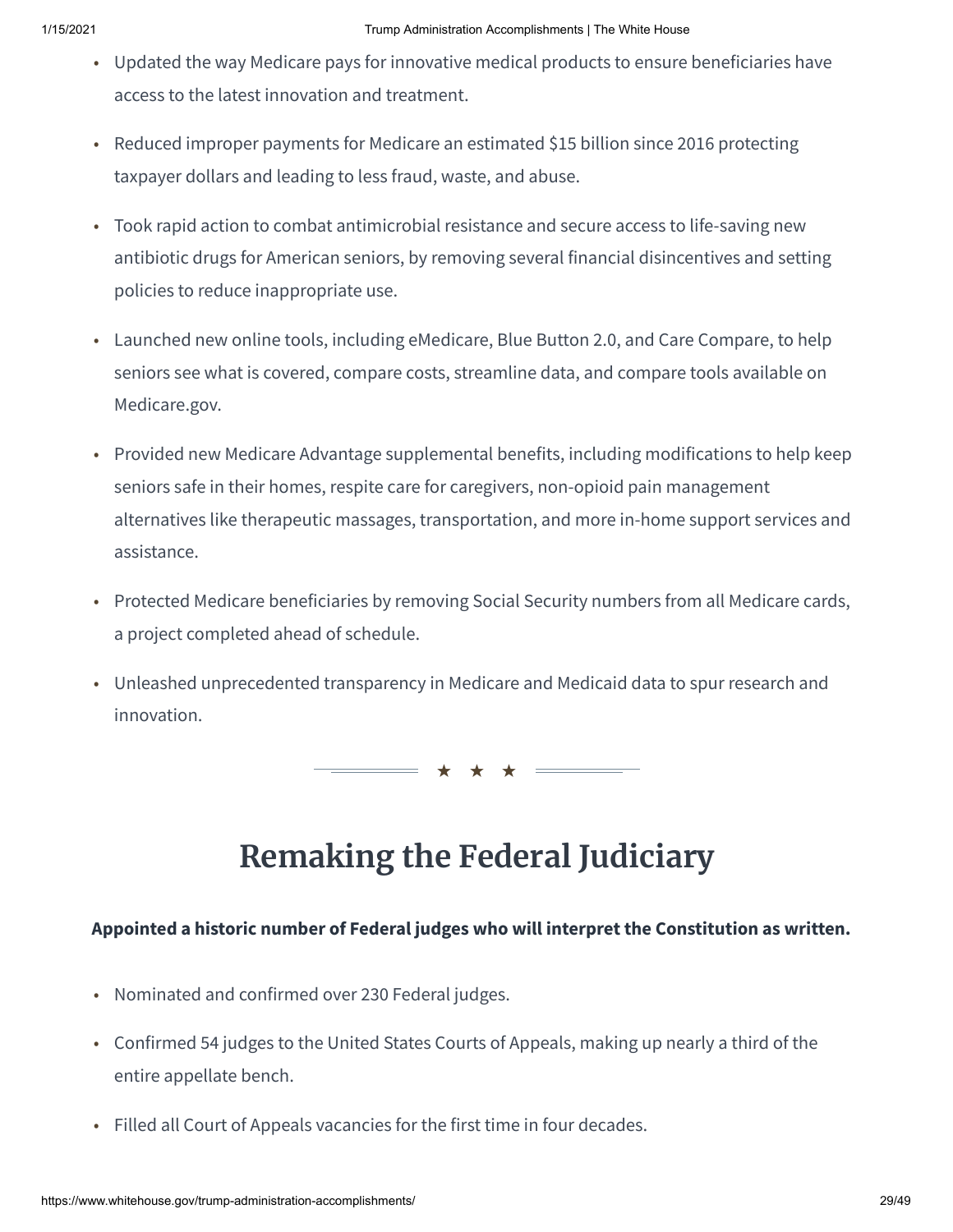• Flipped the Second, Third, and Eleventh Circuits from Democrat-appointed majorities to Republican-appointed majorities. And dramatically reshaped the long-liberal Ninth Circuit.

**Appointed three Supreme Court justices, expanding its conservative-appointed majority to 6- 3.**

- Appointed Justice Neil Gorsuch to replace Justice Antonin Scalia.
- Appointed Justice Brett Kavanaugh to replace Justice Anthony Kennedy.
- Appointed Justice Amy Coney Barrett to replace Justice Ruth Bader Ginsburg.

★ ★ ★

## **Achieving a Secure Border**

#### **Secured the Southern Border of the United States.**

- Built over 400 miles of the world's most robust and advanced border wall.
- Illegal crossings have plummeted over 87 percent where the wall has been constructed.
- Deployed nearly 5,000 troops to the Southern border. In addition, Mexico deployed tens of thousands of their own soldiers and national guardsmen to secure their side of the US-Mexico border.
- Ended the dangerous practice of Catch-and-Release, which means that instead of aliens getting released into the United States pending future hearings never to be seen again, they are detained pending removal, and then ultimately returned to their home countries.
- Entered into three historic asylum cooperation agreements with Honduras, El Salvador, and Guatemala to stop asylum fraud and resettle illegal migrants in third-party nations pending their asylum applications.
- Entered into a historic partnership with Mexico, referred to as the "Migrant Protection Protocols," to safely return asylum-seekers to Mexico while awaiting hearings in the United States.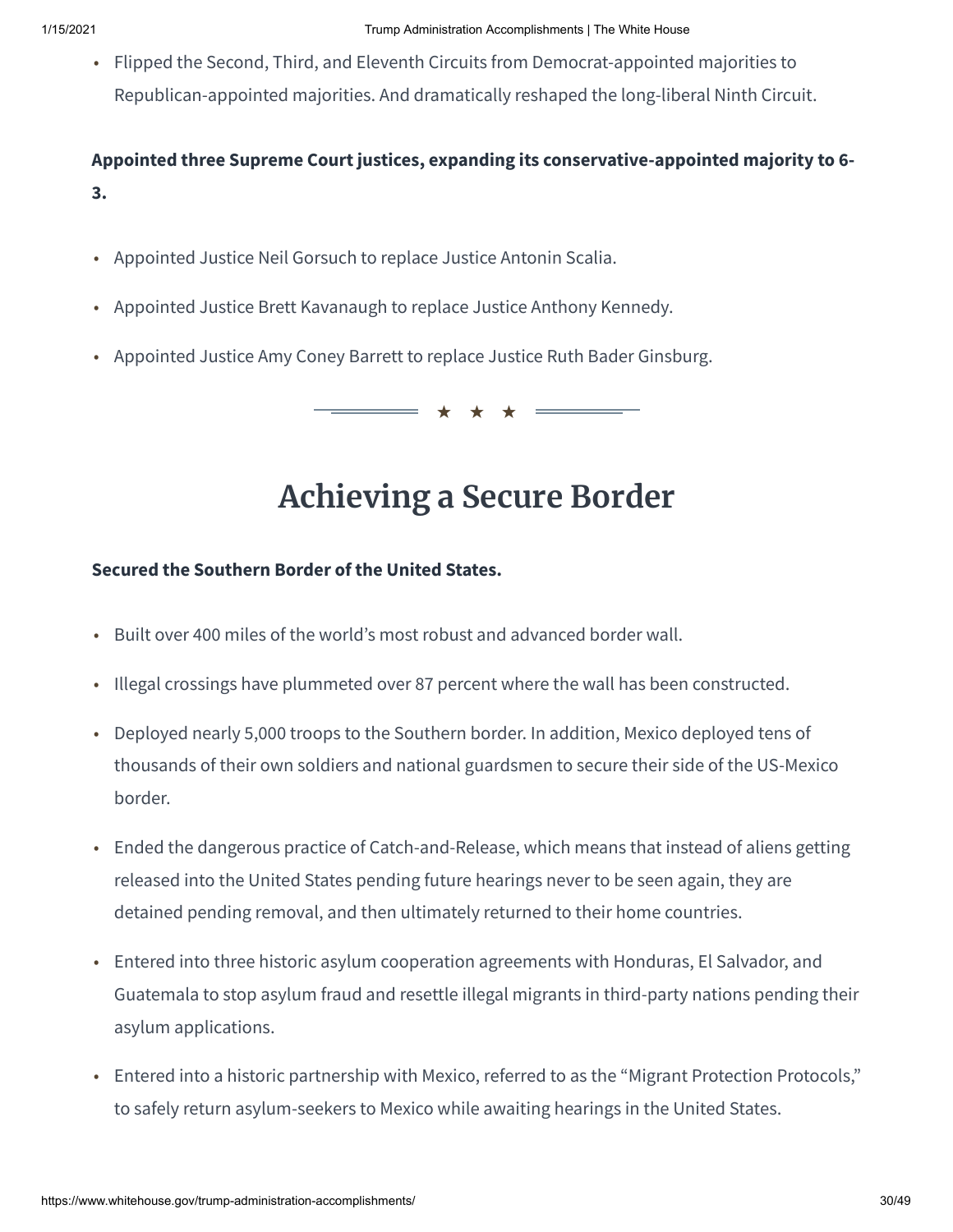#### **Fully enforced the immigration laws of the United States.**

- Signed an executive order to strip discretionary Federal grant funding from deadly sanctuary cities.
- Fully enforced and implemented statutorily authorized "expedited removal" of illegal aliens.
- The Department of Justice prosecuted a record-breaking number of immigration-related crimes.
- Used Section 243(d) of the Immigration and Nationality Act (INA) to reduce the number of aliens coming from countries whose governments refuse to accept their nationals who were ordered removed from the United States.

### **Ended asylum fraud, shut down human smuggling traickers, and solved the humanitarian crisis across the Western Hemisphere.**

- Suspended, via regulation, asylum for aliens who had skipped previous countries where they were eligible for asylum but opted to "forum shop" and continue to the United States.
- Safeguarded migrant families, and protected migrant safety, by promulgating new regulations under the Flores Settlement Agreement.
- Proposed regulations to end the practice of giving free work permits to illegal aliens lodging meritless asylum claims.
- Issued "internal relocation" guidance.
- Cross-trained United States Border Patrol agents to conduct credible fear screenings alongside USCIS (United States Citizenship and Immigration Services) adjudication personnel to reduce massive backlogs.
- Streamlined and expedited the asylum hearing process through both the Prompt Asylum Claim Review (PACR) and the Humanitarian Asylum Review Process (HARP).
- Launched the Family Fraud Initiative to identify hundreds of individuals who were fraudulently presenting themselves as family units at the border, oftentimes with trafficking children, in order to ensure child welfare.
- Improved screening in countries with high overstay rates and reduced visa overstay rates in many of these countries.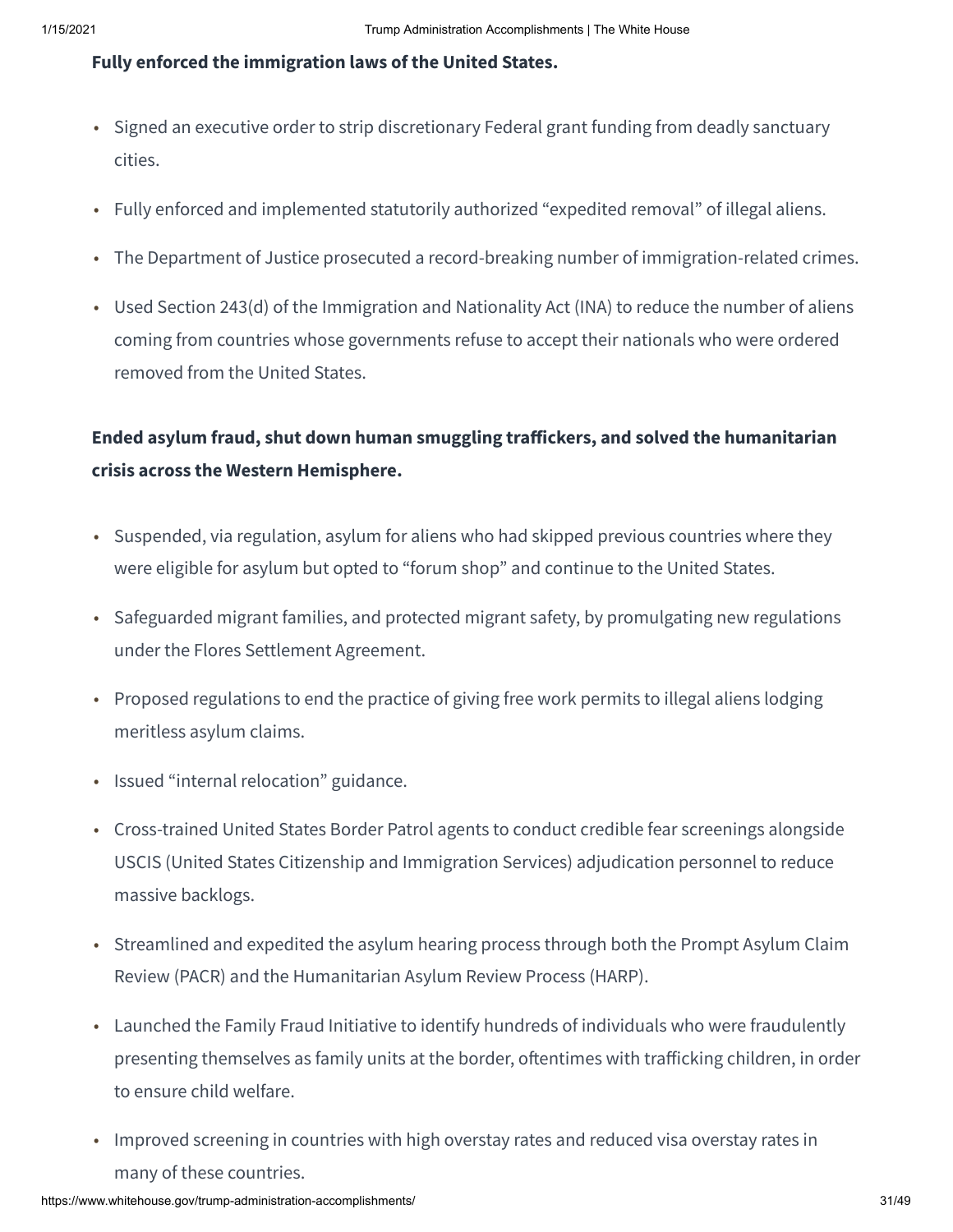- Removed bureaucratic constraints on United States consular officers that reduced their ability to appropriately vet visa applicants.
- Worked with Mexico and other regional partners to dismantle the human smuggling networks in our hemisphere that profit from human misery and fuel the border crisis by exploiting vulnerable populations.

#### **Secured our Nation's immigration system against criminals and terrorists.**

- Instituted national security travel bans to keep out terrorists, jihadists, and violent extremists, and implemented a uniform security and information-sharing baseline all nations must meet in order for their nationals to be able to travel to, and emigrate to, the United States.
- Suspended refugee resettlement from the world's most dangerous and terror-afflicted regions.
- Rebalanced refugee assistance to focus on overseas resettlement and burden-sharing.
- 85 percent reduction in refugee resettlement.
- Overhauled badly-broken refugee security screening process.
- Required the Department of State to consult with states and localities as part of the Federal government's refugee resettlement process.
- Issued strict sanctions on countries that have failed to take back their own nationals.
- Established the National Vetting Center, which is the most advanced and comprehensive visa screening system anywhere in the world.

#### **Protected American workers and taxpayers.**

- Issued a comprehensive "public charge" regulation to ensure newcomers to the United States are financially self-sufficient and not reliant on welfare.
- Created an enforcement mechanism for sponsor repayment and deeming, to ensure that people who are presenting themselves as sponsors are actually responsible for sponsor obligations.
- Issued regulations to combat the horrendous practice of "birth tourism."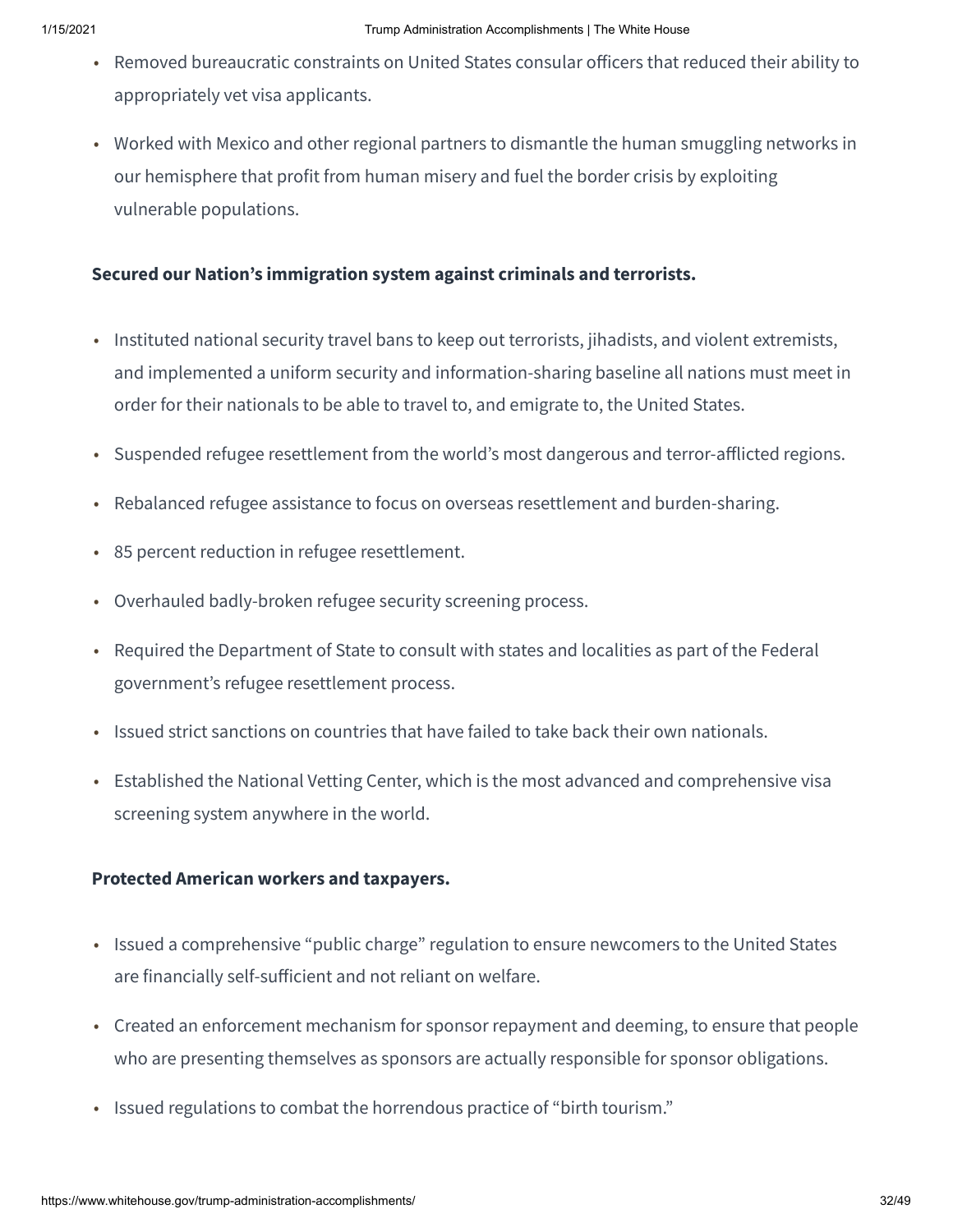- Issued a rule with the Department of Housing and Urban Development (HUD) to make illegal aliens ineligible for public housing.
- Issued directives requiring Federal agencies to hire United States workers first and prioritizing the hiring of United States workers wherever possible.
- Suspended the entry of low-wage workers that threaten American jobs.
- Finalized new H-1B regulations to permanently end the displacement of United States workers and modify the administrative tools that are required for H-1B visa issuance.
- Defended United States sovereignty by withdrawing from the United Nations' Global Compact on Migration.
- Suspended Employment Authorization Documents for aliens who arrive illegally between ports of entry and are ordered removed from the United States.
- Restored integrity to the use of Temporary Protected Status (TPS) by strictly adhering to the statutory conditions required for TPS.

★ ★ ★

## **Restoring American Leadership Abroad**

### **Restored America's leadership in the world and successfully negotiated to ensure our allies pay their fair share for our military protection.**

- Secured a \$400 billion increase in defense spending from NATO (North Atlantic Treaty Organization) allies by 2024, and the number of members meeting their minimum obligations more than doubled.
- Credited by Secretary General Jens Stoltenberg for strengthening NATO.
- Worked to reform and streamline the United Nations (UN) and reduced spending by \$1.3 billion.
- Allies, including Japan and the Republic of Korea, committed to increase burden-sharing.
- Protected our Second Amendment rights by announcing the United States will never ratify the UN Arms Trade Treaty.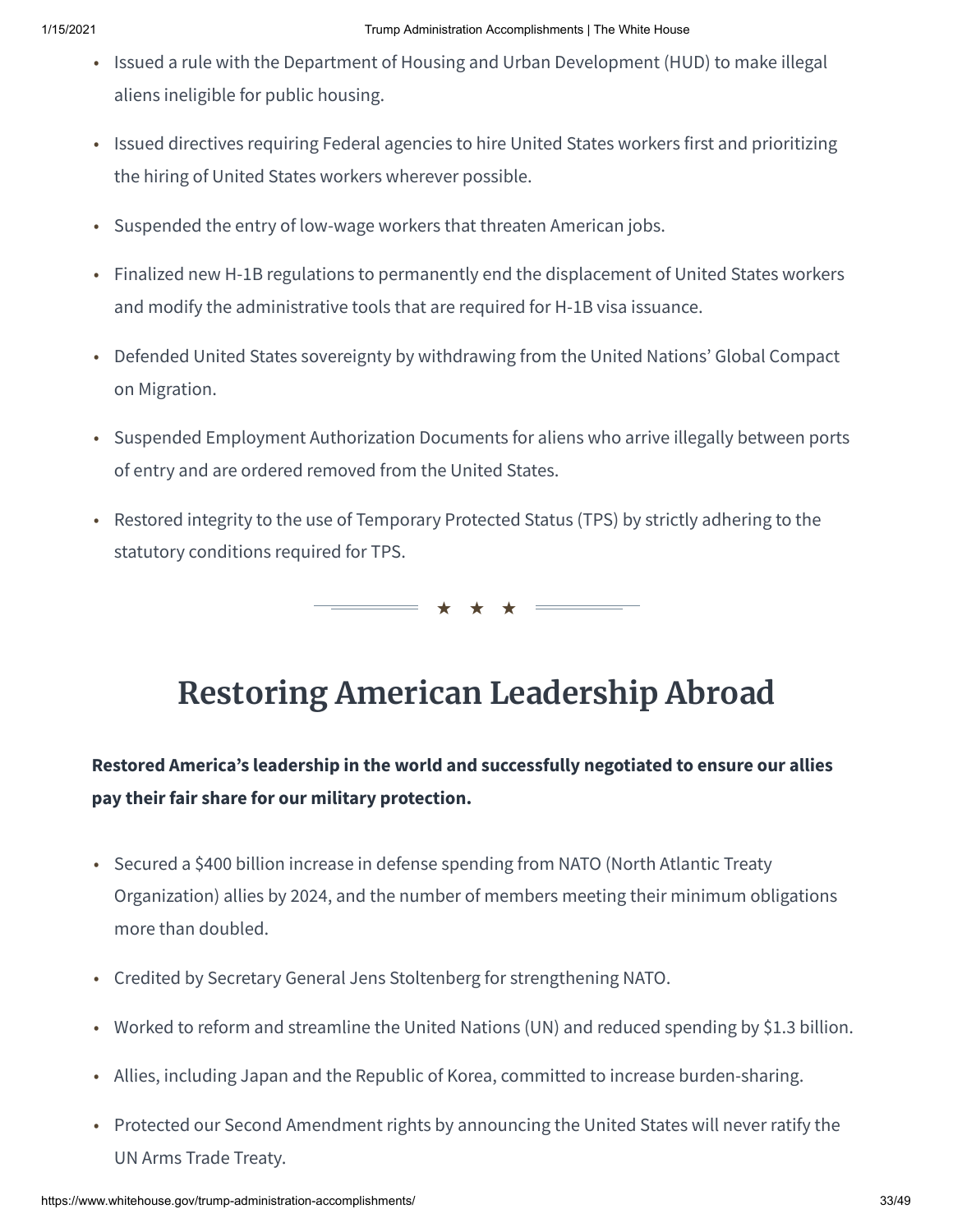- Returned 56 hostages and detainees from more than 24 countries.
- Worked to advance a free and open Indo-Pacific region, promoting new investments and expanding American partnerships.

#### **Advanced peace through strength.**

- Withdrew from the horrible, one-sided Iran Nuclear Deal and imposed crippling sanctions on the Iranian Regime.
- Conducted vigorous enforcement on all sanctions to bring Iran's oil exports to zero and deny the regime its principal source of revenue.
- First president to meet with a leader of North Korea and the first sitting president to cross the demilitarized zone into North Korea.
- Maintained a maximum pressure campaign and enforced tough sanctions on North Korea while negotiating de-nuclearization, the release of American hostages, and the return of the remains of American heroes.
- Brokered economic normalization between Serbia and Kosovo, bolstering peace in the Balkans.
- Signed the Honk Kong Autonomy Act and ended the United States' preferential treatment with Hong Kong to hold China accountable for its infringement on the autonomy of Hong Kong.
- Led allied efforts to defeat the Chinese Communist Party's efforts to control the international telecommunications system.

### **Renewed our cherished friendship and alliance with Israel and took historic action to promote peace in the Middle East.**

- Recognized Jerusalem as the true capital of Israel and quickly moved the American Embassy in Israel to Jerusalem.
- Acknowledged Israel's sovereignty over the Golan Heights and declared that Israeli settlements in the West Bank are not inconsistent with international law.
- Removed the United States from the United Nations Human Rights Council due to the group's blatant anti-Israel bias.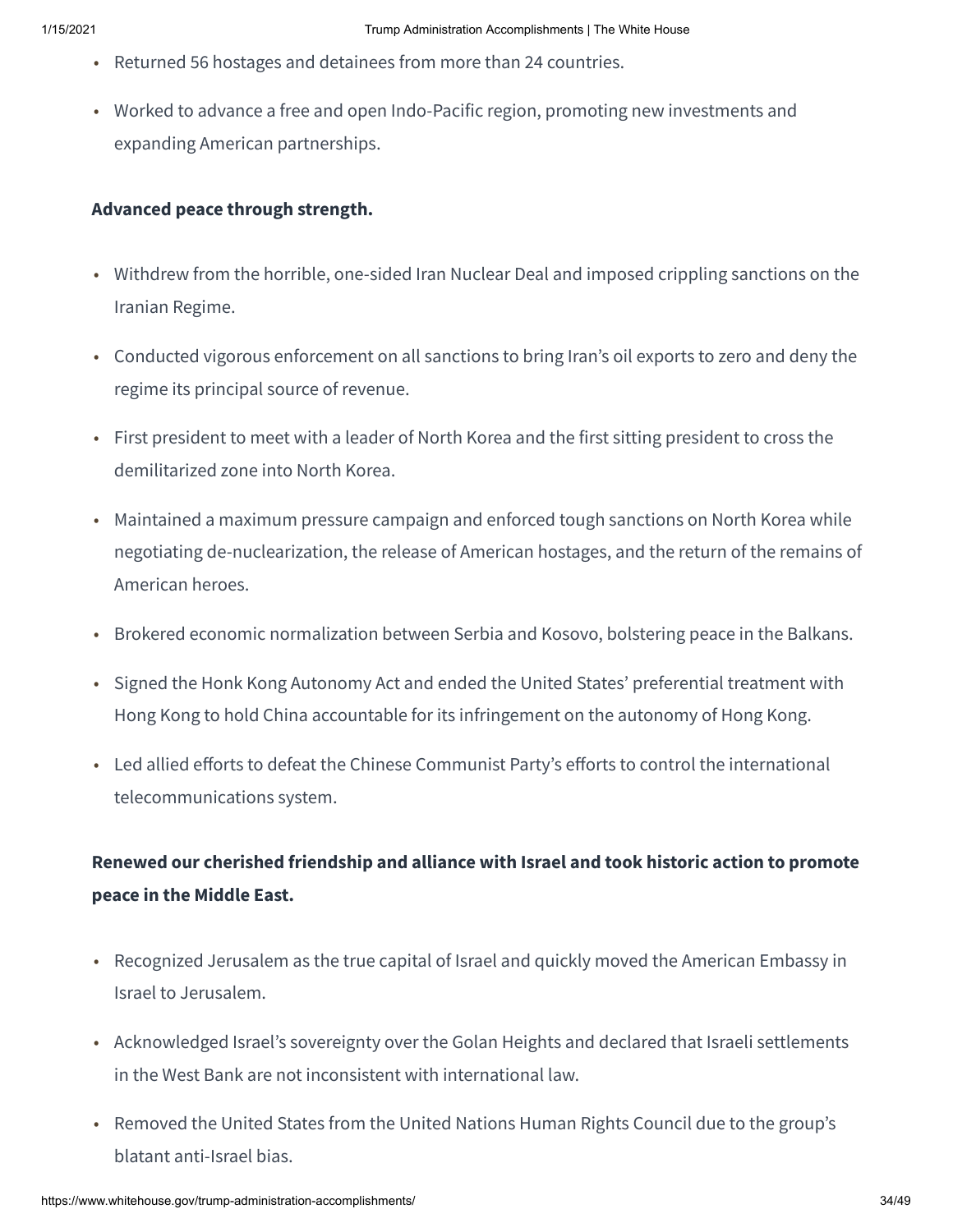- Brokered historic peace agreements between Israel and Arab-Muslim countries, including the United Arab Emirates, the Kingdom of Bahrain, and Sudan.
- Brokered a deal for Kosovo to normalize ties and establish diplomatic relations with Israel.
- Announced that Serbia would move its embassy in Israel to Jerusalem.
- First American president to address an assembly of leaders from more than 50 Muslim nations, and reach an agreement to fight terrorism in all its forms.
- Established the Etidal Center to combat terrorism in the Middle East in conjunction with the Saudi Arabian Government.
- Announced the Vision for Peace Political Plan a two-state solution that resolves the risks of Palestinian statehood to Israel's security, and the first time Israel has agreed to a map and a Palestinian state.
- Released an economic plan to empower the Palestinian people and enhance Palestinian governance through historic private investment.

#### **Stood up against Communism and Socialism in the Western Hemisphere.**

- Reversed the previous Administration's disastrous Cuba policy, canceling the sellout deal with the Communist Castro dictatorship.
- Pledged not to lift sanctions until all political prisoners are freed; freedoms of assembly and expression are respected; all political parties are legalized; and free elections are scheduled.
- Enacted a new policy aimed at preventing American dollars from funding the Cuban regime, including stricter travel restrictions and restrictions on the importation of Cuban alcohol and tobacco.
- Implemented a cap on remittances to Cuba.
- Enabled Americans to file lawsuits against persons and entities that traffic in property confiscated by the Cuban regime.
- First world leader to recognize Juan Guaido as the Interim President of Venezuela and led a diplomatic coalition against the Socialist Dictator of Venezuela, Nicolas Maduro.
- Blocked all property of the Venezuelan Government in the jurisdiction of the United States.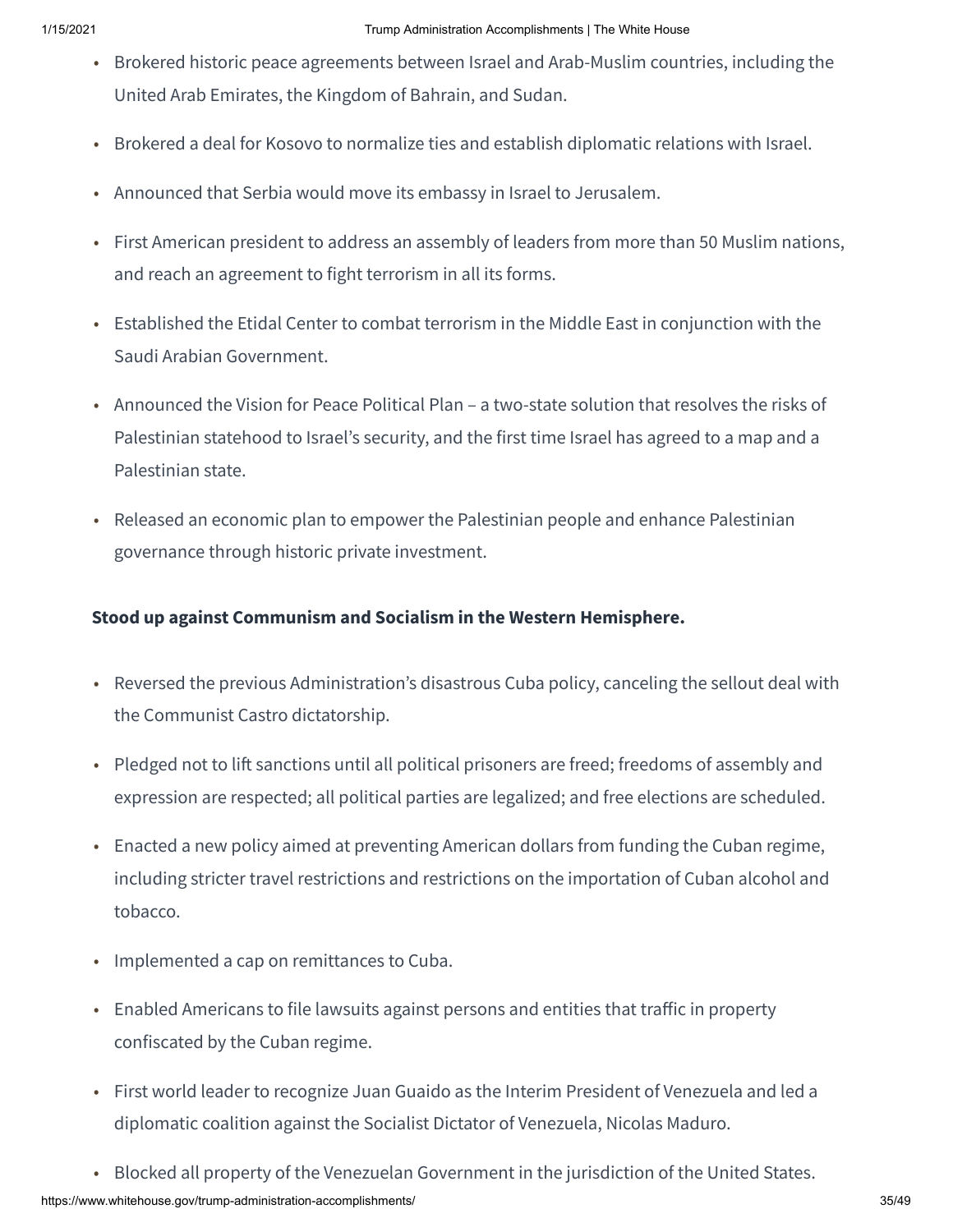- Cut off the financial resources of the Maduro regime and sanctioned key sectors of the Venezuelan economy exploited by the regime.
- Brought criminal charges against Nicolas Maduro for his narco-terrorism.
- Imposed stiff sanctions on the Ortega regime in Nicaragua.
- Joined together with Mexico and Canada in a successful bid to host the 2026 FIFA World Cup, with 60 matches to be held in the United States.
- Won bid to host the 2028 Summer Olympics in Los Angeles, California.

★ ★ ★

## **Colossal Rebuilding of the Military**

#### **Rebuilt the military and created the Sixth Branch, the United States Space Force.**

- Completely rebuilt the United States military with over \$2.2 trillion in defense spending, including \$738 billion for 2020.
- Secured three pay raises for our service members and their families, including the largest raise in a decade.
- Established the Space Force, the first new branch of the United States Armed Forces since 1947.
- Modernized and recapitalized our nuclear forces and missile defenses to ensure they continue to serve as a strong deterrent.
- Upgraded our cyber defenses by elevating the Cyber Command into a major warfighting command and by reducing burdensome procedural restrictions on cyber operations.
- Vetoed the FY21 National Defense Authorization Act, which failed to protect our national security, disrespected the history of our veterans and military, and contradicted our efforts to put America first.

### **Defeated terrorists, held leaders accountable for malign actions, and bolstered peace around the world.**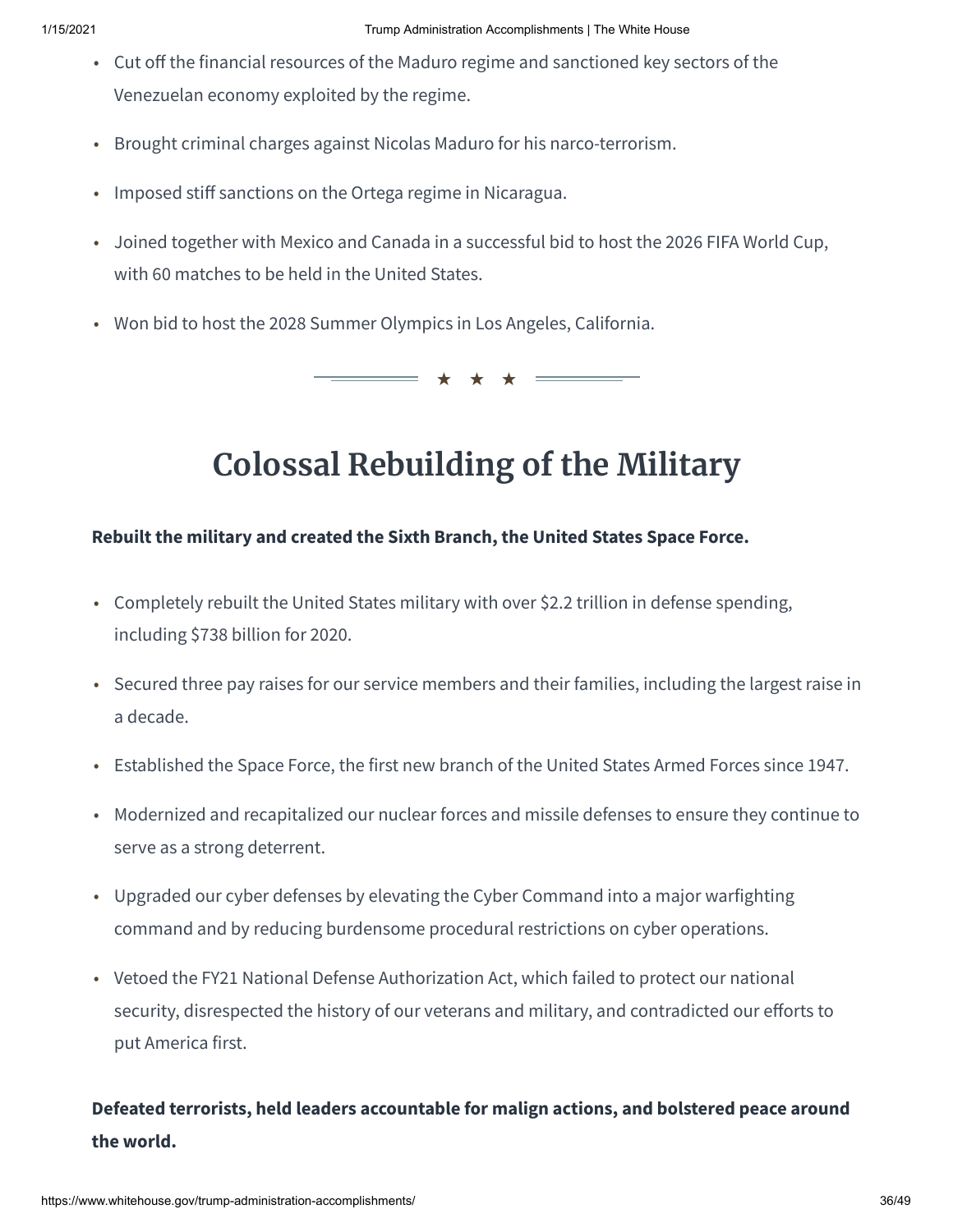- Defeated 100 percent of ISIS' territorial caliphate in Iraq and Syria.
- Freed nearly 8 million civilians from ISIS' bloodthirsty control, and liberated Mosul, Raqqa, and the final ISIS foothold of Baghuz.
- Killed the leader of ISIS, Abu Bakr al-Baghdadi, and eliminated the world's top terrorist, Qasem Soleimani.
- Created the Terrorist Financing Targeting Center (TFTC) in partnership between the United States and its Gulf partners to combat extremist ideology and threats, and target terrorist financial networks, including over 60 terrorist individuals and entities spanning the globe.
- Twice took decisive military action against the Assad regime in Syria for the barbaric use of chemical weapons against innocent civilians, including a successful 59 Tomahawk cruise missiles strike.
- Authorized sanctions against bad actors tied to Syria's chemical weapons program.
- Negotiated an extended ceasefire with Turkey in northeast Syria.

### **Addressed gaps in American's defense-industrial base, providing much-needed updates to improve the safety of our country.**

- Protected America's defense-industrial base, directing the first whole-of-government assessment of our manufacturing and defense supply chains since the 1950s.
- Took decisive steps to secure our information and communications technology and services supply chain, including unsafe mobile applications.
- Completed several multi-year nuclear material removal campaigns, securing over 1,000 kilograms of highly enriched uranium and significantly reducing global nuclear threats.
- Signed an executive order directing Federal agencies to work together to diminish the capability of foreign adversaries to target our critical electric infrastructure.
- Established a whole-of-government strategy addressing the threat posed by China's malign efforts targeting the United States taxpayer-funded research and development ecosystem.
- Advanced missile defense capabilities and regional alliances.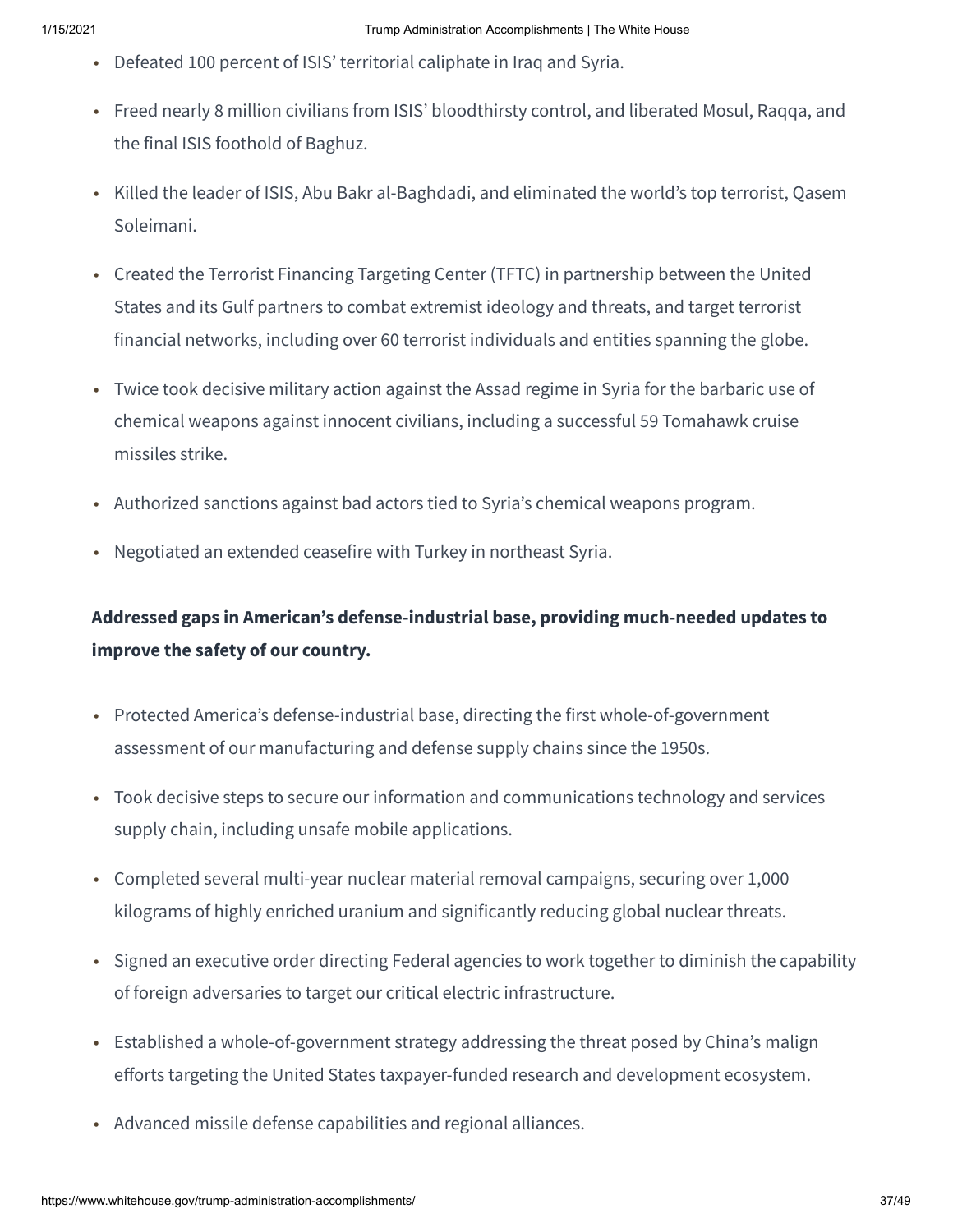- Bolstered the ability of our allies and partners to defend themselves through the sale of aid and military equipment.
- Signed the largest arms deal ever, worth nearly \$110 billion, with Saudi Arabia.

★ ★ ★

## **Serving and Protecting Our Veterans**

## **Reformed the Department of Veterans Aairs (VA) to improve care, choice, and employee accountability.**

- Signed and implemented the VA Mission Act, which made permanent Veterans CHOICE, revolutionized the VA community care system, and delivered quality care closer to home for Veterans.
- The number of Veterans who say they trust VA services has increased 19 percent to a record 91 percent, an all-time high.
- Offered same-day emergency mental health care at every VA medical facility, and secured \$9.5 billion for mental health services in 2020.
- Signed the VA Choice and Quality Employment Act of 2017, which ensured that veterans could continue to see the doctor of their choice and wouldn't have to wait for care.
- During the Trump Administration, millions of veterans have been able to choose a private doctor in their communities.
- Expanded Veterans' ability to access telehealth services, including through the "Anywhere to Anywhere" VA healthcare initiative leading to a 1000 percent increase in usage during COVID-19.
- Signed the Veterans Affairs Accountability and Whistleblower Protection Act and removed thousands of VA workers who failed to give our Vets the care they have so richly deserve.
- Signed the Veterans Appeals Improvement and Modernization Act of 2017 and improved the efficiency of the VA, setting record numbers of appeals decisions.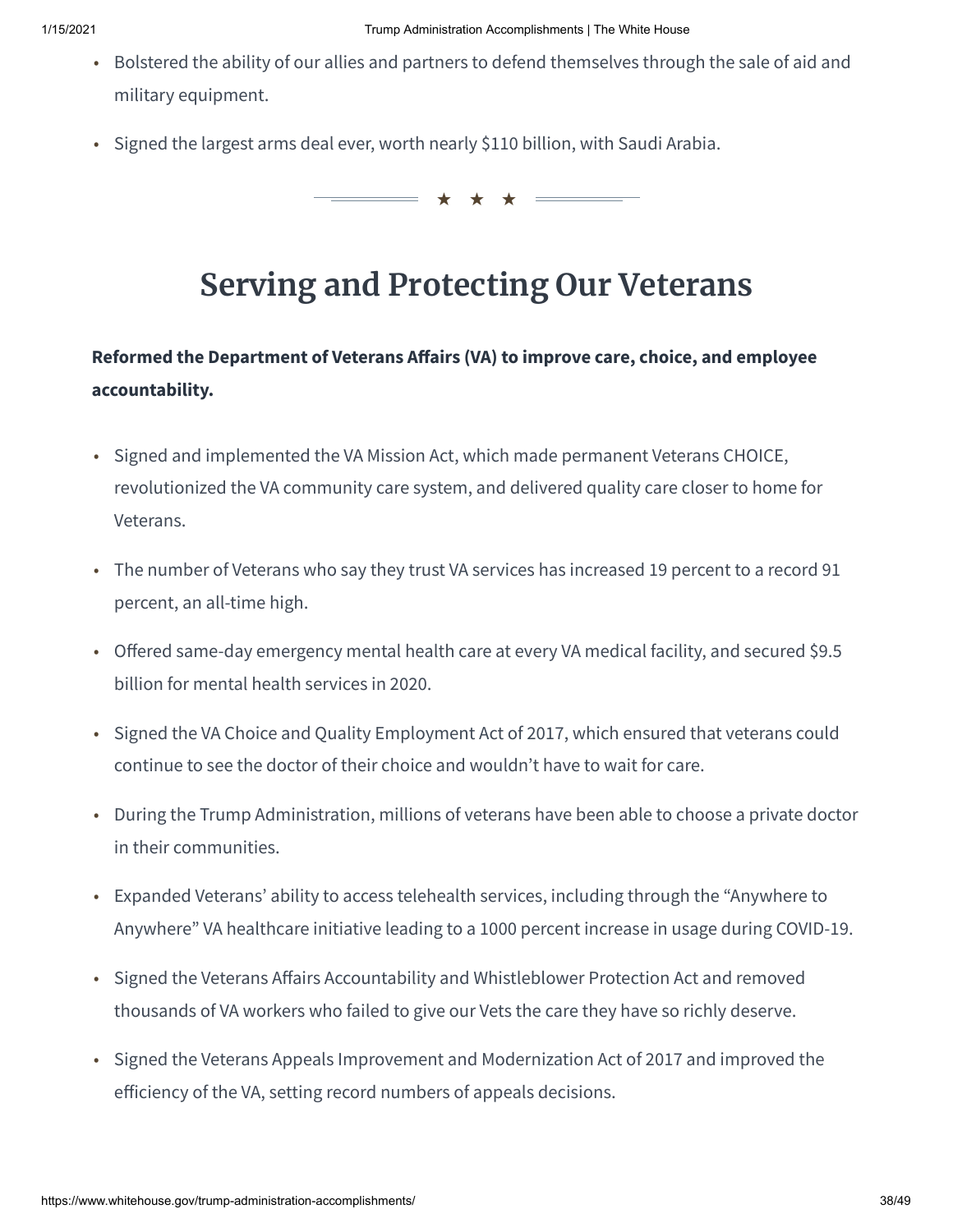- Modernized medical records to begin a seamless transition from the Department of Defense to the VA.
- Launched a new tool that provides Veterans with online access to average wait times and quality-of-care data.
- The promised White House VA Hotline has fielded hundreds of thousands of calls.
- Formed the PREVENTS Task Force to fight the tragedy of Veteran suicide.

### **Decreased veteran homelessness, and education benefits, and achieved record-low veteran unemployment.**

- Signed and implemented the Forever GI Bill, allowing Veterans to use their benefits to get an education at any point in their lives.
- Eliminated every penny of Federal student loan debt owed by American veterans who are completely and permanently disabled.
- Compared to 2009, 49 percent fewer veterans experienced homelessness nationwide during 2019.
- Signed and implemented the HAVEN Act to ensure that Veterans who've declared bankruptcy don't lose their disability payments.
- Helped hundreds of thousands of military service members make the transition from the military to the civilian workforce, and developed programs to support the employment of military spouses.
- Placed nearly 40,000 homeless veterans into employment through the Homeless Veterans Reintegration Program.
- Placed over 600,000 veterans into employment through American Job Center services.
- Enrolled over 500,000 transitioning service members in over 20,000 Department of Labor employment workshops.
- Signed an executive order to help Veterans transition seamlessly into the United States Merchant Marine.

★ ★ ★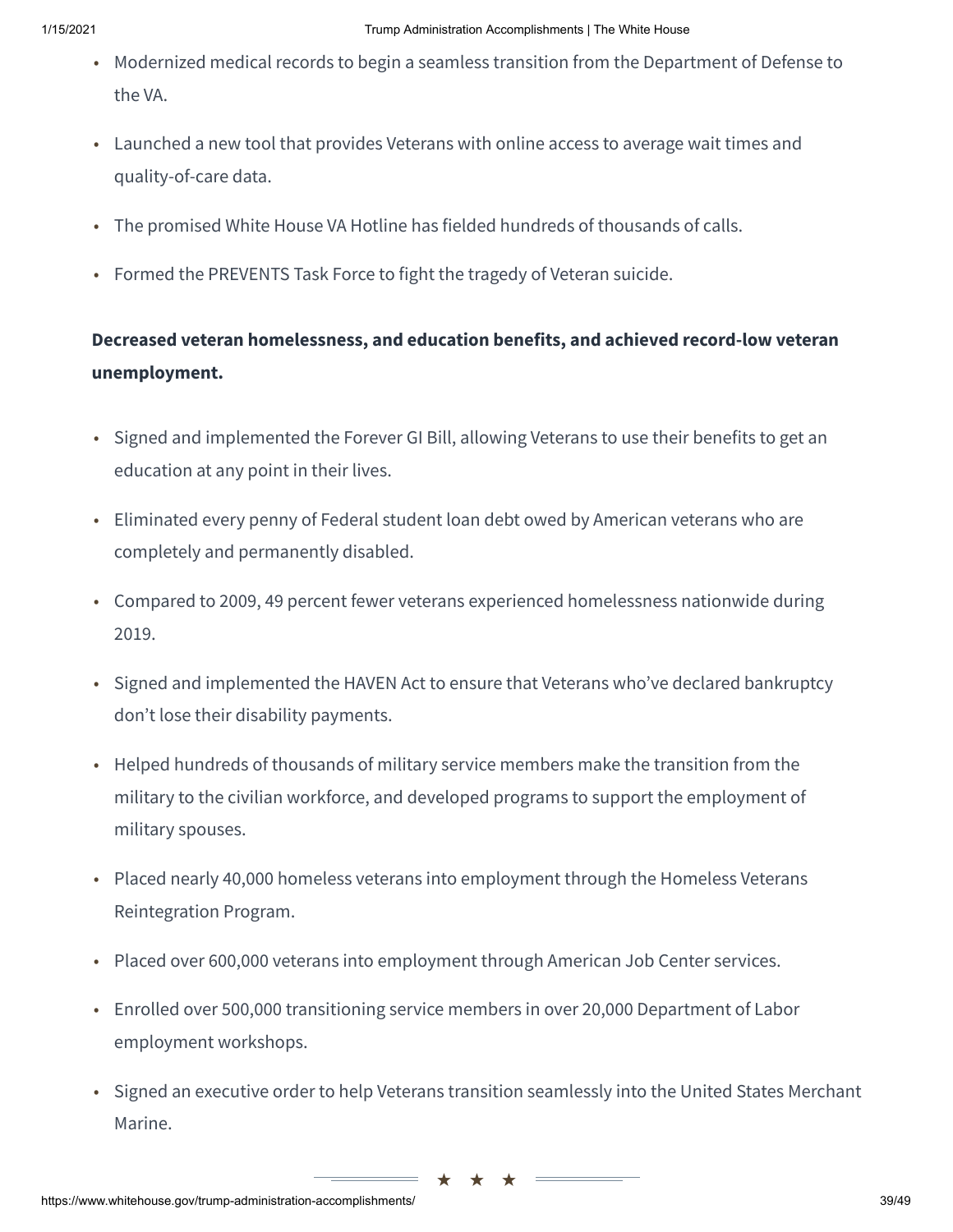# **Making Communities Safer**

#### **Signed into law landmark criminal justice reform.**

- Signed the bipartisan First Step Act into law, the first landmark criminal justice reform legislation ever passed to reduce recidivism and help former inmates successfully rejoin society.
- Promoted second chance hiring to give former inmates the opportunity to live crime-free lives and find meaningful employment.
- Launched a new "Ready to Work" initiative to help connect employers directly with former prisoners.
- Awarded \$2.2 million to states to expand the use of fidelity bonds, which underwrite companies that hire former prisoners.
- Reversed decades-old ban on Second Chance Pell programs to provide postsecondary education to individuals who are incarcerated expand their skills and better succeed in the workforce upon re-entry.
- Awarded over \$333 million in Department of Labor grants to nonprofits and local and state governments for reentry projects focused on career development services for justice-involved youth and adults who were formerly incarcerated.

#### **Unprecedented support for law-enforcement.**

- In 2019, violent crime fell for the third consecutive year.
- Since 2016, the violent crime rate has declined over 5 percent and the murder rate has decreased by over 7 percent.
- Launched Operation Legend to combat a surge of violent crime in cities, resulting in more than 5,500 arrests.
- Deployed the National Guard and Federal law enforcement to Kenosha to stop violence and restore public safety.
- Provided \$1 million to Kenosha law enforcement, nearly \$4 million to support small businesses in Kenosha, and provided over \$41 million to support law enforcement to the state of Wisconsin.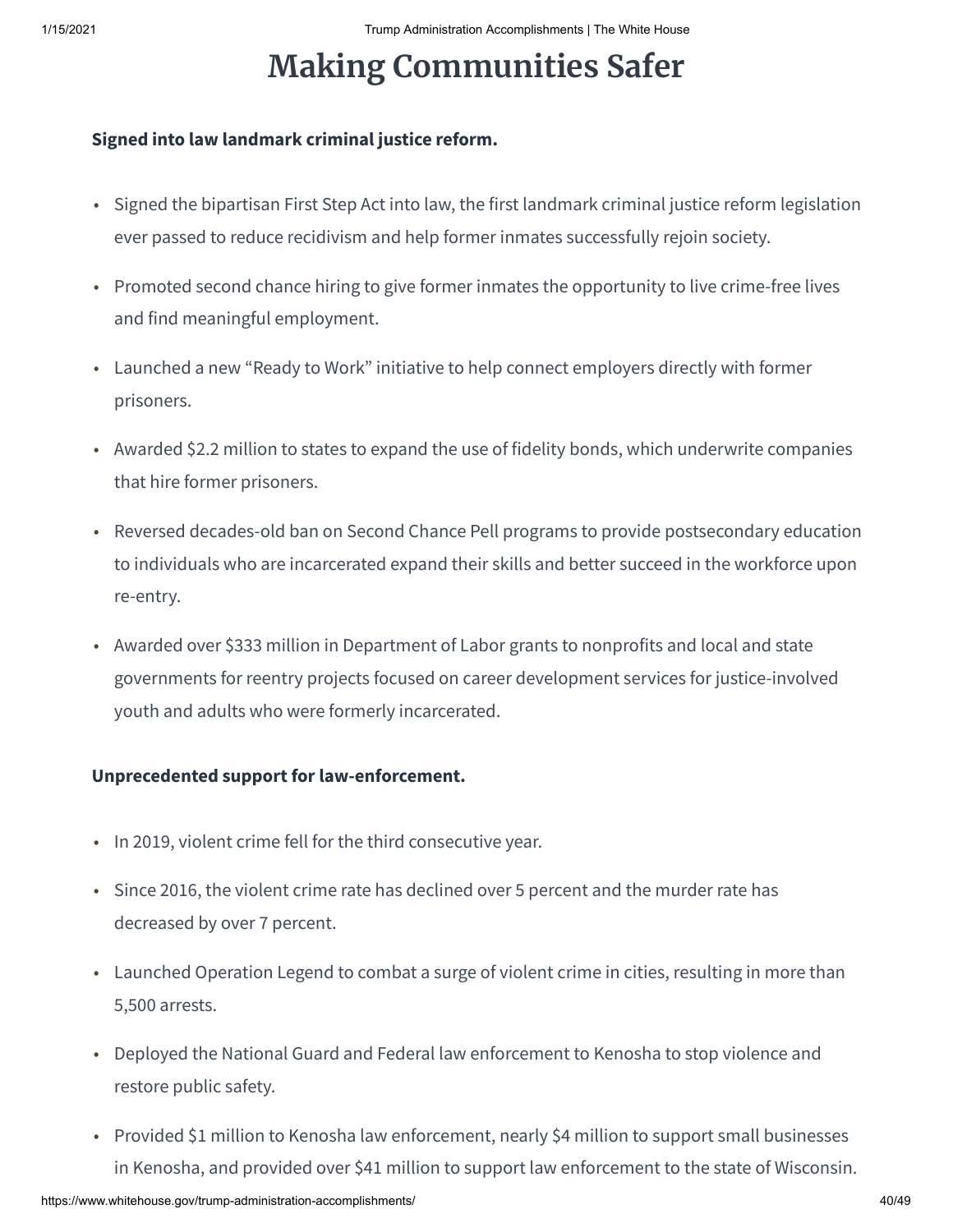- Deployed Federal agents to save the courthouse in Portland from rioters.
- Signed an executive order outlining ten-year prison sentences for destroying Federal property and monuments.
- Directed the Department of Justice (DOJ) to investigate and prosecute Federal offenses related to ongoing violence.
- DOJ provided nearly \$400 million for new law enforcement hiring.
- Endorsed by the 355,000 members of the Fraternal Order of Police.
- Revitalized Project Safe Neighborhoods, which brings together Federal, state, local, and tribal law enforcement officials to develop solutions to violent crime.
- Improved first-responder communications by deploying the FirstNet National Public Safety Broadband Network, which serves more than 12,000 public safety agencies across the Nation.
- Established a new commission to evaluate best practices for recruiting, training, and supporting law enforcement officers.
- Signed the Safe Policing for Safe Communities executive order to incentive local police department reforms in line with law and order.
- Made hundreds of millions of dollars' worth of surplus military equipment available to local law enforcement.
- Signed an executive order to help prevent violence against law enforcement officers.
- Secured permanent funding for the 9/11 Victim Compensation Fund for first responders.

#### **Implemented strong measures to stem hate crimes, gun violence, and human traicking.**

- Signed an executive order making clear that Title VI of the Civil Rights Act of 1964 applies to discrimination rooted in anti-Semitism.
- Launched a centralized website to educate the public about hate crimes and encourage reporting.
- Signed the Fix NICS Act to keep guns out of the hands of dangerous criminals.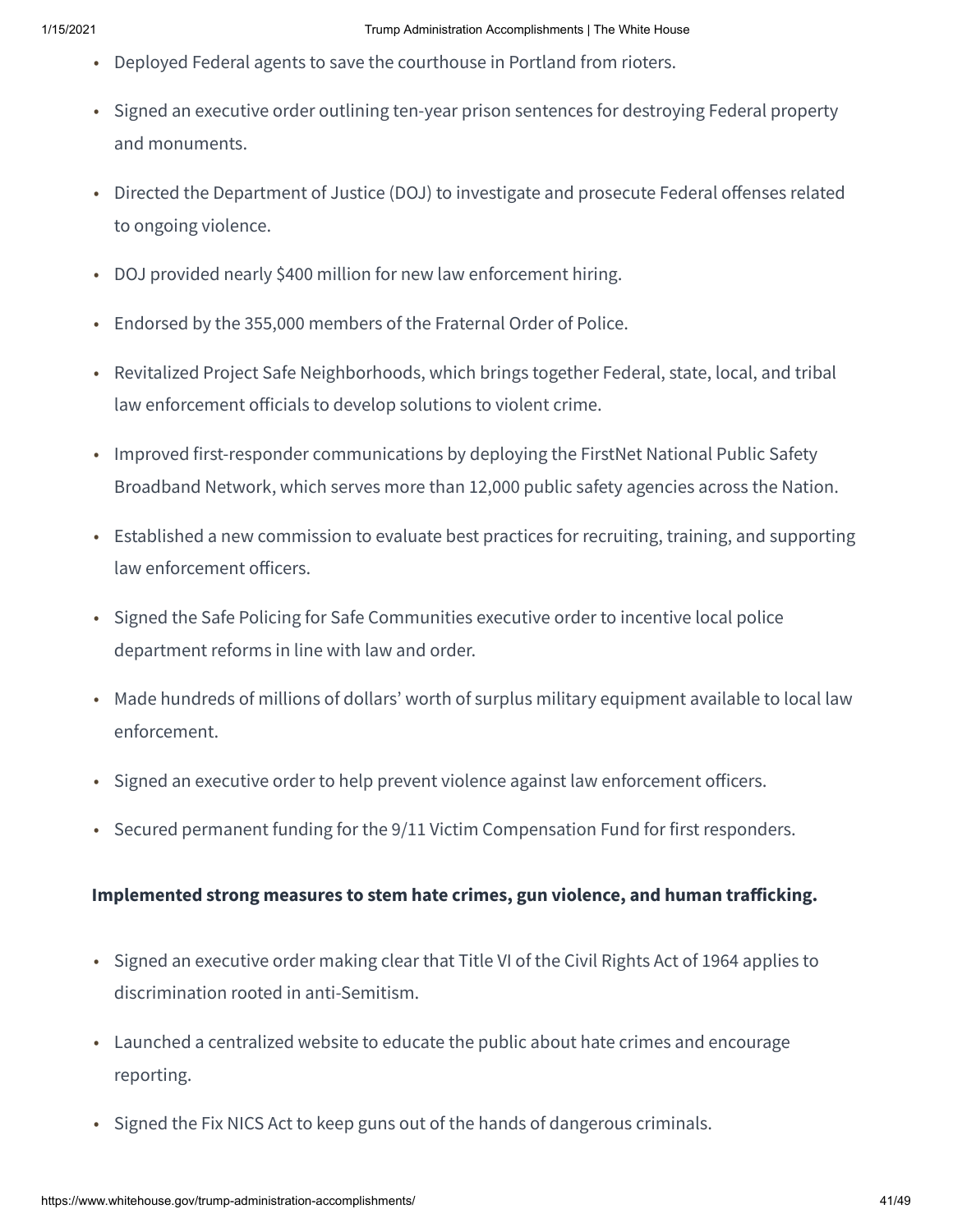- Signed the STOP School Violence Act and created a Commission on School Safety to examine ways to make our schools safer.
- Launched the Foster Youth to Independence initiative to prevent and end homelessness among young adults under the age of 25 who are in, or have recently left, the foster care system.
- Signed the Trafficking Victims Protection Reauthorization Act, which tightened criteria for whether countries are meeting standards for eliminating trafficking.
- Established a task force to help combat the tragedy of missing or murdered Native American women and girls.
- Prioritized fighting for the voiceless and ending the scourge of human trafficking across the Nation, through a whole of government back by legislation, executive action, and engagement with key industries.
- Created the first-ever White House position focused solely on combating human trafficking.

★ ★ ★

## **Cherishing Life and Religious Liberty**

## **Steadfastly supported the sanctity of every human life and worked tirelessly to prevent government funding of abortion.**

- Reinstated and expanded the Mexico City Policy, ensuring that taxpayer money is not used to fund abortion globally.
- Issued a rule preventing Title X taxpayer funding from subsiding the abortion industry.
- Supported legislation to end late-term abortions.
- Cut all funding to the United Nations population fund due to the fund's support for coercive abortion and forced sterilization.
- Signed legislation overturning the previous administration's regulation that prohibited states from defunding abortion facilities as part of their family planning programs.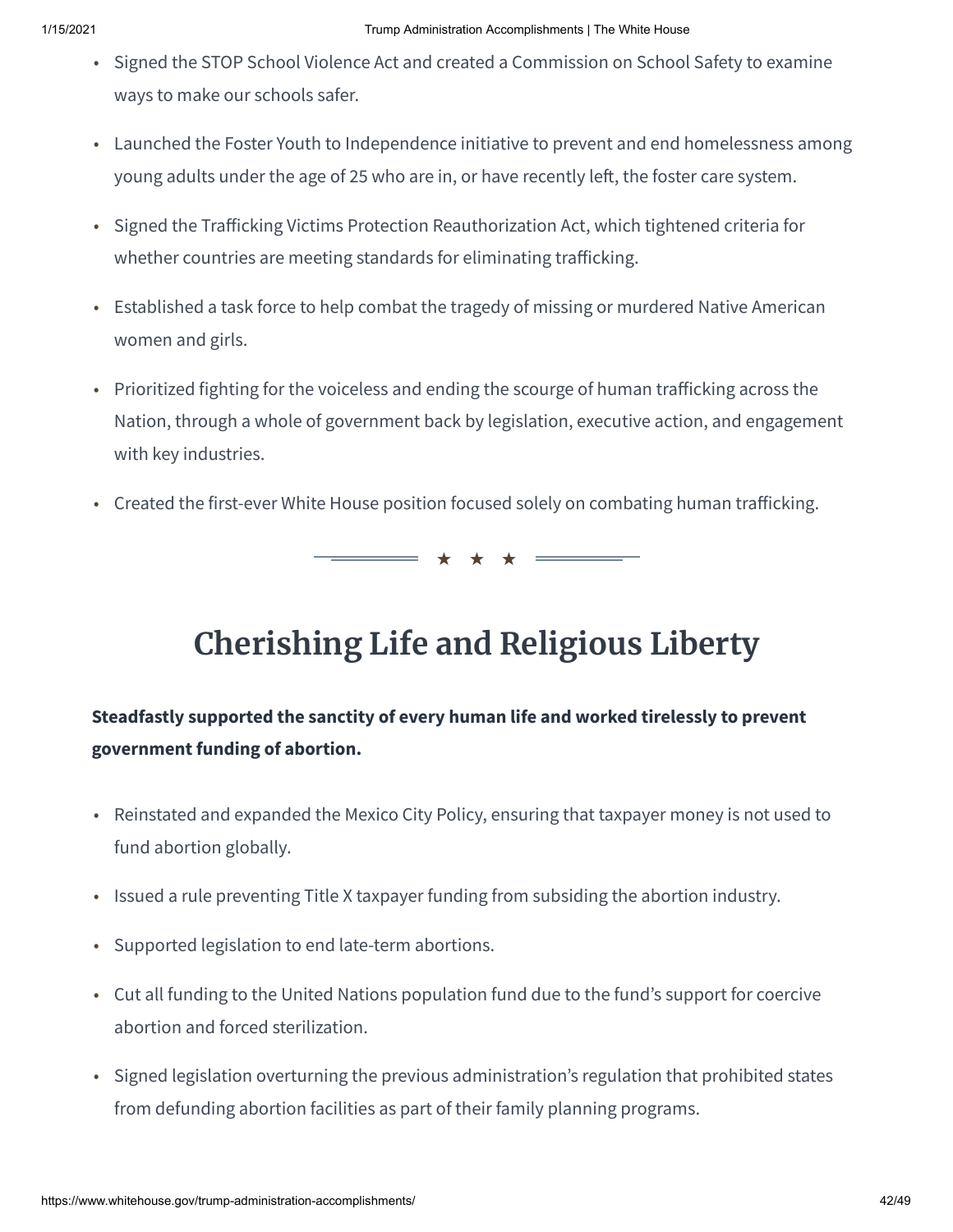- Fully enforced the requirement that taxpayer dollars do not support abortion coverage in Obamacare exchange plans.
- Stopped the Federal funding of fetal tissue research.
- Worked to protect healthcare entities and individuals' conscience rights ensuring that no medical professional is forced to participate in an abortion in violation of their beliefs.
- Issued an executive order reinforcing requirement that all hospitals in the United States provide medical treatment or an emergency transfer for infants who are in need of emergency medical care—regardless of prematurity or disability.
- Led a coalition of countries to sign the Geneva Consensus Declaration, declaring that there is no international right to abortion and committing to protecting women's health.
- First president in history to attend the March for Life.

#### **Stood up for religious liberty in the United States and around the world.**

- Protected the conscience rights of doctors, nurses, teachers, and groups like the Little Sisters of the Poor.
- First president to convene a meeting at the United Nations to end religious persecution.
- Established the White House Faith and Opportunity Initiative.
- Stopped the Johnson Amendment from interfering with pastors' right to speak their minds.
- Reversed the previous administration's policy that prevented the government from providing disaster relief to religious organizations.
- Protected faith-based adoption and foster care providers, ensuring they can continue to serve their communities while following the teachings of their faith.
- Reduced burdensome barriers to ensure Native Americans are free to keep spiritually and culturally significant eagle feathers found on their tribal lands.
- Took action to ensure Federal employees can take paid time off work to observe religious holy days.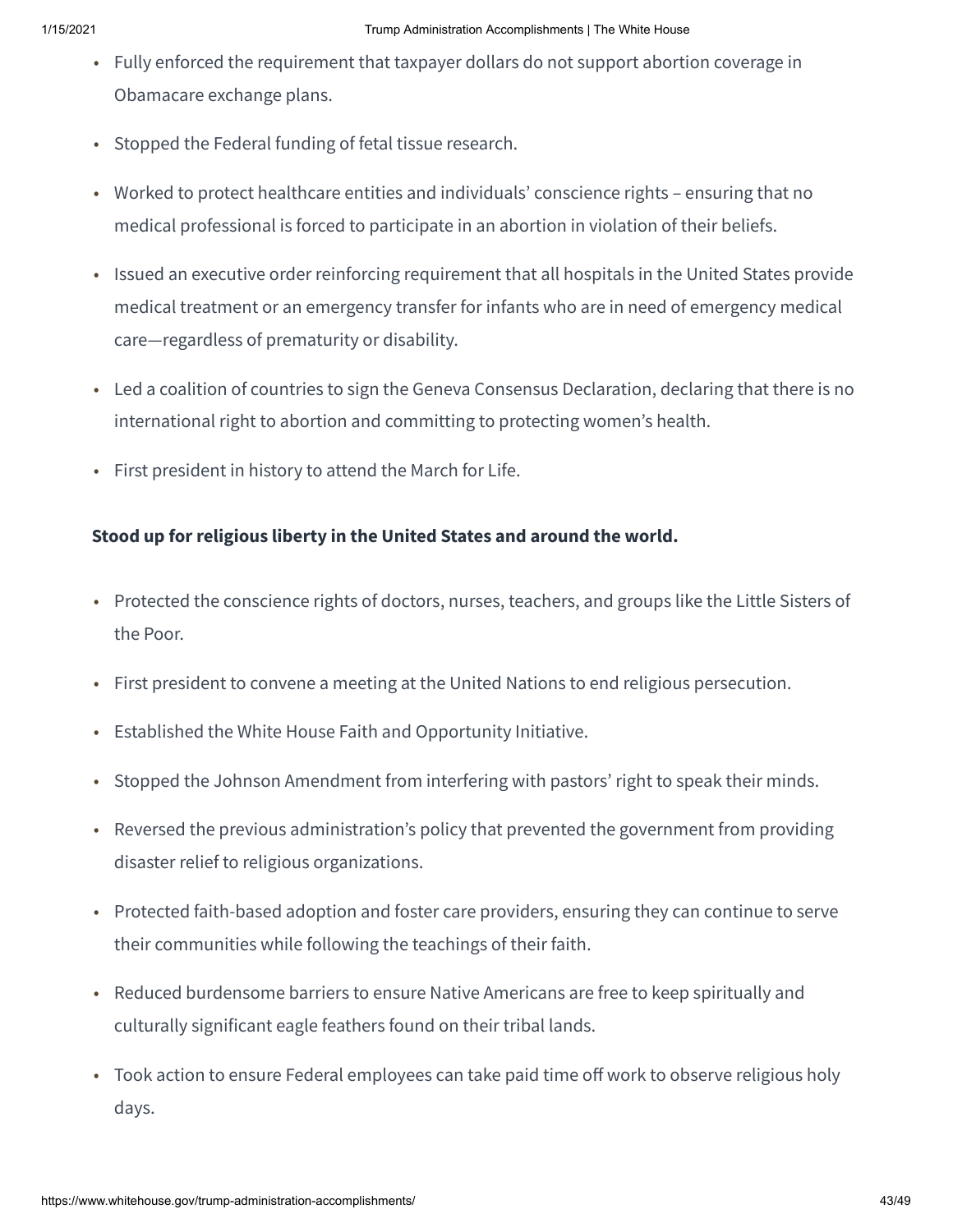- Signed legislation to assist religious and ethnic groups targeted by ISIS for mass murder and genocide in Syria and Iraq.
- Directed American assistance toward persecuted communities, including through faith-based programs.
- Launched the International Religious Freedom Alliance the first-ever alliance devoted to confronting religious persecution around the world.
- Appointed a Special Envoy to monitor and combat anti-Semitism.
- Imposed restrictions on certain Chinese officials, internal security units, and companies for their complicity in the persecution of Uighur Muslims in Xinjiang.
- Issued an executive order to protect and promote religious freedom around the world.

★ ★ ★

## **Safeguarding the Environment**

#### **Took strong action to protect the environment and ensure clean air and clean water.**

- Took action to protect vulnerable Americans from being exposed to lead and copper in drinking water and finalized a rule protecting children from lead-based paint hazards.
- Invested over \$38 billion in clean water infrastructure.
- In 2019, America achieved the largest decline in carbon emissions of any country on earth. Since withdrawing from the Paris Climate Accord, the United States has reduced carbon emissions more than any nation.
- American levels of particulate matter one of the main measures of air pollution are approximately five times lower than the global average.
- Between 2017 and 2019, the air became 7 percent cleaner indicated by a steep drop in the combined emissions of criteria pollutants.
- Led the world in greenhouse gas emissions reductions, having cut energy-related CO2 emissions by 12 percent from 2005 to 2018 while the rest of the world increased emissions by 24 percent.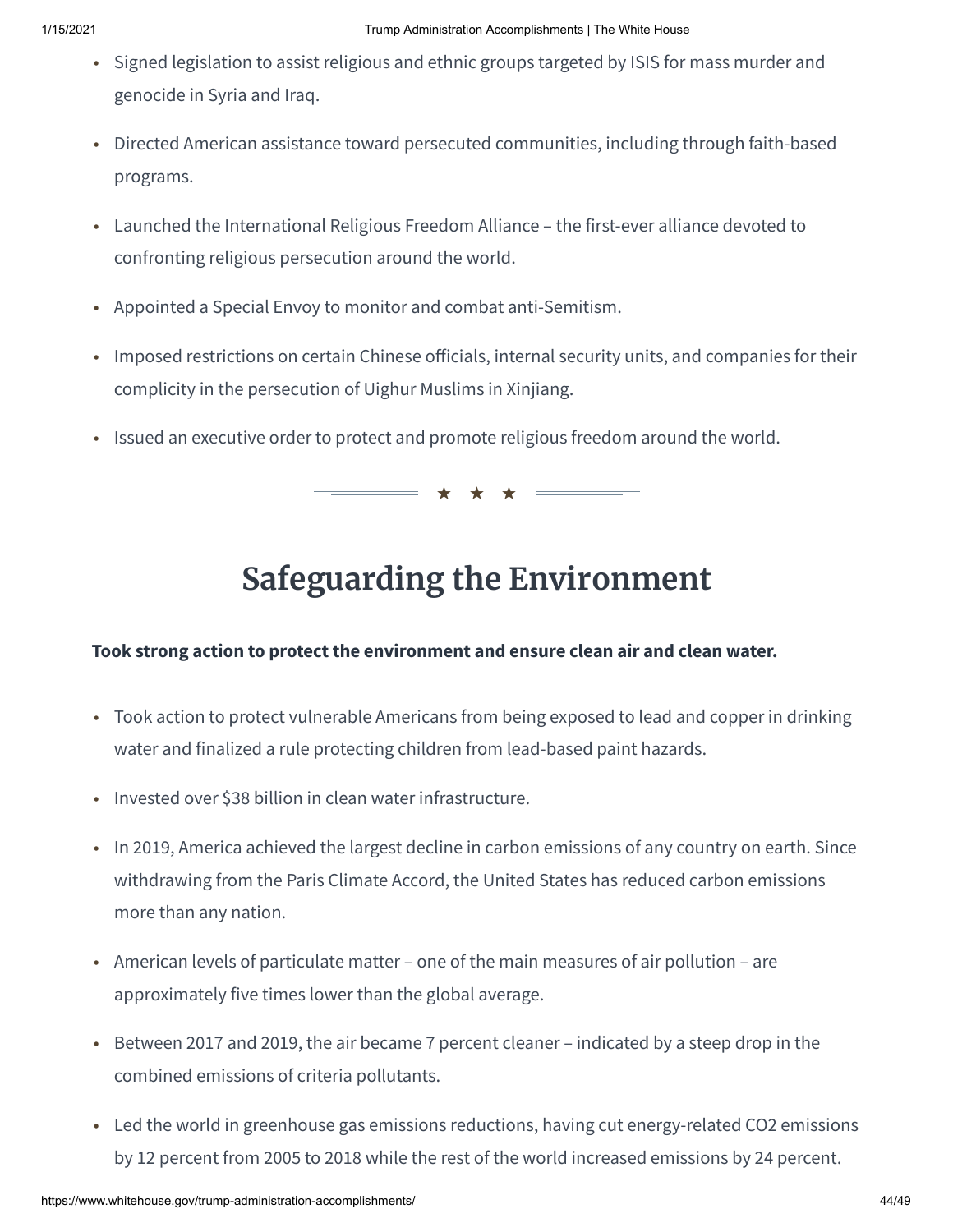- In FY 2019 the Environmental Protection Agency (EPA) cleaned up more major pollution sites than any year in nearly two decades.
- The EPA delivered \$300 million in Brownfields grants directly to communities most in need including investment in 118 Opportunity Zones.
- Placed a moratorium on offshore drilling off the coasts of Georgia, North Carolina, South Carolina, and Florida.
- Restored public access to Federal land at Bears Ears National Monument and Grand Staircase-Escalante National Monument.
- Recovered more endangered or threatened species than any other administration in its first term.

### **Secured agreements and signed legislation to protect the environment and preserve our Nation's abundant national resources.**

- The USMCA guarantees the strongest environmental protections of any trade agreement in history.
- Signed the Save Our Seas Act to protect our environment from foreign nations that litter our oceans with debris and developed the first-ever Federal strategic plan to address marine litter.
- Signed the Great American Outdoors Act, securing the single largest investment in America's National Parks and public lands in history.
- Signed the largest public lands legislation in a decade, designating 1.3 million new acres of wilderness.
- Signed a historic executive order promoting much more active forest management to prevent catastrophic wildfires.
- Opened and expanded access to over 4 million acres of public lands for hunting and fishing.
- Joined the One Trillion Trees Initiative to plant, conserve, and restore trees in America and around the world.
- Delivered infrastructure upgrades and investments for numerous projects, including over half a billion dollars to fix the Herbert Hoover Dike and expanding funding for Everglades restoration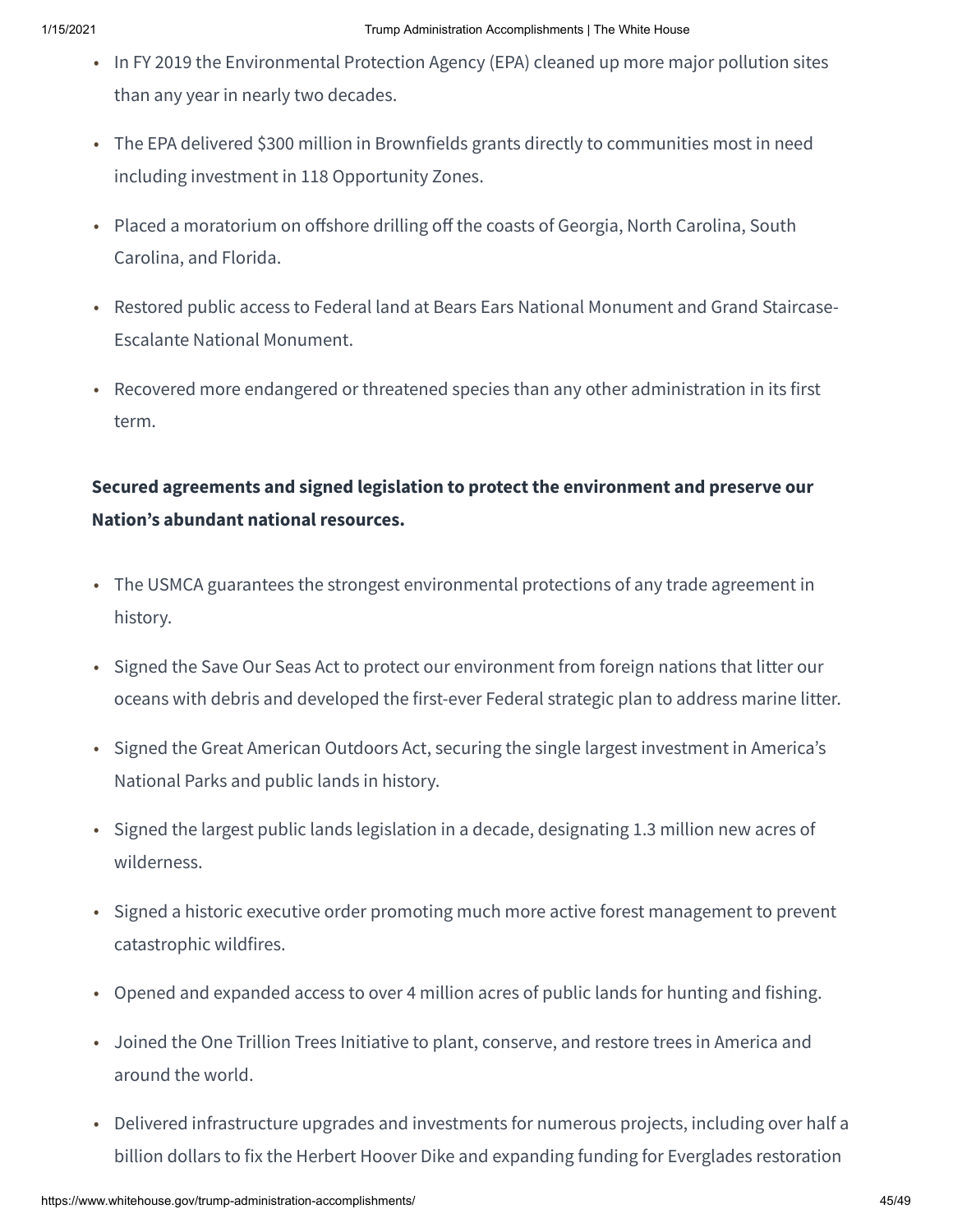by 55 percent.

# **Expanding Educational Opportunity**

★ ★ ★

#### **Fought tirelessly to give every American access to the best possible education.**

- The Tax Cuts and Jobs Act expanded School Choice, allowing parents to use up to \$10,000 from a 529 education savings account to cover K-12 tuition costs at the public, private, or religious school of their choice.
- Launched a new pro-American lesson plan for students called the 1776 Commission to promote patriotic education.
- Prohibited the teaching of Critical Race Theory in the Federal government.
- Established the National Garden of American Heroes, a vast outdoor park that will feature the statues of the greatest Americans to ever live.
- Called on Congress to pass the Education Freedom Scholarships and Opportunity Act to expand education options for 1 million students of all economic backgrounds.
- Signed legislation reauthorizing the D.C. Opportunity Scholarship program.
- Issued updated guidance making clear that the First Amendment right to Free Exercise of Religion does not end at the door to a public school.

#### **Took action to promote technical education.**

- Signed into law the Strengthening Career and Technical Education for the 21st Century Act, which provides over 13 million students with high-quality vocational education and extends more than \$1.3 billion each year to states for critical workforce development programs.
- Signed the INSPIRE Act which encouraged NASA to have more women and girls participate in STEM and seek careers in aerospace.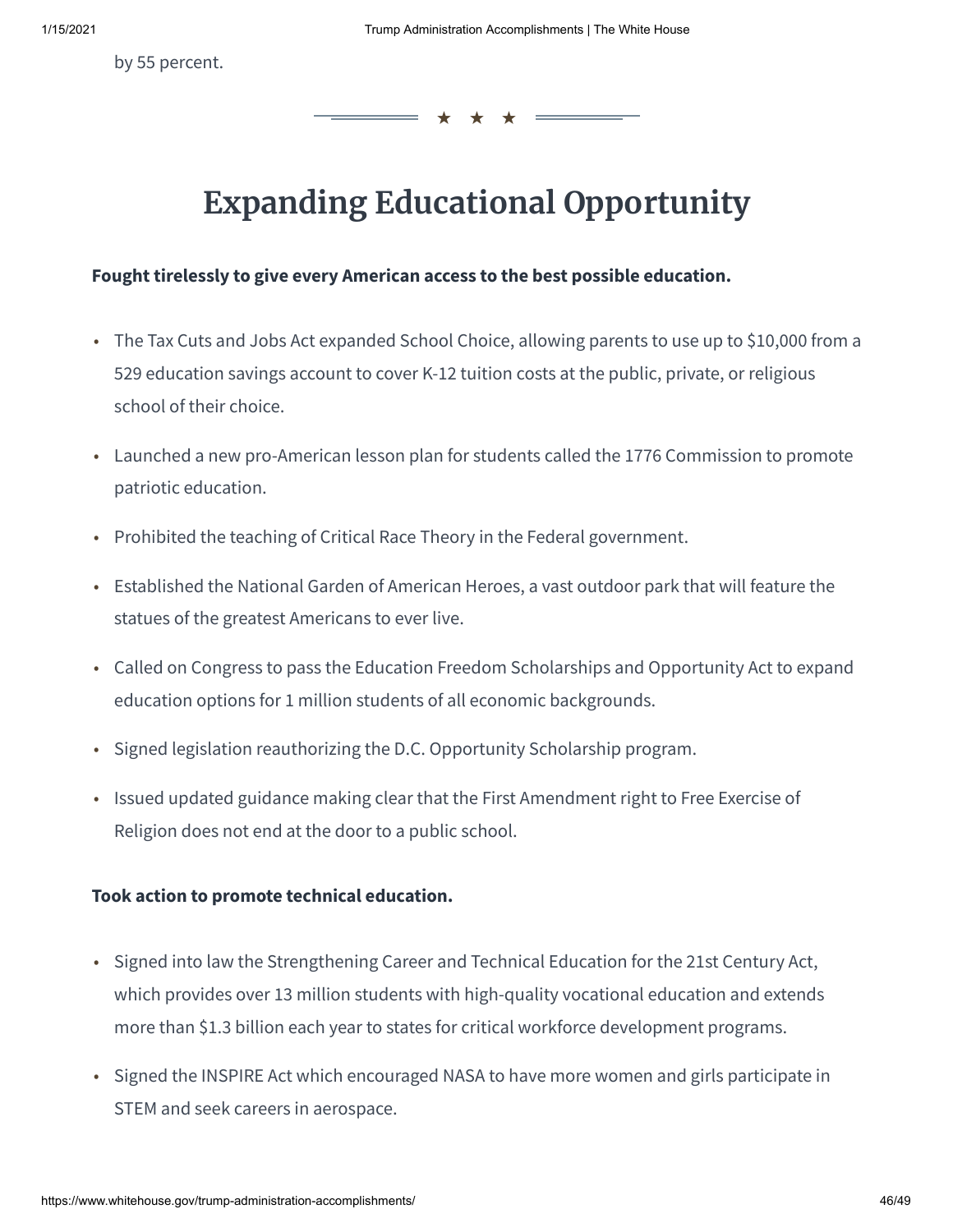• Allocated no less than \$200 million each year in grants to prioritize women and minorities in STEM and computer science education.

## **Drastically reformed and modernized our educational system to restore local control and promote fairness.**

- Restored state and local control of education by faithfully implementing the Every Student Succeeds Act.
- Signed an executive order that ensures public universities protect First Amendment rights or they will risk losing funding, addresses student debt by requiring colleges to share a portion of the financial risk, and increases transparency by requiring universities to disclose information about the value of potential educational programs.
- Issued a rule strengthening Title IX protections for survivors of sexual misconduct in schools, and that – for the first time in history – codifies that sexual harassment is prohibited under Title IX.
- Negotiated historic bipartisan agreement on new higher education rules to increase innovation and lower costs by reforming accreditation, state authorization, distance education, competency-based education, credit hour, religious liberty, and TEACH Grants.

#### **Prioritized support for Historically Black Colleges and Universities.**

- Moved the Federal Historically Black Colleges and Universities (HBCU) Initiative back to the White House.
- Signed into law the FUTURE Act, making permanent \$255 million in annual funding for HBCUs and increasing funding for the Federal Pell Grant program.
- Signed legislation that included more than \$100 million for scholarships, research, and centers of excellence at HBCU land-grant institutions.
- Fully forgave \$322 million in disaster loans to four HBCUs in 2018, so they could fully focus on educating their students.

★ ★ ★

• Enabled faith-based HBCUs to enjoy equal access to Federal support.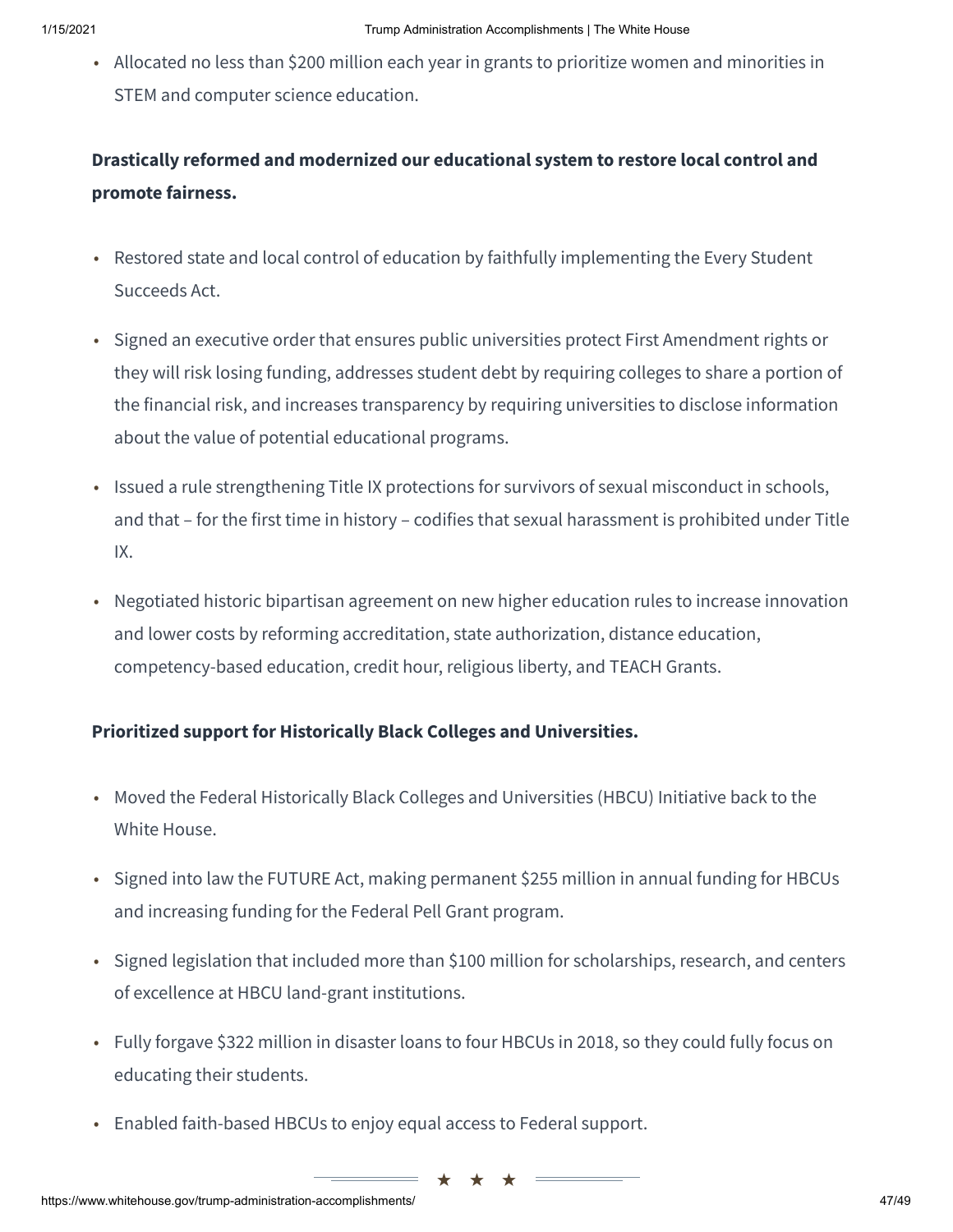# **Combatting the Opioid Crisis**

#### **Brought unprecedented attention and support to combat the opioid crisis.**

- Declared the opioid crisis a nationwide public health emergency.
- Secured a record \$6 billion in new funding to combat the opioid epidemic.
- Signed the SUPPORT for Patients and Communities Act, the largest-ever legislative effort to address a drug crisis in our Nation's history.
- Launched the Initiative to Stop Opioid Abuse and Reduce Drug Supply and Demand in order to confront the many causes fueling the drug crisis.
- The Department of Health and Human Services (HHS) awarded a record \$9 billion in grants to expand access to prevention, treatment, and recovery services to States and local communities.
- Passed the CRIB Act, allowing Medicaid to help mothers and their babies who are born physically dependent on opioids by covering their care in residential pediatric recovery facilities.
- Distributed \$1 billion in grants for addiction prevention and treatment.
- Announced a Safer Prescriber Plan that seeks to decrease the amount of opioids prescriptions filled in America by one third within three years.
- Reduced the total amount of opioids prescriptions filled in America.
- Expanded access to medication-assisted treatment and life-saving Naloxone.
- Launched FindTreatment.gov, a tool to find help for substance abuse.
- Drug overdose deaths fell nationwide in 2018 for the first time in nearly three decades.
- Launched the Drug-Impaired Driving Initiative to work with local law enforcement and the driving public at large to increase awareness.
- Launched a nationwide public ad campaign on youth opioid abuse that reached 58 percent of young adults in America.
- Since 2016, there has been a nearly 40 percent increase in the number of Americans receiving medication-assisted treatment.